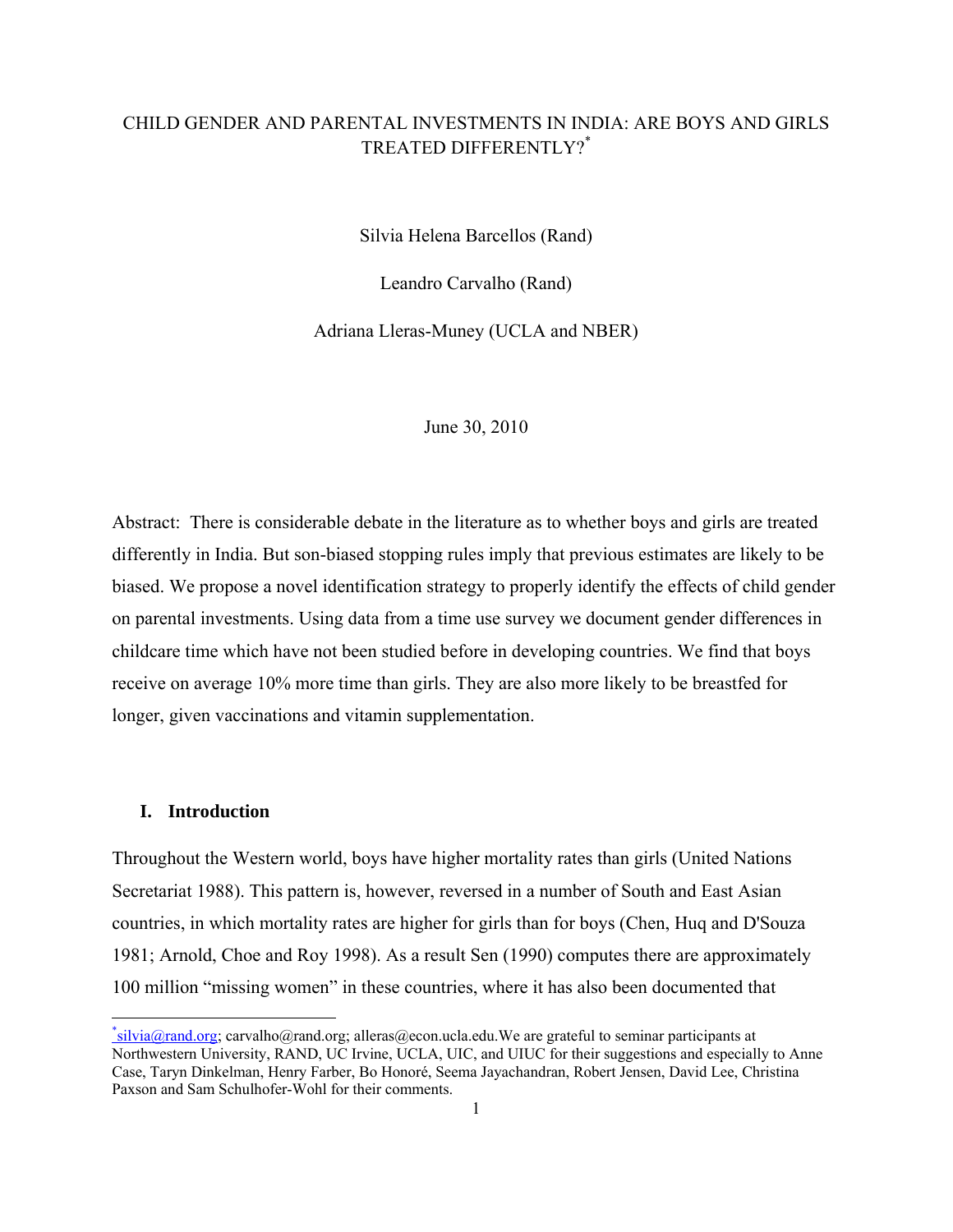families prefer having sons to having daughters (Pande and Astone 2007). The proximate causes for this imbalance are hotly debated and include the differential treatment of girls in terms of different parental investments (Khanna et al 2003, Jensen 2005, Jayachandran and Kuziemko 2009).

There is, however, considerable debate in the literature as to whether boys and girls are indeed treated differently and thus die at greater rates. While some papers find evidence that boys receive more nutrition (Chen, Huq and D'Souza, 1981; Das Gupta, 1987), more healthcare (Basu 1989, Ganatra and Hirve, 1994) and are more likely to be vaccinated (Borooah 2004) than girls, other papers find no evidence of differential treatment. For example review studies by Sommerfelt and Arnold (1998) and Marcoux (2002) find no differences in anthropometric measures, and Deaton (2003) reports that vaccination rates are identical for boys and girls in India. Most notably Deaton (1997) reviews studies that use the adult goods method and states that there is no evidence that parents spend more on boys than on girls. Duflo (2005) concludes that"[e]ven in the countries where the preference for boys is strongest, it is hard to find evidence that girls receive less care than boys under normal circumstances."1

Previous work however assumes that boys and girls live in families with similar characteristics, both in terms of observables and unobservables. But this assumption is incorrect if families have a preference for sons and follow male-biased stopping rules of childbearing, which appears to be the case in India. $<sup>2</sup>$  As a consequence, empirical estimates of discrimination</sup> are biased.

In this paper we develop a novel empirical strategy that addresses these issues. Our empirical strategy relies on the observation that—in the absence of sex-selective abortion—the child sex is random at birth. If the child sex is random, then families that just had a boy are identical to families that just had a girl in terms of predetermined characteristics. Therefore, any differences we observe in terms of parental inputs can be attributed to the sex of the newborn. However, over time a correlation will develop between the youngest child's gender and family characteristics, because the families that had a girl are less likely to stop having children. To overcome this problem, we restrict our sample to families with children that are still "young

<sup>&</sup>lt;sup>1</sup> There is evidence however that households do discriminate in bad times (Rose 2000, Miguel 2005).

 $2^{2}$  For example families with fewer boys have shorter birth intervals, are more likely to want more children and to continue having children, and are less likely to use contraception (see Clark 2000 for a review).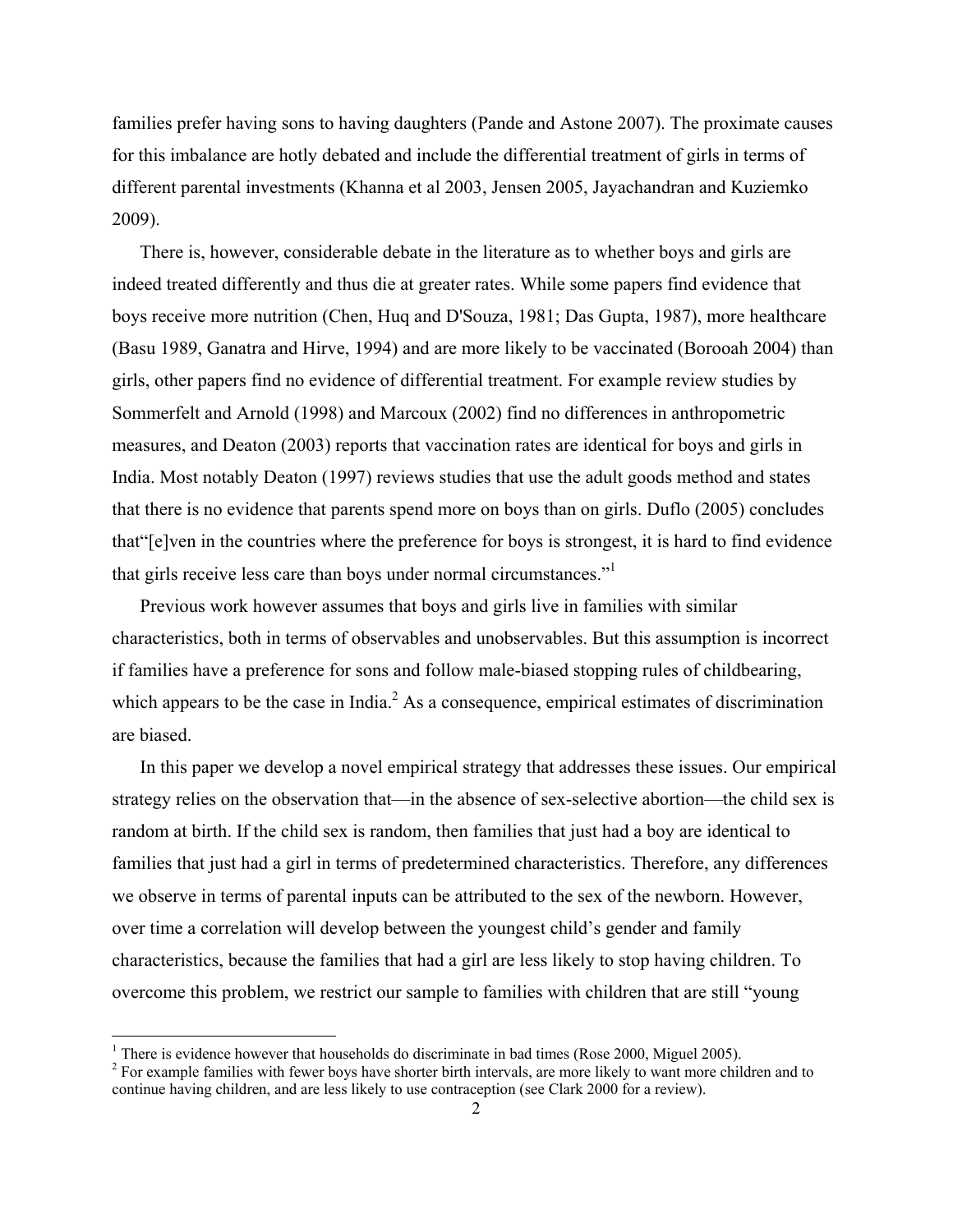enough" and haven't had the opportunity to have other children. The data suggest that families with boys and girls zero to 12 months of age (and possibly a bit older) look identical in terms of observables—we use them to study whether boys are given more inputs than girls.

The second contribution of this paper is to use our identification strategy to investigate whether boys and girls are treated differently in terms of an important but not frequently studied type of investment in children: *childcare time*. Starting with Becker (1991), economists have recognized the importance of time as an input into the "child production function." In Becker's framework, the "quality" of children is increasing in two kinds of parental investments: money and time. Time is particularly important to the extent that it is complementary to many other inputs that go into the child production function. For example, feeding children requires both the food to be cooked as well as the time to cook and feed them. However no estimates of gender differences in parental time allocation exist for developing countries.<sup>3</sup> Using data from the Indian Time Use Survey which collected information on how individuals allocate their time, we investigate whether families spend more time on childcare when the baby is a boy instead of a girl. Using the Indian Demographic and Health Surveys we also study other measures of parental investments that have been studied in the literature before, such as vaccinations.

The results indicate that families treat boys and girls differently. Households with a boy under two spend roughly 20 minutes more per day—or 10% more time—with childcare than households with a girl under two . This difference appears for different kinds of childcare, including supervision and physical care. The effect is larger for households with only one child under the age of six, who spend more than 50 minutes more per day (about 30% more) when their youngest is a boy. We also find suggestive evidence that the quality of childcare given to boys is higher. In addition our results show that boys are more likely to be vaccinated, to be breastfed longer and to be given vitamin supplementation. In general we find these inputs to be about 10% higher for boys. We do not however find evidence that boys fare better than girls in terms of anthropometric measures, outcomes rather than input measures. We discuss various explanations for this one anomalous result.

 $3$  Using time-use data from the US, Yeung et al (2001), Lundberg et al (2007), Mammen (2009) found suggestive evidence that boys receive more parental time than girls. Analyzing data from rural India, Rose (2000) reports that women work fewer days after the birth of a boy relative to a girl.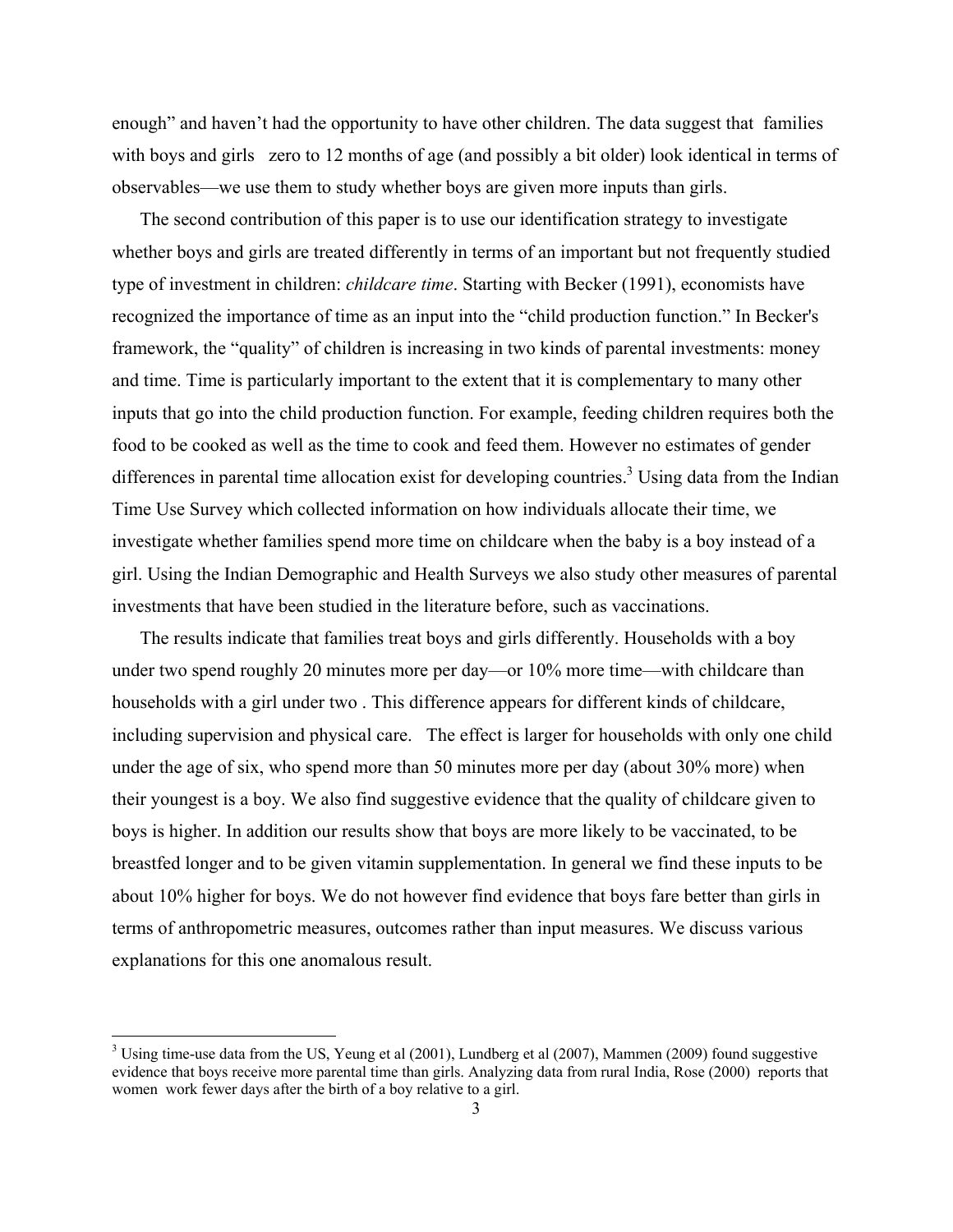Our approach has several limitations. Like previous work we cannot address the issues of sex-selective abortion and differential mortality. These behaviors will likely bias our estimates of boy-girl differences towards 0, so our effects can be taken to be lower bounds. Our results suggest that the bias associated with sex-selective abortion is small. On the other hand, when we compute bounds to account for excess girl mortality, we find that our estimates are possibly underestimated by a large amount. Another limitation of our results is that we can only study children who are under the age of two. This is an important subset of the population because investments at this age have large returns in the short and long run.<sup>4</sup> However we cannot study discrimination at older ages.

It is difficult to estimate the impact of these inputs into outcomes. A back of the envelope calculation using estimates from the literature of the effects of breastfeeding and vaccinations on mortality suggests that differences in investments explain about 27% of excess girl mortality among children 12 to 36 months of age (this translates into 2 additional girl deaths per 1,000 children). We know of no good estimates of how parental time affects outcomes—but if we assume a modest effect of time inputs on mortality then we can explain an additional 3.4% of girl excess mortality.

Finally we cannot provide any evidence on why parents give girls fewer resources. There are several reasons why they might do so. They might prefer boys to girls; investments in boys might have larger returns (e.g., men have higher wage rates than women); boys might be seen as needing more resources (though given that girls die at larger rates this seems unlikely); and finally, families that have girls might anticipate that eventually their family size will be larger. Though we cannot distinguish between all of these explanation, we provide suggestive evidence that boys do not in fact "need" more than girls: if we look at South Africa, a developing country with data on investments and no evidence of son preference, we find that there are no systematic gender differences in the time allocation of parents or in breastfeeding and vaccination rates.

#### **II. Identification issues in the presence of son-biased stopping rules**

<sup>&</sup>lt;sup>4</sup> A recent literature documents that conditions in the first years of life have large long term consequences on education, earnings and health, for example see Case, Fertig and Paxson (2005), van der Berg, Lindeboom and Portrait (2006) or Oreopolous et al (2008).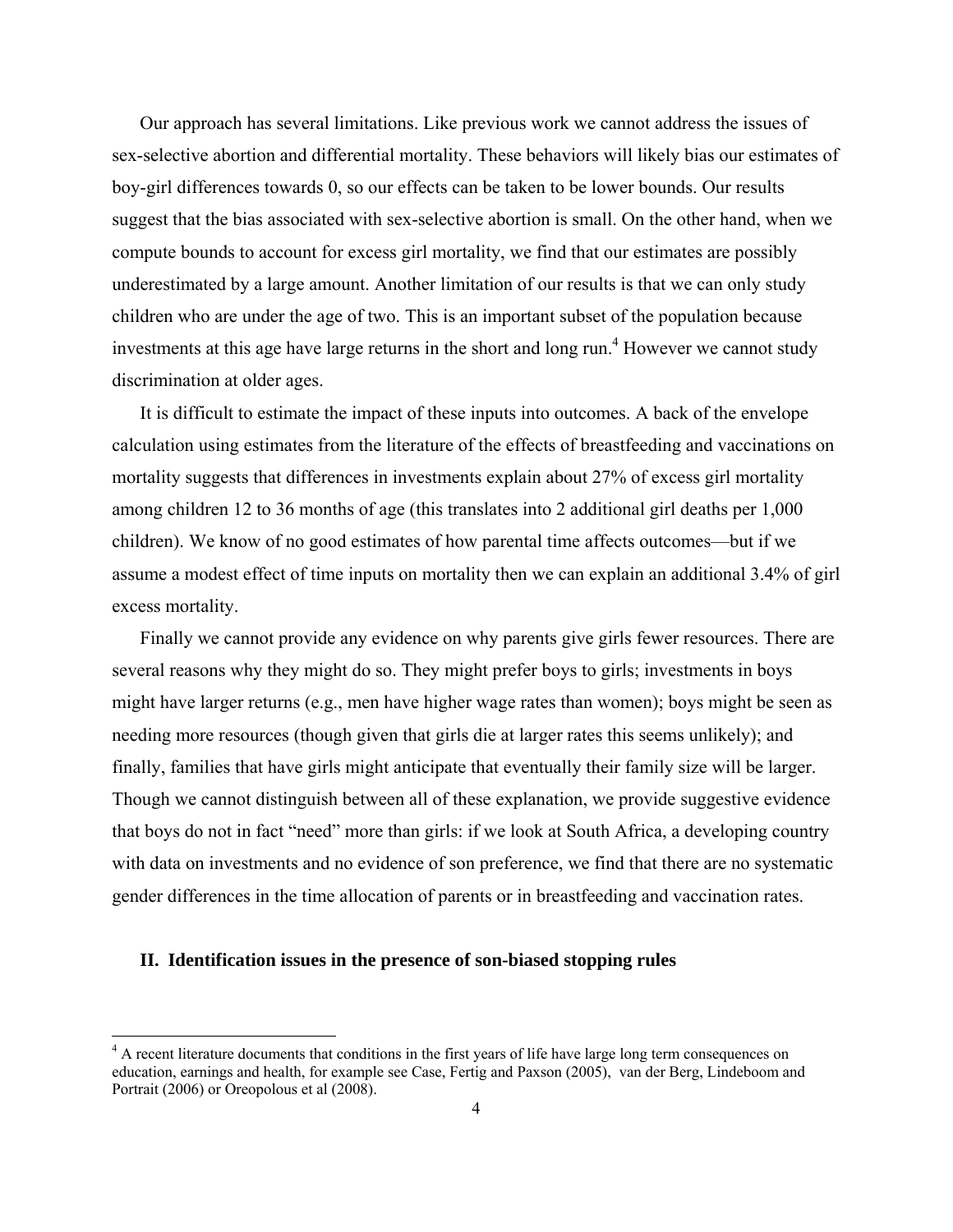In this section, we present a simple model of a son-biased stopping rule and extend previous results by Yamaguchi (1989) and Jensen (2005) to show that—if families follow this rule—the estimates in the boy-girl discrimination literature, which assume that boys and girls live in families with similar characteristics, are biased. We then proceed to propose a method to overcome the problems that arise in this context.

We begin by presenting suggestive evidence that families in rural India follow son-biased stopping rules. Families follow son-biased stopping rules if *ceteris paribus* the probability of a family stopping having children after a boy is higher than after a girl. One implication of this behavior is that the probability of a family's youngest child being a boy is an increasing function of the age of the youngest child. At birth the sex ratio is determined by biological odds. However, as the youngest child ages, the sex ratio is increasingly determined by the stopping rule: since families are more likely to stop having children after a boy, the sex ratio will be skewed towards boys. This prediction is consistent with the data. In Figure 1, we use data from the Indian Demographic and Health Surveys (hereafter DHS)<sup>5</sup> to plot the fraction of boys by age for different groups of children. The figure shows that the fraction of boys among all living children is somewhat constant across ages. However, the fraction of boys is increasing in age if we restrict the sample to living children who are the youngest in their families: it increases from 51% for children 0-5 months old to 57% for children 54 to 59 months old. This is a large deviation from the natural sex ratio at birth. This evidence suggests that in India families do indeed follow son-biased stopping rules.<sup>6</sup> We now present a simple son-biased stopping rule model and use it to illustrate how these stopping rules bias estimates of discrimination.

We use the framework from Yamaguchi (1989). There is a continuum of families with heterogeneous preferences for sons and they all follow the same stopping rule. Family *h* wants to have a specific number of sons  $S_h$ , and it continues to have children until it reaches its desired number of sons. The total number of children of family *h* is given by *Nh*. The probability of a newborn being a boy *p* is assumed to be constant across families.

<sup>&</sup>lt;sup>5</sup> We describe these data in more detail below.

<sup>&</sup>lt;sup>6</sup> This pattern could also be driven by excess girl mortality. To gauge its importance, we compute the fraction of boys among all youngest children (including those that died according to the mother) and compare it to the fraction of boys among those that are alive. The graph suggests that there is excess girl mortality, since the fraction of boys is higher among the survivors. However, the extent of the bias is small relative to the effect of stopping rules. This is confirmed by the pattern that we observe among all children (rather than the youngest): the fraction of boys rises for this group but the increase is small, much smaller than what is observed among the youngest child.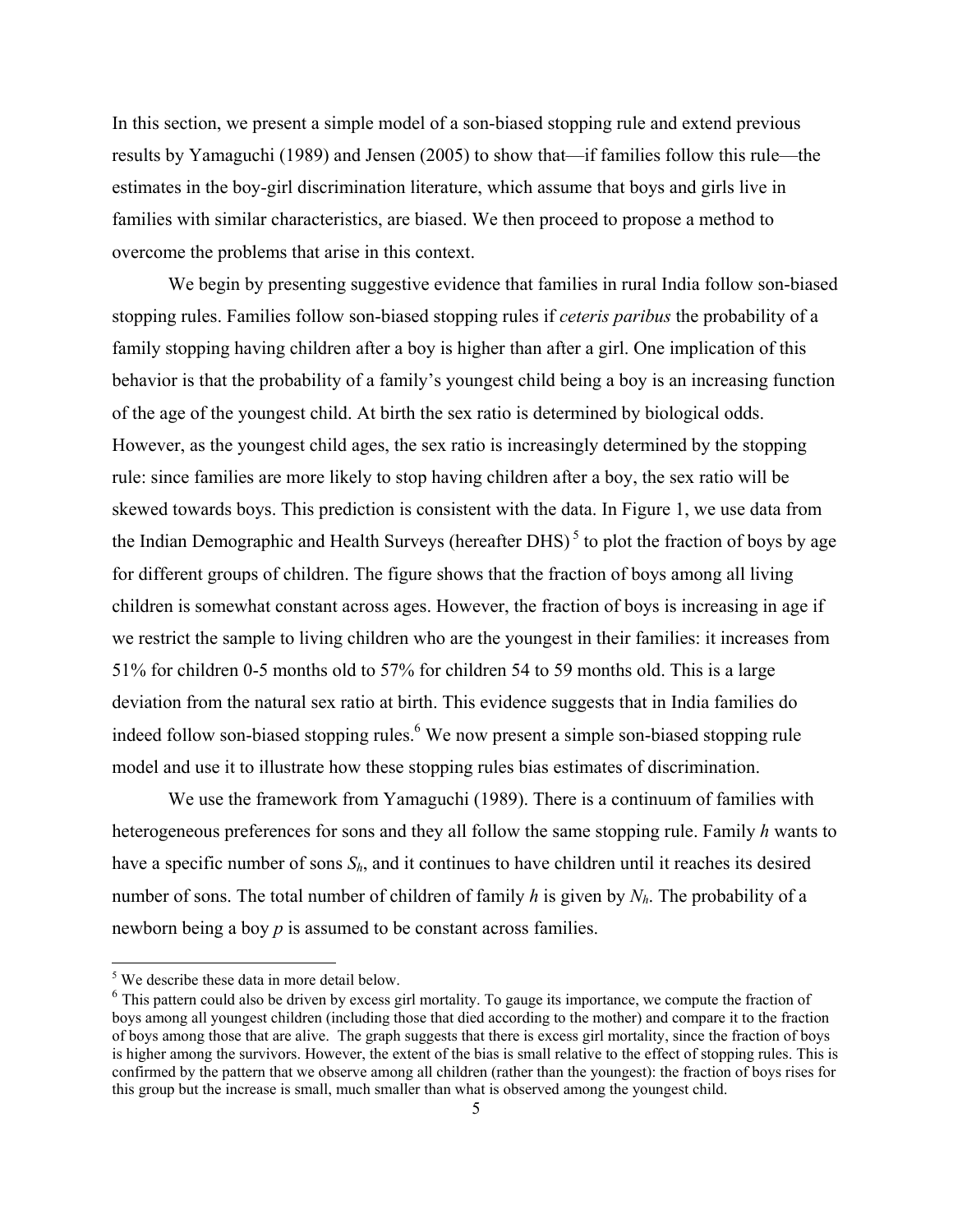In this stylized model, one can show that on average boys and girls live in families with different observed and unobserved characteristics. First, as shown by Yamaguchi (1989) (and by Jensen using a slightly different set-up<sup>7</sup>), girls will have on average more siblings than boys. A simple example provides intuition for the result. Take, for example, a family that wants one boy. If their first-born is a boy, then they stop having children immediately, whereas they will continue having children if their first-born is a girl. If all families behave this way then all girls have siblings but not all boys do. Simulations in Jensen (2005) suggest that the resulting differences in sib-ship size can be quite large.

Second, one can also show (Appendix 1) that if we compare children in families with the same size, on average girls are in families that desire fewer sons than the family of the average child. The intuition for this result is as follows. Suppose that we observe two families that stopped having children after their second child. Family A has a girl and a boy, and family B has two boys. Family A stopped having children in spite of the fact that they have only one boy, whereas family B stopped only because they had two boys, but would have continued otherwise. The example illustrates that for families of size 2 girls are in families that desire fewer sons than the average family. As a consequence, within families of the size, families with a larger number (share) of boys have a larger desired number of sons than families with many girls.

In the stylized model by Yamaguchi, families always obtain their desired number of sons, so we would observe their preferences by observing the number of sons they have. In reality however, since families have finite fertility rules and also imperfect fertility control, the desired number of sons is unobservable. Thus even if we control for the observed differences in family size and gender composition, there are unobserved differences in the families into which the average girl and average boy are born. If families that desire a larger number of sons invest less in girls (or more on boys) than other families, then these stopping rules imply that previous estimates of discrimination are biased, as we now discuss.

Suppose that we obtain estimates of discrimination by running a regression of some measure of child investment on a constant and a boy dummy (as in Sen and Sengupta 1983; Das Gupta 1987; Sommerfelt and Piani 1997):

 $<sup>7</sup>$  Jensen (2005) assumes that families will stop having children after they have a certain number of children, even if</sup> they haven't reached their desired number of boys.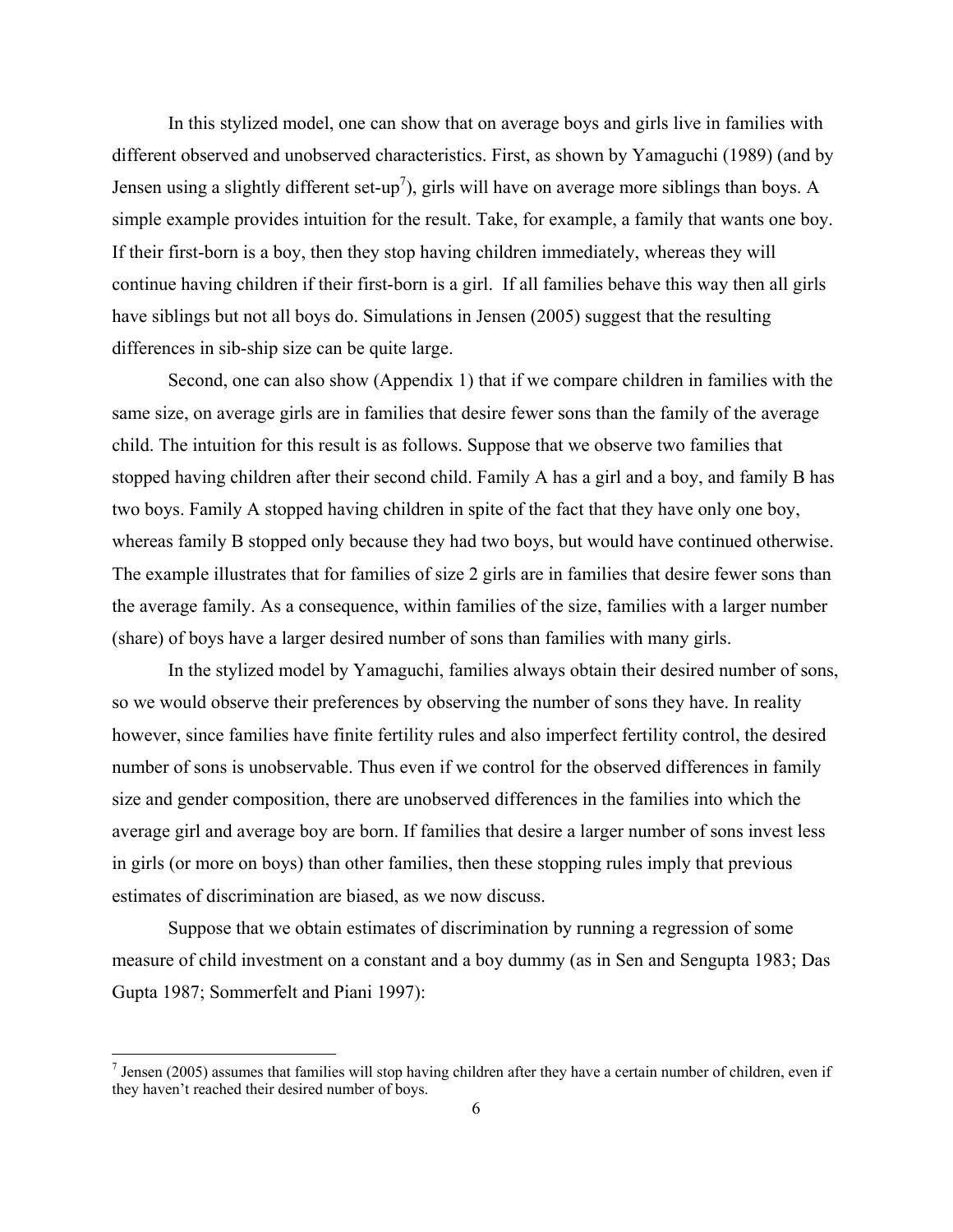$$
Z_{ih} = \alpha_0 + \alpha_1 * B_{ih} + u_{ih},
$$

where  $Z_{ih}$  is investment in child *i* in household *h*,  $B_{ih}$  is a dummy that is equal to 1 if child *i* in household *h* is a boy and *uih* is an error term. But son-biased stopping rules imply that *Bih* is correlated with family size. Therefore,  $B_{ih}$  will be correlated with the error term and  $\alpha_l$  will be biased if child investment depends on the number of children in the family. The sign of the bias may be different for different measures of child investment. On the one hand, children in large families may have to share resources with more siblings (e.g., food)—this is the issue that Jensen (2005) investigates. On the other hand, children in large families may *ceteris paribus* receive more investments if there are large returns to scale to the child investment (e.g., vaccination in public campaigns, or supervision and teaching).

Given that girls tend to be in larger families than boys, it may seem reasonable then to control for family size. Suppose then that we estimate the following model instead (Oster 2009):

$$
Z_{ih} = \alpha_0 + \alpha_1 * B_{ih} + X_{ih}\rho + u_{ih},
$$

where now we are controlling for *Xih*, a vector of controls that includes the number of siblings or dummies for the sex-composition of siblings. This strategy essentially compares outcomes of boys and girls in families of the same size. However, son-biased stopping rules imply that, conditional on family size, girls tend to be in families that want girls more than other families. In other words, the child's sex is not exogenous; it is correlated with parental preferences for the gender composition of children. In general the sign of the bias is unknown, and depends on the relationship between preferences for the gender composition of children and treatment of boys and girls (see Appendix 2). If for example all families invest the same in boys but families that want boys invest less in girls, then OLS estimate of  $\alpha_i$  is downward biased because the average girl is in a family that wants fewer boys and thus receives more child investments than she would have had she been "assigned" to a random family*.* 

 A similar argument applies to studies that use the adult goods method championed by Deaton (1989). Deaton's proposal was to estimate discrimination by observing whether families cut consumption of adults good by more when they have a baby boy compared to a baby girl. The empirical approach traditionally used in these studies is to estimate an equation like: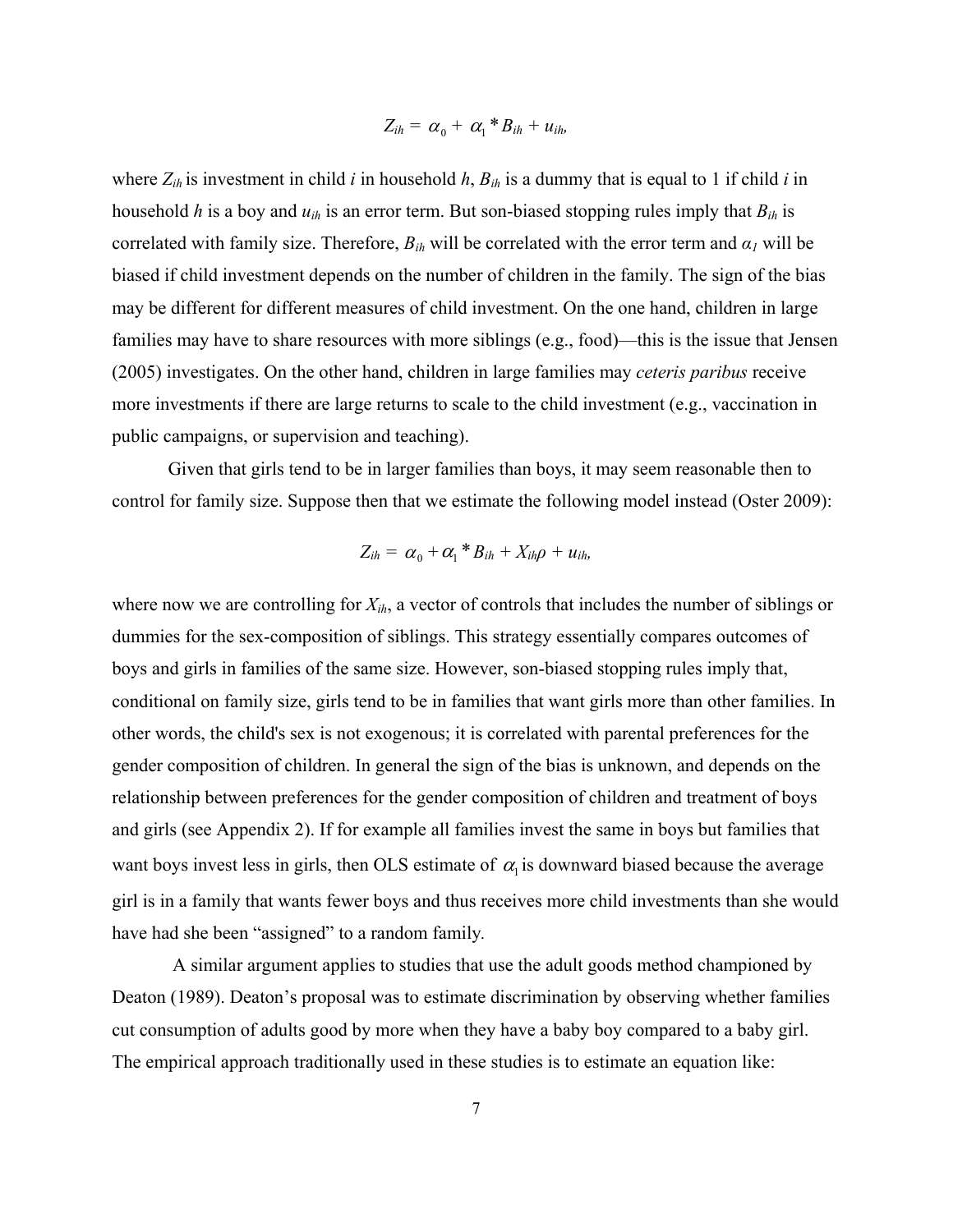$$
Z_{h} = \sum_{g=1}^{G} \beta_{g} \frac{M_{h}^{g}}{N_{h}} + \sum_{g=1}^{G-1} \varphi_{g} \frac{N_{h}^{g}}{N_{h}} + \ln N_{h} + X_{h} \delta + \varepsilon_{h}
$$

where  $Z_h$  is the share of household expenditures devoted to a given adult good,  $M_h^g$  is the number of members of household *h* who are boys/men in age group  $g$ ,  $N_h$  is the number of members of household *h*,  $N_h^s$  is the number of members of household *h* in age group *g*,  $X_h$  is a vector of controls that include total per capita expenditure and  $\varepsilon_h$  is an error term. There is evidence of discrimination if *βg<0*—i.e., adults reduce their consumption of adult goods more when the child is a boy than when the child is a girl. However, son-biased stopping rules imply that the estimate of  $\beta_g$  is biased because the gender-composition of children (at any given age) is correlated with (unobserved) parental preferences, and again the sign of the bias is unclear.

### **III. Empirical Strategy**

Our empirical strategy relies on the observation that—in the absence of sex-selective abortion the child sex is random at birth. If the child sex is random, then families that just had a boy are identical to families that just had a girl in terms of predetermined characteristics. Therefore any differences we observe in terms of parental inputs can be attributed to the sex of the newborn. Over time, however, this is no longer true. Because families that follow a son-biased stopping rule are more likely to stop having children after a boy, in time a correlation will develop between the youngest child's sex and preferences: families with *N* children that stop after a girl tend to like girls more than families with *N* children that stop after a boy. To overcome this problem, we restrict our sample to families in which the youngest child is "young enough." We determine this using our data: we select the sample such that baby-boy and baby-girl families look identical. Formally, we estimate whether boys and girls are treated differently using the following equation:

$$
Z_{ih} = \alpha_0 + \alpha_1 * B_{ih} + X_{ih}\rho + u_{ih}.
$$

The OLS estimate of  $\alpha_1$  is an unbiased estimator of the parameter of interest if the child's sex is exogenous (conditional on X) —i.e.,  $Cov(b_{ih},u_{ih}|X)=0$ . Our identifying assumption is that the child's sex is exogenous at birth and for children that are young enough. In the next section, we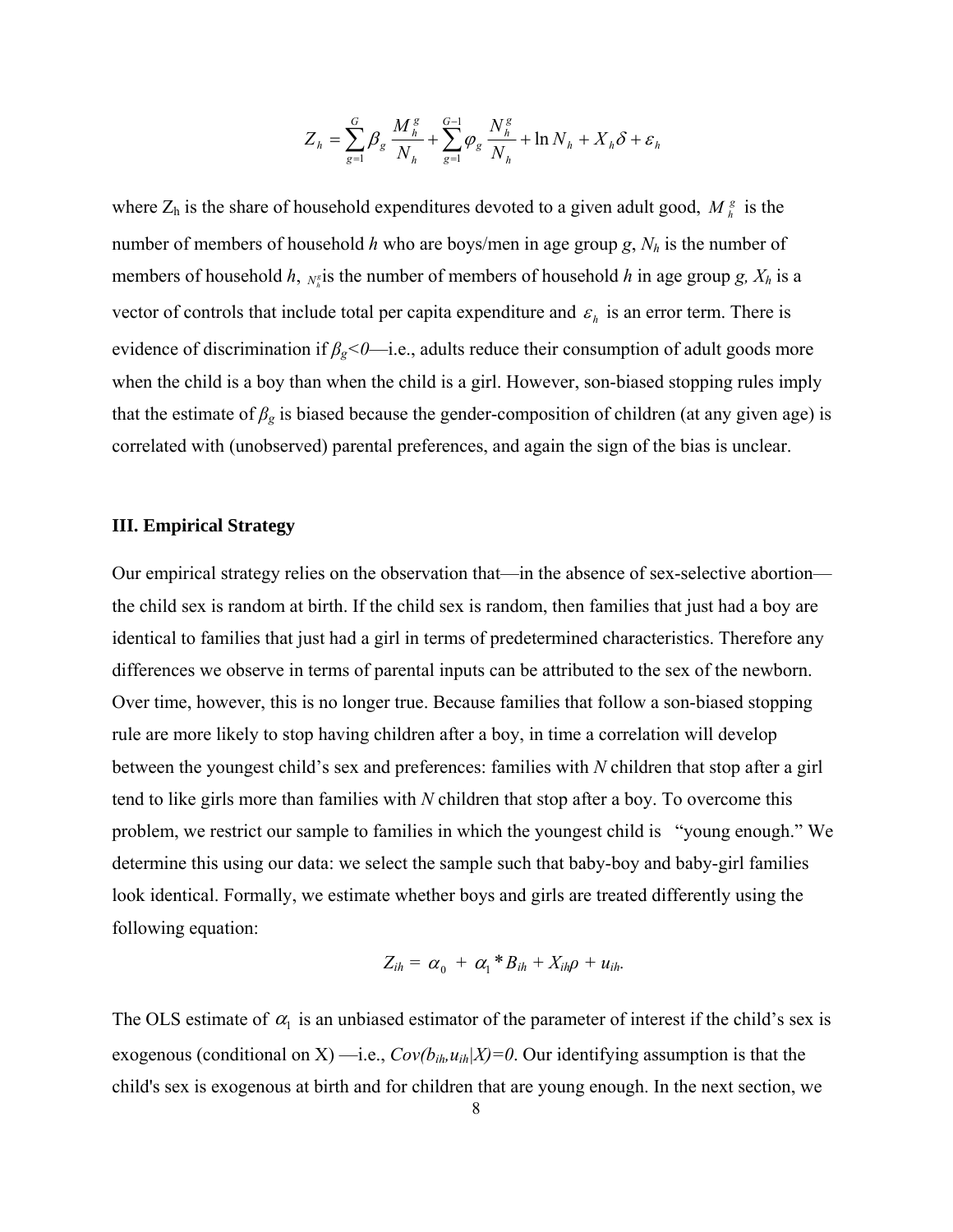provide evidence that predetermined characteristics (in particular number and gender of siblings) are not correlated with gender for very young children. We also show that, as the model above predicts, this no longer holds true as the family's youngest child gets older. Notice that, if gender is indeed random, then we do not need to condition on any variables. $8$  Conditioning on predetermined variables should have no impact on our point estimates and should reduce the standard errors (if these variables predict parental investments).

Our assumption may fail if there is sex-selective abortion against girls or excess girl mortality. Like all the previous literature, we cannot directly address this issue. But sex-selective abortion and excess female mortality most likely bias our estimator against finding boy-girl differences. Since the surviving girls are expected to be in families that like girls more than the average family, they should receive more care than they would have in other families.<sup>9</sup> Thus, our estimates can be taken as lower bound estimates of gender differences in child investments. Although we cannot credibly estimate the extent of the bias generated by sex-selective abortion, we provide some estimates of the bias induced by differential mortality by making use of the complete fertility histories available in the DHS.

### **IV- Testing Random Assignment and Selecting the Estimation Sample**

To test that the gender of the youngest child is uncorrelated with family characteristics we restrict the sample to children who are the youngest in their families and estimate the following linear equation:

$$
I(boy_{ia}=1)=X_i\beta_a+\varepsilon_{ia},
$$

where the dependent variable is an indicator of whether child *i* in age category *a* is a boy, and *X* is a set of predetermined characteristics. Independence implies that  $\beta_a = 0$ , namely that *X* do not

<sup>&</sup>lt;sup>8</sup> Some evidence suggests that the sex ratio at birth may be correlated with birth order, parental age, mother's education and marital status (see Almond and Edlund 2007 and Chahnazarian 1988 for a review). But these effects are small and can only be detected using very large samples of births (Yamaguchi 1989, Almond and Edlund 2007).

<sup>&</sup>lt;sup>9</sup> One could also argue that our estimator is upwards biased for two reasons. First, the girls that survive might be healthier than boys and thus need less care than boys. However, since the mortality rates for girls remain higher than the mortality rates for boys for the entire postnatal period, it seems unlikely that surviving girls are healthier than boys. Second, due to nonrandom mating, girls might be consistently born into families with low SES relative to boys (Edlund 1999). In the next section we show evidence that this is not the case for the subsample of young children that we focus on.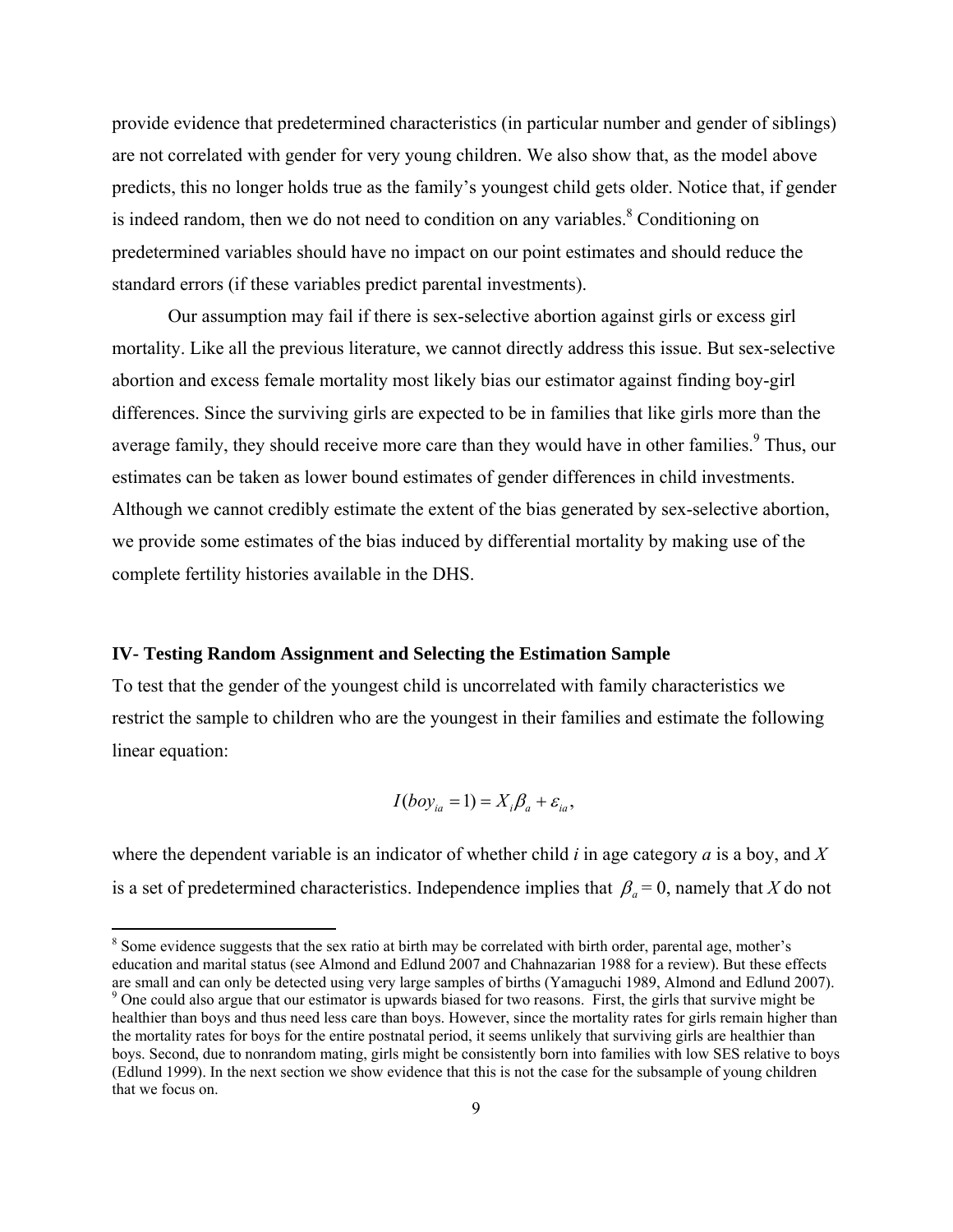jointly predict the gender of the child. The prediction is that we will not reject the null for very young children, but that we will always be able to reject it for children that are "old enough."

We perform this test using India's DHS, $^{10}$  a large representative survey that contains many variables that determined at birth. The DHS surveyed ever-married women of reproductive ages. Each woman was separately interviewed and asked questions on their characteristics and reproductive histories. The files contain full birth histories: there is a record for every child born, including date of birth and gender, whether the child has died, and whether s/he continues to live at home. Therefore, we know for every child born the characteristics of their mothers, and we can compute the number of their siblings by gender and age (including the number of those who have died) using the birth histories. To maximize sample size, we combine the 1992-1993 and 1998-1999 surveys.<sup>11</sup> We focus on rural households as the previous literature has done.<sup>12</sup> The final data contain one observation per family and include children born to women ages 15 to 49 living in rural areas in 25 states, excluding twins. $^{13}$ 

To perform the test, we pool children into 12-month age-groups and run a joint test for each age-group.<sup>14</sup> We use the results of the test to determine the age at which the test starts to systematically reject the null. Table 1 shows all of the predetermined characteristics of the child and the mother that we can include—there are a total of  $14.15$ 

Figure 2 shows the results of our test graphically. It plots the p-value of the joint test that the *X*s do not predict the gender of the youngest child. The first point (at age 0) corresponds to children 0 to 11 months old. We cannot reject the null for the youngest age group. For living children, we reject the null at the 5% level for the first time for age group 6-17 months, and then again for age-group 8-19 months. For age-group 14-25 months and thereafter, we almost always

 $10$  This survey is also known as the National Family Health Survey.

 $11$  We do not use the 2005/06 survey because it does not include the survey design variables needed to correctly compute the standard errors. Although the documentation suggests that the standard errors can be computed by clustering at the state and rural level, using the 92 and 98 data we cannot reproduce the standard errors when following this procedure (see Appendix 7).

 $12$  There is a presumption in the literature that discrimination against girls is more prevalent in rural areas, but little evidence to support it. Subramaniam and Deaton (1991) find evidence of gender discrimination in rural but not in urban India. When explaining these results, Deaton (1997) justifies that "it can be argued that it is in the rural areas where discrimination is most likely to be found."

<sup>&</sup>lt;sup>13</sup> These restrictions are made to make the 2 survey samples comparable: 1992-3 DHS does not include the state of Sikkim and includes women ages 13 and 14. We exclude twins so we can define the family's youngest child's sex. <sup>14</sup> We pool children into age groups to minimize the likelihood that we reject the null of due to small sample sizes.

<sup>&</sup>lt;sup>15</sup> We do not include prenatal care because this is only available for young children. To the extent that gender is known in utero, these variables could also be considered endogenous and thus might be better treated as outcomes.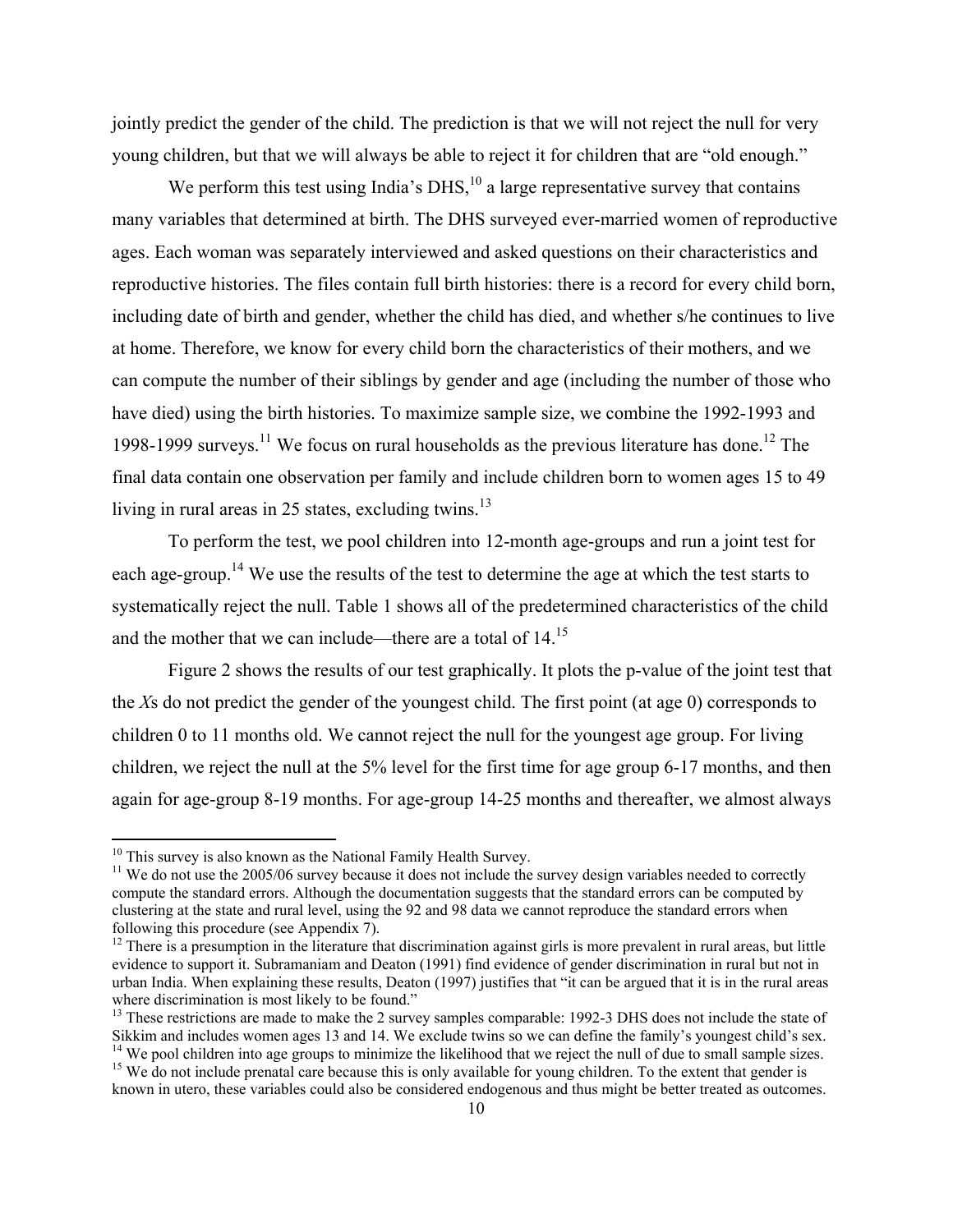reject the null. Based on these results, we construct 2 samples for estimation. Our first sample is a conservative sample ages 0-12 months. The second sample is ages 0-23 months (just under 2 years of age). This second sample is more marginal: clearly it contains some older children for whom the covariates are not balanced across genders. But we are interested in keeping children that are as old as possible in order to study as many parental investments as we can. Also this is the sample we will concentrate on for the time use survey.

Table 2 shows the results of our test for these two estimation samples. For each sample, we test whether the means for different characteristics are the same for both genders. At the bottom we report the p-value from the joint test. For the conservative sample, no differences are significant at the 5% or 10% level, and the joint test cannot reject the null. For the somewhat older sample, the number of brothers is statistically significantly different at the 5% level, and three other differences are significant at the 10% level. As a result, the joint test does not reject the null at the 5% level but does reject it at the 10% level. Clearly this sample is not as good as the younger sample. These results are consistent with the distribution of birth intervals in the data: the median birth interval (based on mother reports) is about 31 months, and the 2<sup>nd</sup> percentile is 12 months. For comparison, in the last two columns we report the result of the test for the youngest children ages 24-59 months. For this sample, despite its substantially smaller size, three out of the 14 variables we examine are statistically different at the 5% level and two others are significant at the 10% level. Interestingly we now observe that if the youngest is male he is more likely to have more sisters and fewer brothers, consistent with son-biased stopping rules. Also some mother characteristics (religion, language) are significant—these have been documented to predict son preferences (Pande and Astone 2003). The null of the joint test for this group can be rejected at the 1% level.

The mean differences we observe for older children could result from sex-selective abortion, excess girl mortality or stopping rules. We cannot assess the bias that results from sexselective abortion, but if it were large enough even our youngest sample would not appear to be balanced between boys and girls. To assess the effect of excess girl mortality, Figure 2 also plots the p-value of the test for the sample of ever born children (including children that mothers reported to have died by the time of the survey). For this sample we do not reject the null for the first time until children reach age 14-25 months—thus in the absence of excess-girl mortality,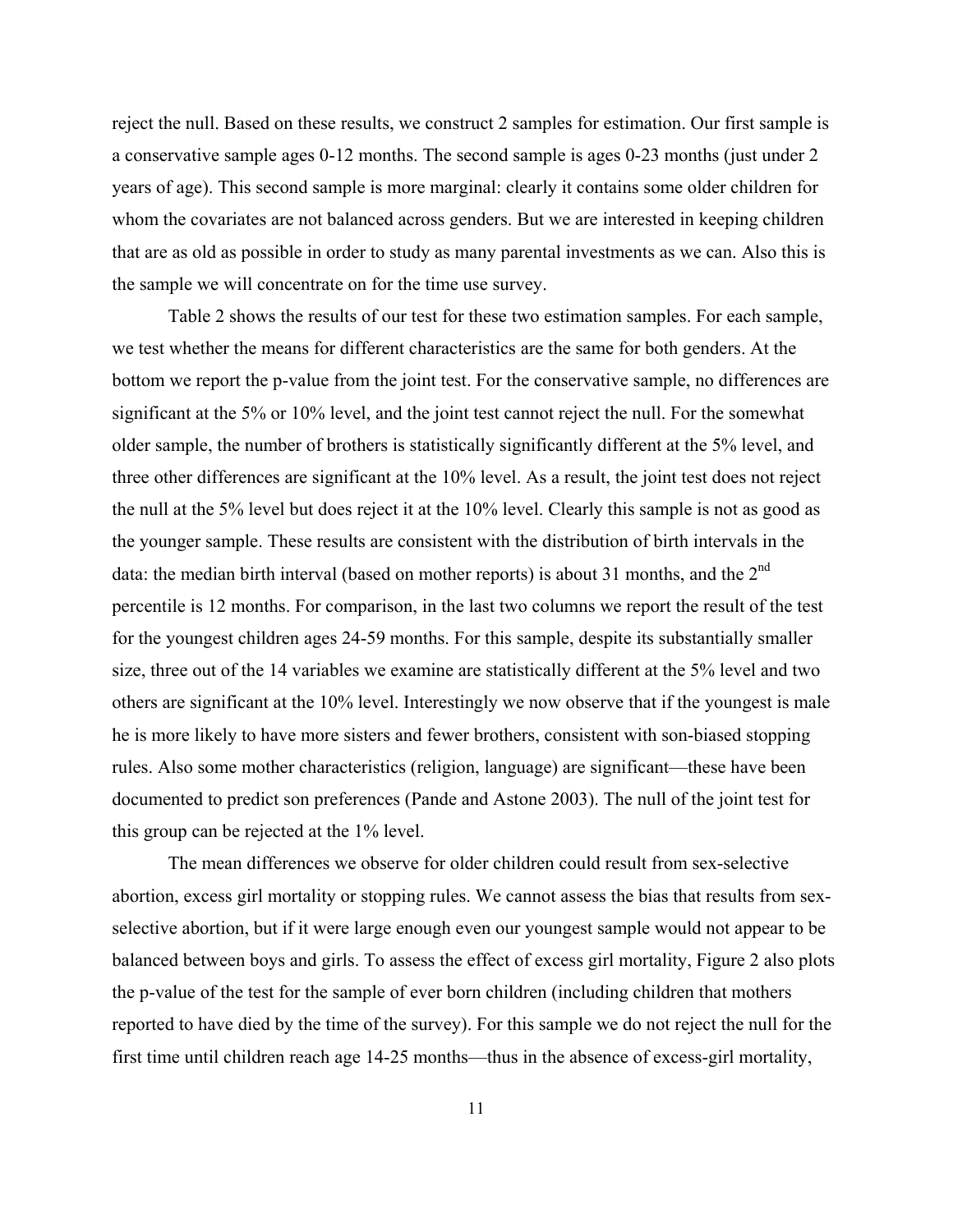gender would appear to be balanced among the youngest child for a much larger (older) group of children. However, even in this group, we reject the null consistently for older children after a certain age, as stopping rules predict.

There are a couple of caveats to the results in this section. As in other tests of random assignment, our test is imperfect in that we can only observe that the samples are identical based on observables—it is possible they are different based on unobservables. Also, although our samples are large, they are not large enough to precisely identify the age at which the covariates become unbalanced.

In summary, the data are supportive of the assumption that gender is as good as "randomly assigned" among the youngest children 12 months and younger, and perhaps for those under 2 years of age but not for those that are older. We use these two samples to estimate whether girls are given fewer resources than boys. We start by looking at time, and then look at other investments that have been studied in the literature.

### **V-Results from the Time Use Survey**

We begin investigating whether boys and girls are treated differently by examining whether families spend more time taking care of children if the youngest child is a boy. We use data from the Indian Time Use Survey (hereafter TUS) conducted from July 1998 to June 1999 by the Social Statistics Division of the Central Statistical Organization of India. The TUS asked about the time use of all household members over 5 years of age during the previous 24 hours. The diary section was open-ended in terms of both describing the activities and giving beginning and ending times, with each activity identified as multiple (simultaneous) or not.<sup>16</sup> The survey collected data in six states selected to be representative of the different regions of the country (Gujarat, Haryana, Madhya Pradesh, Meghalaya, Orissa and Tamil Nadu) and interviewed 12,750 rural and 5,841 urban households, for a total of 75,000 respondents.

We analyze time use data corresponding to "normal" days only (excluding, for example, holidays).<sup>17</sup> The main variable of interest is the amount of time spent on childcare by the

<sup>&</sup>lt;sup>16</sup> The activities were detailed coded into 176 different types. For simultaneous activities, field workers determined the main activity and distributed the total time spent according to the relative importance of activities.  $17$  This excludes "abnormal" days when there are guests, someone is sick or there is a festival; and "weekly variants." Most days are included, because as Hirway (2000) notes "in rural areas people continue their normal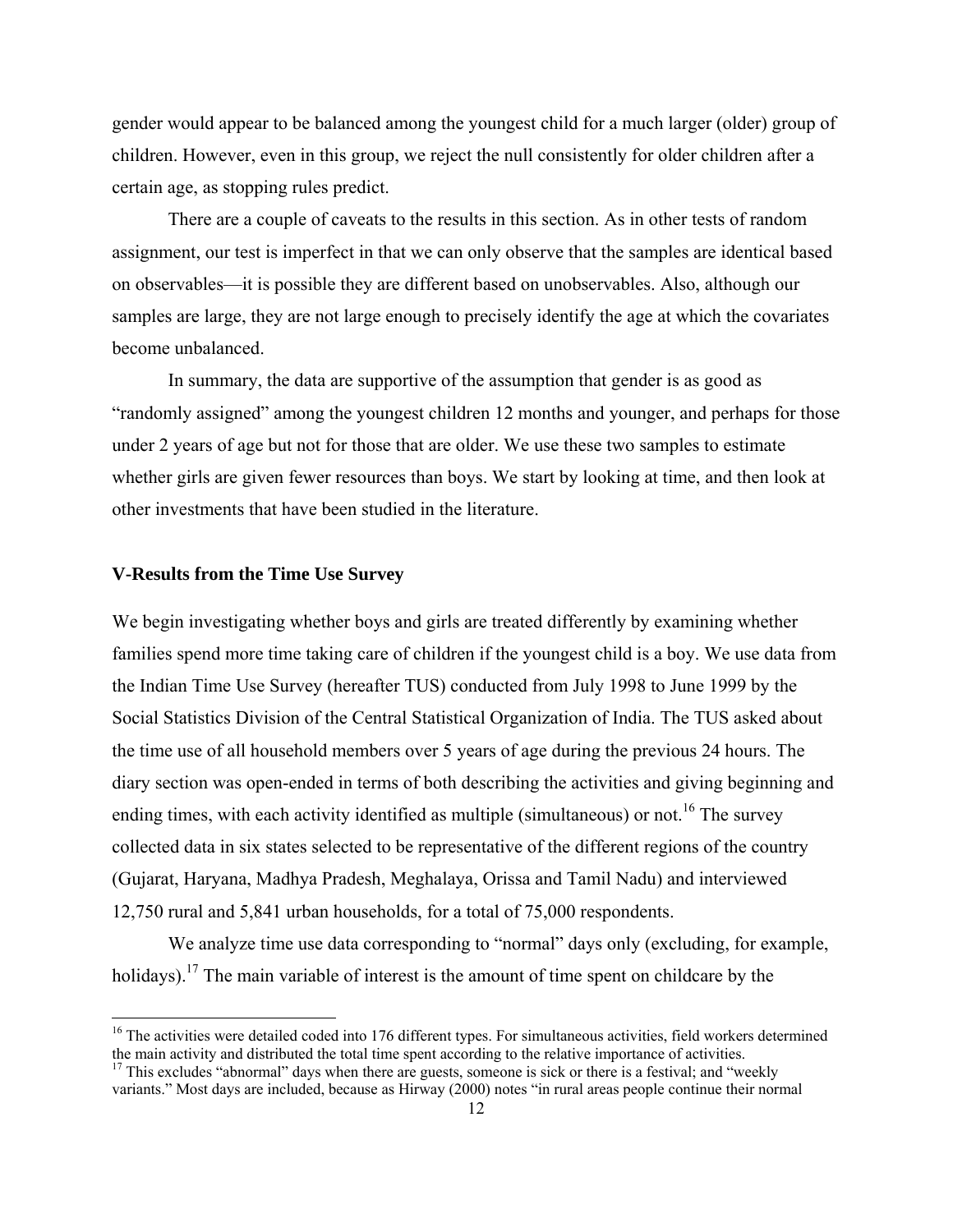household. We follow Guryan et al. (2008) as closely as possible, and classify the following activities as childcare: physical care of children (washing, dressing, feeding); teaching, training and instruction of own children; accompanying children to places; travel related to care of children; and supervising children (with or without other activities).

These data have a couple of limitations for our analyses. Aside from containing information only on 6 states, there is very little information about the participants. Also, families cannot be identified, only households. We can only identify the youngest child in the household—for this reason, we restrict the sample to children who are the children or grandchildren of the household head.<sup>18</sup> The most important limitation of the TUS is that we do not know the identity of the child who was being cared for, we just know whether individuals reported being occupied with childcare.<sup>19</sup> This feature however does have an advantage: since the questions on childcare do not refer to a particular child, it is less likely that respondents are systematically biasing their responses based on the gender of the youngest child.

Based on the results from the previous section, we divide households into 2 samples: those whose youngest is under 2 years of age, and those whose youngest is older.<sup>20</sup> Because the TUS is small and because there is substantial age-heaping at age 1 (which appears to be differential by gender, Coale and Demeny 1967, Bhat 1990), we do not report results for children under age 1, though they are qualitatively similar.<sup>21</sup> Table 3 presents summary statistics for these two samples. Households with infants spent on average more than 3 hours on childcare per day, while households with older children spent a little less than 2 hours.<sup>22</sup> Women provided more than 80% of the total time spent on child care by the household. About 70% of childcare

<u> 1989 - Johann Stein, marwolaethau a gweledydd a ganlad y ganlad y ganlad y ganlad y ganlad y ganlad y ganlad</u>

activities on holidays also." No households are dropped by making this restriction since they were all interviewed for at least one normal day.

 $<sup>18</sup>$  Children that do not live with their biological parents receive less care on average, and it is possible this differs by</sup> gender—for example families are much more likely to adopt girls than boys. We restricted the sample to avoid these complications. We also exclude households that had more than one child with the youngest age so we can define the sex of the youngest (if there is a boy and a girl both aged 3, we cannot tell who is the youngest).<br><sup>19</sup> The survey did not ask the respondent who was present when an activity was performed.

<sup>&</sup>lt;sup>20</sup> We tested our identifying assumption for these TUS samples. The results are in Appendix Table 1.

<sup>&</sup>lt;sup>21</sup> See Appendix Table 2.

<sup>&</sup>lt;sup>22</sup> Although these numbers might seem small, they are roughly comparable to those from time use surveys in other countries. For example Guryan et al. (2008) in table 4 report that the average time per week spent on childcare for adults with children ranges from 4 hours (South Africa) to about 9 hours (US). Assuming that there are 3 adults per household on average this translates into 1 (South Africa) to 4 (US) hours per day at the household level. The most likely reason why the numbers are so low is that individuals are only reporting childcare when it is being performed as a primary activity (exclusively)—previous research (Fedick et al. 2005) suggests that estimates of total childcare time are about 3 to 4 times larger when time spent with children (though not reported as childcare) is included.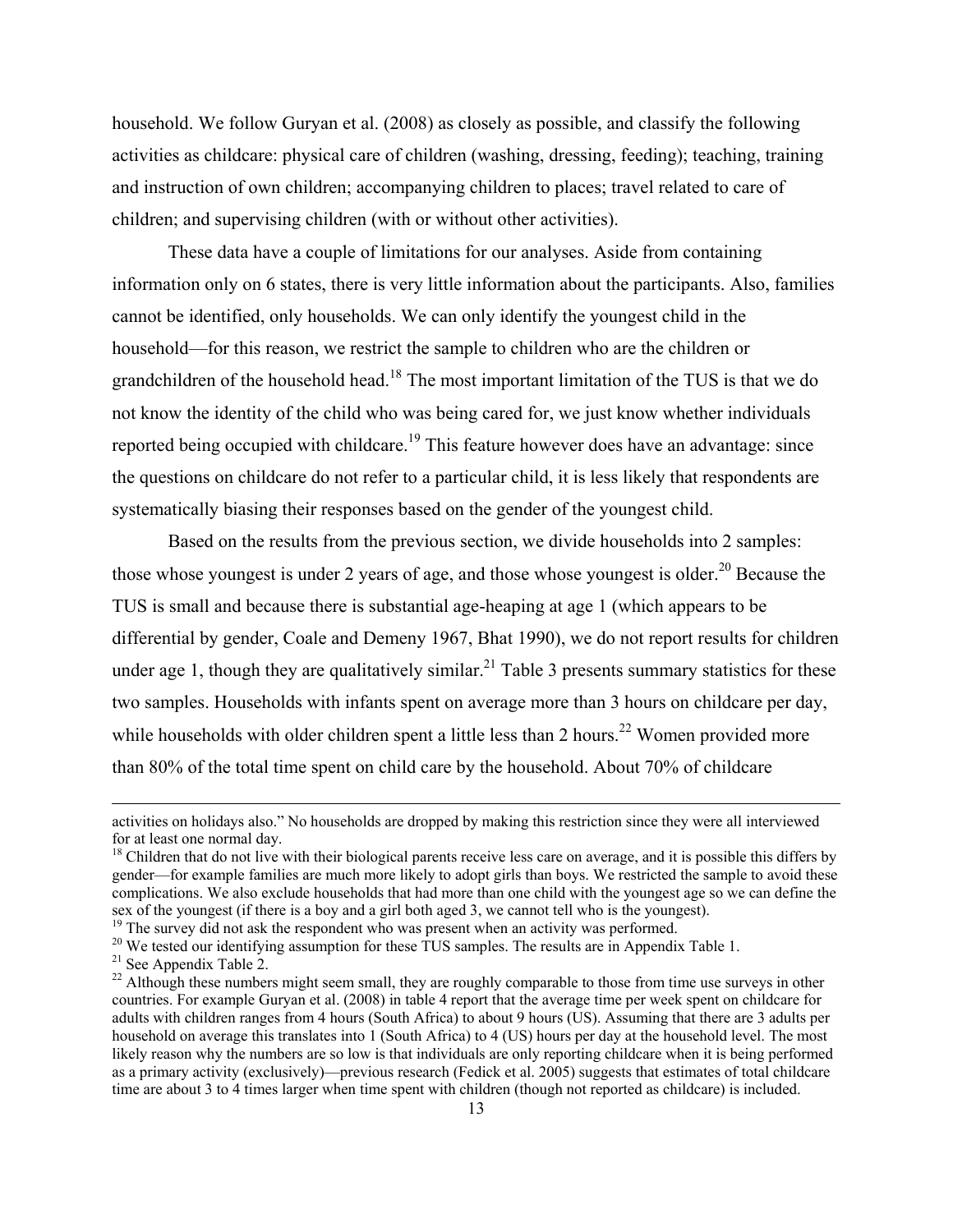consisted of physical care of children. Roughly half of the time devoted to childcare consisted of exclusive childcare, in which the caregiver did not report any simultaneous activity—we use this as a measure of quality of childcare.

Preliminary evidence of differential treatment by gender is presented in Figure 3, which shows the cumulative distribution of childcare separately by gender of the youngest child under age 2. About 10% of all households report spending no time (collectively) on childcare, even though the youngest child is under age 2, but this does not appear to differ by gender. It is quite clear though that households with baby boys spend more time on childcare than those with baby girls, as the baby boy distribution appears to first-order stochastically dominate that of baby girls.

To obtain estimates of the effect of gender on childcare time we estimate

$$
Z_h = \alpha_0 + \alpha_1 * B_h + X_h \rho + u_h,
$$

where  $Z_h$  is the total amount of time that adult members in the household spent on childcare, and *Bh* is a dummy for whether the household's youngest child is a boy. We present results with and without controlling for predetermined household-level covariates *Xh*. The standard errors are estimated using White's correction for heteroskedascity and we use the survey weights. $^{23}$ 

The main results are in Table 4. Since our dependent variable is the number of minutes spent on childcare, we estimate various models. The first column estimates a simple OLS model where the dependent variable is the total number of minutes spent on childcare including 0s. It shows that households whose youngest child is a boy spend roughly 19 minutes more per day taking care of children than households whose youngest child is a girl, about 9% more relative to the mean. Column 2 shows that this estimate is robust to controlling for religion, ethnicity and the area of the land that the household owns. In column 3, we estimate a logit of whether the household spends any time on childcare. As suggested by Figure 3, there is no statistically significant effect of gender, its coefficient is insignificant and the implied marginal effect is very small (less that 1%). If we estimate instead an OLS model only for those that report some care, we find that households whose youngest child is a boy spend roughly 22 minutes more (about

<sup>&</sup>lt;sup>23</sup> We also estimated standard errors taking the survey design into account (Appendix Table 3). The TUS had a sophisticated sampling scheme with three levels of stratification and clustering, and consequently there were many strata with one sampling unit. Given that some assumptions have to be made in order to calculate the standard errors (see Appendix 3), we opted for showing the OLS standards errors in the main tables.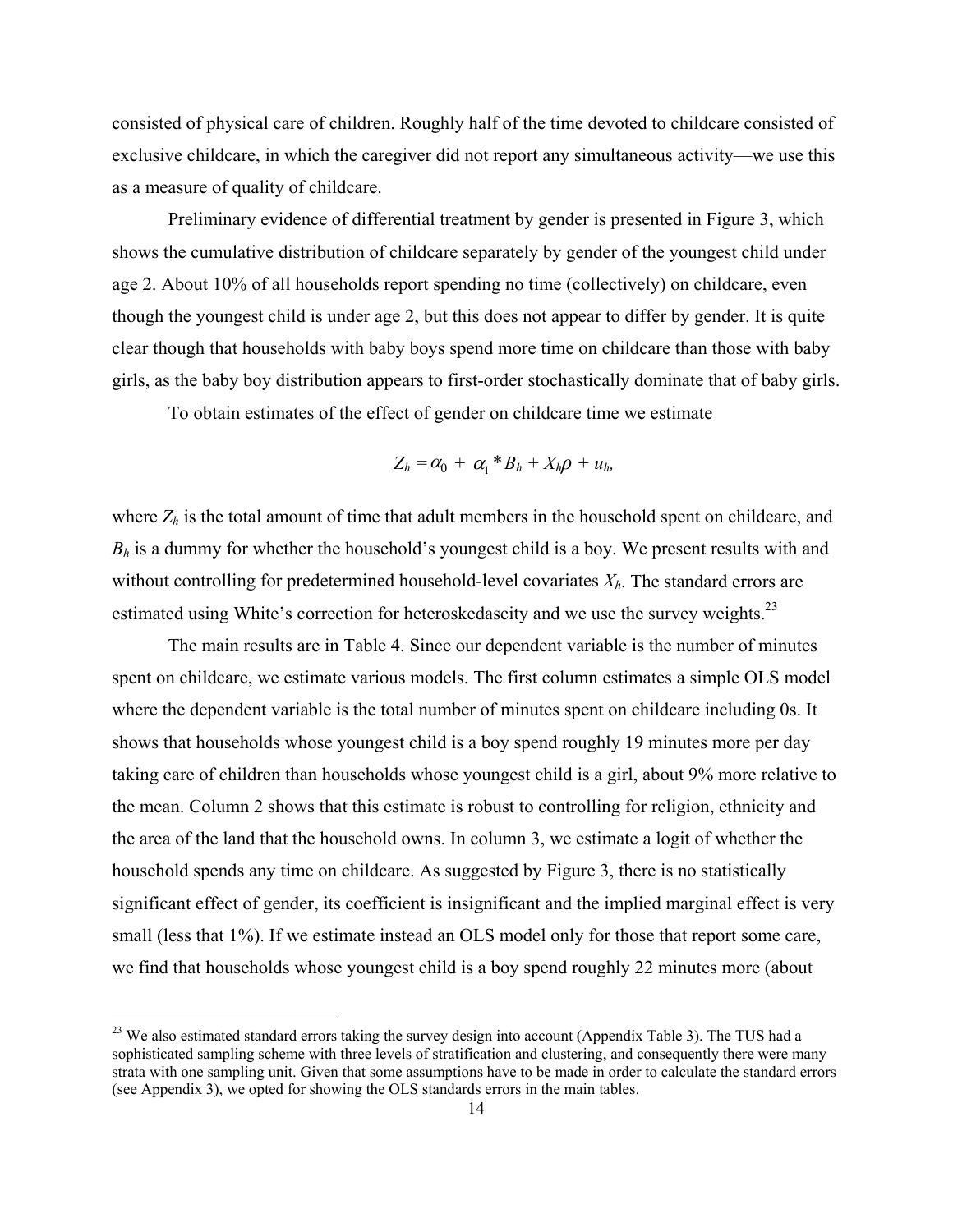10% more) per day on childcare than households whose youngest child is a girl. Column 5 estimates a Tobit model, which accounts for censoring at 0. Again we find a statistically significant increase in childcare of about 10%.

The second part of the table presents results for households whose youngest is between 2 and 5 years of age. Regardless of the specification, we do not find any statistically significant effect of gender, and in fact several coefficients have the "wrong" sign. Thus, we fail to find evidence of differential treatment among the older group.<sup>24</sup>

Table 5 looks at whether the effects of gender differ depending on the number of children in the household. The first column of Table 5 reproduces our main estimates from Table 4 column 1. In column 2, we interact gender of the youngest with the number of other children in the household under the age of 6, which is also added as a control. Not surprisingly families with many young children spend more time on childcare, about 12 minutes per child under 6. The coefficient on gender is now larger, about 50 minutes, but the interaction with number of children is negative. If the youngest is the only child under 6, and he is a boy, the household spends 50 minutes more on childcare but not if there are two or more other children under 6—so it would appear that when there are many small children, there is simply "no room" to provide differential treatment. Our main results so far suffer from one important caveat: a significant coefficient on the youngest's gender could be interpreted as parents reallocating time across children depending on the sex of their youngest child (rather than giving more time to the youngest when he is a boy). Column 3 restricts attention to families with no other children under 6. It confirms the estimates from our interacted specification (column 2). More importantly, it suggests that boys do indeed receive more care than girls.

In columns 4-7 we look at whether the estimates differ depending on whether childcare is private (such as physical care) or public (supervising) in nature. Households spend more time in both private and public childcare if the baby is a boy than if it is a girl (columns 4 and 6). The amount of private and public childcare time per child is increasing with the number of children, but it increases faster for public care (columns 5 and 7). Most interestingly, time allocated into physical care is larger in baby-boy households, and the effect does not decline with the number of other children under 6 (or does so at a small rate); whereas for public care the effect of gender

 $24$  Appendix Table 2 shows results by single year of age: around age 2 the estimates of the effect of gender of the youngest child start to be substantially biased with girls getting more time than boys, but this is not true for age 5.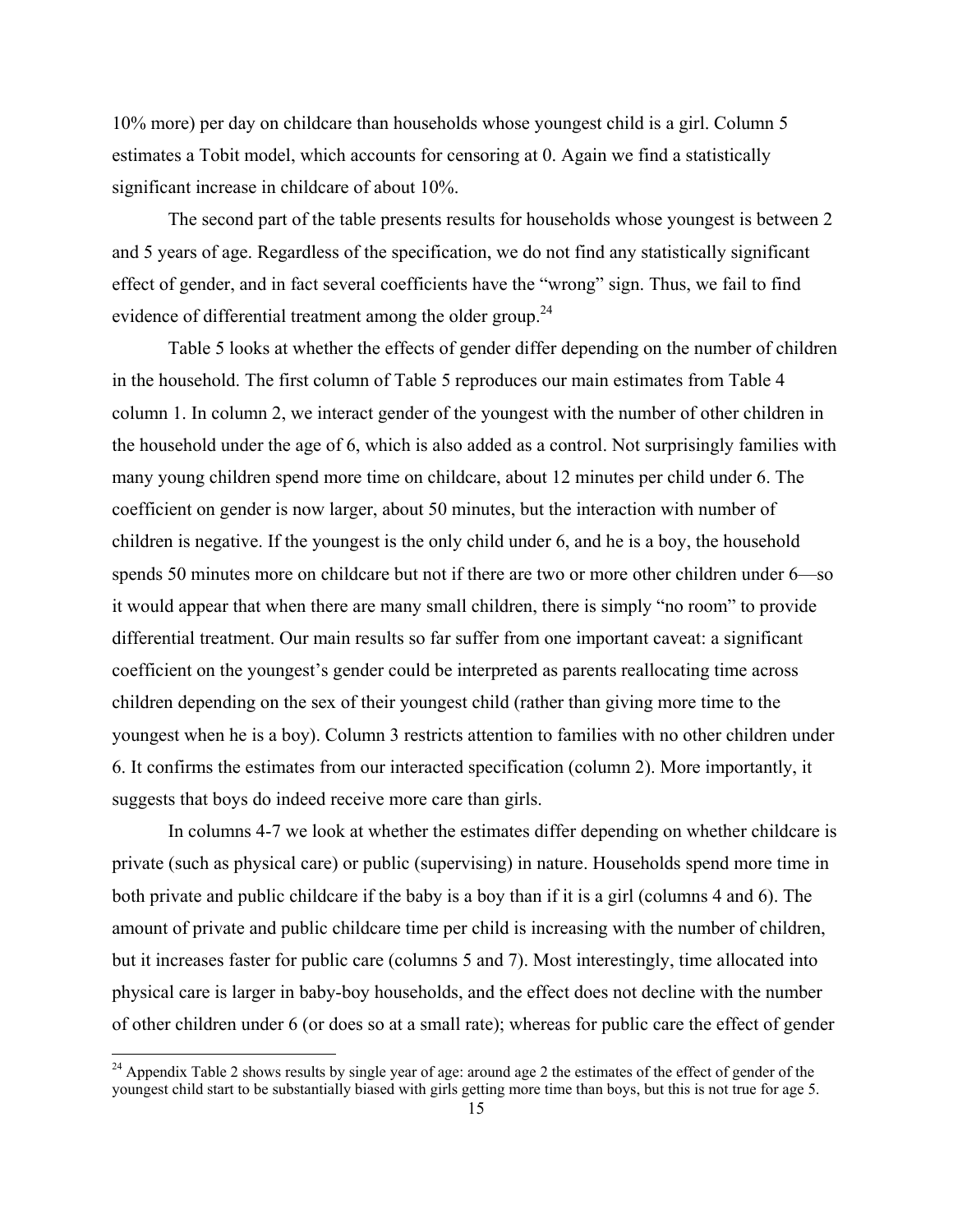disappears if there is one more child under 6. These patterns can be explained by the private versus public nature of childcare activities. Since supervising is a public type of care, it makes sense that, as the number of young children in the household increases, members will spend disproportionally more time in this type of care and this time will not be closely related to the sex of the youngest child. In contrast, physical care is private so there is room for differential treatment of boys and girls even when other young children are present.

 The last column shows estimates of the effect of gender on "exclusive child care time", our proxy for quality care, defined as the number of minutes that adults spent caring for children and not doing anything else at the same time. The results show that households whose youngest child is a boy provide more exclusive childcare than households whose youngest child is a girl, roughly 37 minutes more per day if there are no other children under 6.

In table 6 we document how much time different household members spend on childcare. We compute total minutes spent on childcare by adult females (age 15 and older), adult males (age 15 and older) or juvenile females (age 6-14). Adult women are more likely to spend time on childcare, and to spend more time (about 10% more), if the youngest is a boy—and the effect is twice as large if there are no other children under 6. The patterns are the same for time spent by adult males—they spend more time (about 17% more) when the youngest is a boy, though this is not statistically significant. But if no other child under 6 is present, they spend about 50% more time when the youngest is a boy, and this is statistically significant. Time allocated to childcare by juvenile females is also larger when the youngest is a boy, but the effects are only significant when no other child under 6 is present—in which case juvenile females spend triple the time with boys than they do with girls. Although these results suggest that all members of the house spend more time in childcare when the youngest is a boy, it could also be that when the youngest is a boy the composition of the household changes (if, for example, some relative moves in to help take care of the baby boy).<sup>25</sup> We examine this directly in the final section of the paper. In column 7 we repeat the estimation for urban households who are deemed to discriminate less. Indeed we do not find that the youngest's gender is statistically significant—in fact the effect is large and negative, but the sample is small and the standard errors are large.

<sup>&</sup>lt;sup>25</sup> We also estimated results for boys 6-14 (available upon request). The coefficients on gender have the "wrong" sign, and are never statistically significant. This is most likely due to the fact fewer older boys remain in the household when a baby boy is born—see results in Table 10.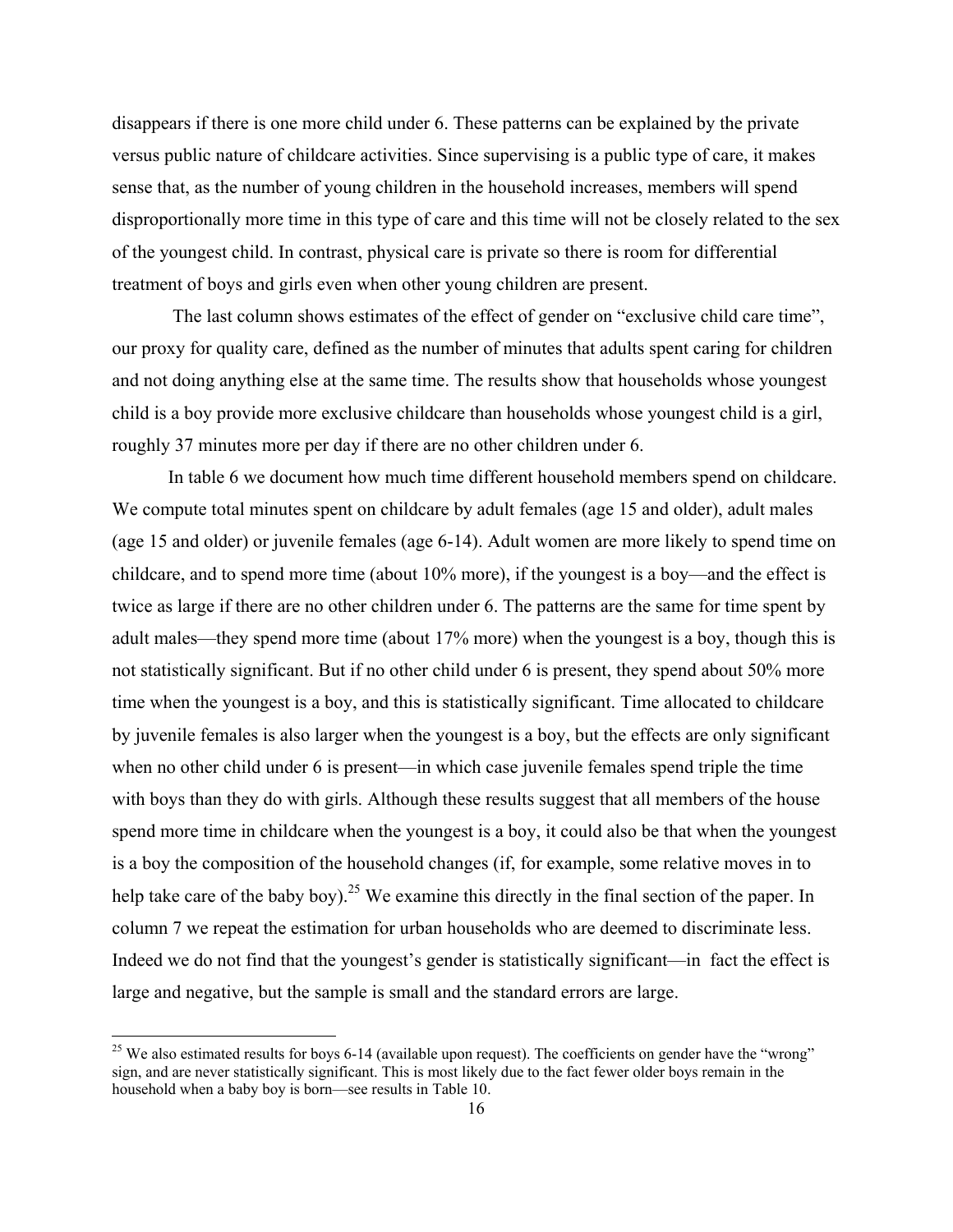Overall we find that more time is spent in childcare in households whose youngest is a boy, by both adult males and females, as well as by juvenile females. And the quality of this time is higher. Because the result holds in households with a single child, we interpret them as meaning that boys are allocated more time than girls. These findings raise the question of whether in part parents and other members of the households are allocating more time to young boys because they need it more—this could be the case if boys are more active, or they get sicker more frequently. To assess this possibility we look at South Africa, a developing country with a time use survey<sup>26</sup> for which there is no evidence of son preference (Gangadharan and Maitra) 2003). We find no evidence that South African households whose youngest is a boy spend more time on childcare than households whose youngest is a girl: the cumulative distribution of household childcare time is very similar for both sexes (see Figure 4) with baby-boy households spending on average 2 minutes more per day in childcare than baby-girl households (mean differences are not statistically significant, results available upon request). Although this evidence is only suggestive—since it is not necessarily clear that South African provides a good counterfactual for India, it does not support the hypothesis of differential time needs by gender. We now look at whether gender affects other parental investments in India.

### **VI-Gender differences in other inputs: additional results from the DHS.**

We now proceed to investigate whether there are boy-girl differences in other child investments using DHS data on breastfeeding, vitamin A supplementation and vaccination.<sup>27</sup> We estimate whether the gender of the youngest child of a given mother predicts parental inputs. All estimations use survey weights and correct the standard errors for survey design. The results are reported in Table 7. We first look at breastfeeding, which is deemed to be the ideal source of nutrition for infants, particularly in developing countries where food and water quality are low, and sanitation is poor.<sup>28</sup> We do not find that boys are more likely to have ever been breastfed

 $^{26}$  We use data from the South African Time Use Survey, conducted in 2000 by Statistics South Africa. Information on time use was collected for persons aged 10 years or more, with two respondents randomly chosen per household (or only one if there was only one household member aged 10 years or more). Data were collected for 8,564 households (14,553 respondents). We use data from 1,025 households whose youngest member is under 2 years old.

<sup>&</sup>lt;sup>27</sup> Mothers reported the information for all children under three in 1998 and under four in 1992.

<sup>&</sup>lt;sup>28</sup> See Jayachandran and Kuziemko (2009) for a more detailed discussion on the benefits of breastfeeding in the context of developing countries.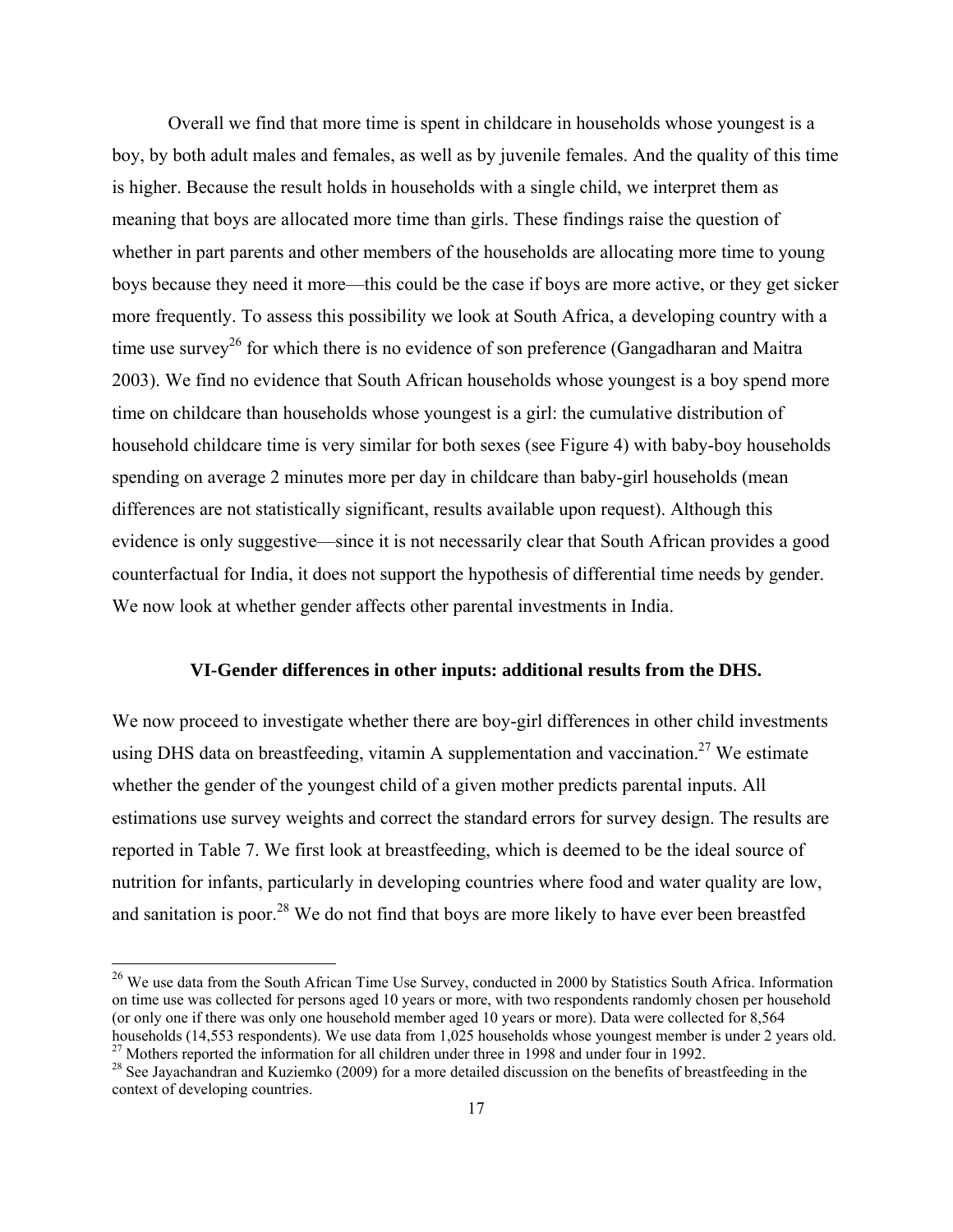(defined as: ever breastfed, or breastfed less than a month), and this is true in both the linear and non-linear specifications; and for both samples. The effect sizes are precisely estimated zeroes. Most likely this is because more than 95% of children are ever breastfed.

In the next set of columns we look at the duration of breastfeeding. We estimate several specifications for this outcome. We estimate censored linear regressions, since many children are still being breastfed at the time of the interview. Alternatively we estimate a censored log-linear model or a standard accelerated-failure time model. We find a positive but small (about 2-4%) and statistically insignificant effect of gender for children 0 to 12 months old. If we estimate a proportional hazard model, we find that the odds of stopping breastfeeding are lower for males but again the coefficient is not statistically significant. These results are perhaps not surprising given that 98% of children 0-12 months are still being breastfed (conditional on breastfeeding) so there is very little variation in the outcome for this group. By contrast, for children 0-23 months (Panel B) all the coefficients are statistically significant. The magnitudes suggest that breastfeeding duration increases by about 7-14% when the child is a boy (depending on the specification), consistent with the findings in Jayachandran and Kuziemko (2009). The results for breastfeeding duration underscore the tradeoffs that we face using our identification strategy: the omitted variable bias problem should not exist for the very young, but the number of outcomes and the variation in outcomes may not be sufficient to detect differences by gender.

Next we look at whether children are given Vitamin A, which protects against night blindness, measles and diarrhea.<sup>29</sup> For both samples, and regardless of whether we estimate a linear or non-linear model, we find that boys are more likely to receive vitamin A: about 11% more for ages 0-12 months, and 7% more for ages 0-23. Finally, we look at whether mothers had a vaccination card at the time of the interview. Only about 30% of mothers have a vaccination card, but they are 11% more likely to have the vaccination cards of boys. For both samples and all outcomes, the results are not sensitive to the inclusion of covariates.

We also investigate whether boys are more likely to be vaccinated.<sup>30</sup> At the interview, mothers were first asked for the vaccination cards. If the mother had it, then all the vaccination

<sup>&</sup>lt;sup>29</sup> Children between 6 months of age and 5 years are supposed to take a Vitamin A supplements every 6 months. The first two doses can be given at the same time required vaccinations are given.

 $30$  The recommended vaccination schedule in India for children is as follows: BCG at birth, polio at birth, 6 weeks, 10 weeks and 14 weeks; DPT at 6 weeks, 10 weeks and 14 weeks and measles at 9 months. BCG protects against tuberculosis and DPT protects against diphteria, pertussis and tetanus.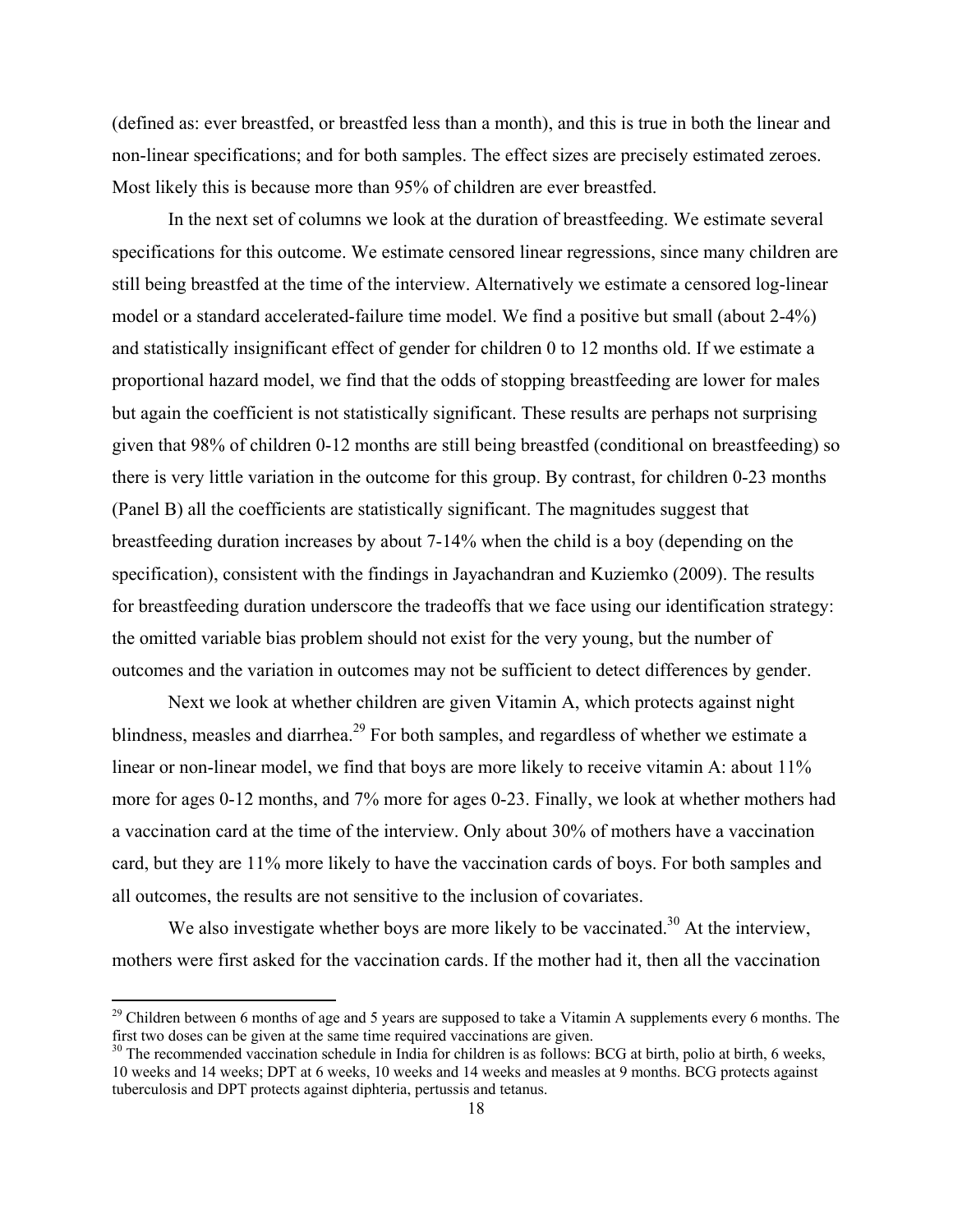information was recorded directly from the card. If the card was not available, mothers were asked to provide information on each type of vaccination. For each vaccine (except for polio at birth which was not collected in one of the waves), we construct two measures of whether the child had received the dose: (1) the mother reported that the child had received the dose, or the dose had been recorded in the vaccination card; or (2) the dose had been recorded in the vaccination card. The means in Table 8 show that vaccination rates are much lower for the full sample (which includes mother reports) than for the sample with a vaccination card. For example, 47% of children 0-12 months old are vaccinated against BCG, but among those with a vaccination card the rates are 89%. When using the full sample, we find that boys are more likely to be vaccinated. These results are shown in Panels A, B and C of Table 8.The magnitudes vary depending on the vaccination but they range from 6 to 17% for all three panels.<sup>31</sup> Oster (2009) and Jayachandran and Kuziemko (2009) find similar results.

One issue with these results is that they partially rely on mothers' reports, which could be biased. The bottom part of the Table 8 presents the results when we restrict the sample to those whose vaccination information was recorded from the vaccination cards. The results are dramatically different. Not only are most of the coefficients on gender statistically insignificant—which we might expect given that the sample size falls to about 1/3 of its original size—they are also small and sometimes negative (with a few exceptions for the youngest sample). The results using the vaccination card sample are however subject to non-trivial sample selection bias given that Table 7 showed that mothers were much more likely to have cards for boys and that less than  $1/3$  of the sample has cards.<sup>32</sup> The vaccination results suggest reasons why some previous research has not found large gender differences in vaccinations: some was based on vaccination cards (Borooah 2004) and others are from surveys based entirely on mothers reports, which could be more (or less) reliable than in the DHS—this might be the case in the NSS, which Deaton (2003) uses to draw his conclusions.

 $31$ <sup>31</sup> The results are identical if we restrict the sample only to those "at risk," namely those that are older than the recommended age for the vaccination (Panel C). Appendix Table 4 shows that the results are the same using nonlinear models and again they are not affected by the inclusion of controls.<br><sup>32</sup> Differential misreporting of mothers by gender would have to be large to account for our findings. For example

using children 0-12, we calculate that in order for the BCG vaccination rates in the full sample to be similar across boys and girls, mothers of boys without a vaccination card would have to be at least 13% more likely to misreport that her child had received the BCG than mothers of girls without a vaccination card. These estimates are different for each dose and sample. They range from 9% for the first dose of polio (children 0 to 24 months old) to 28% for the third dose of DPT (sample of children 0 to 12 months old).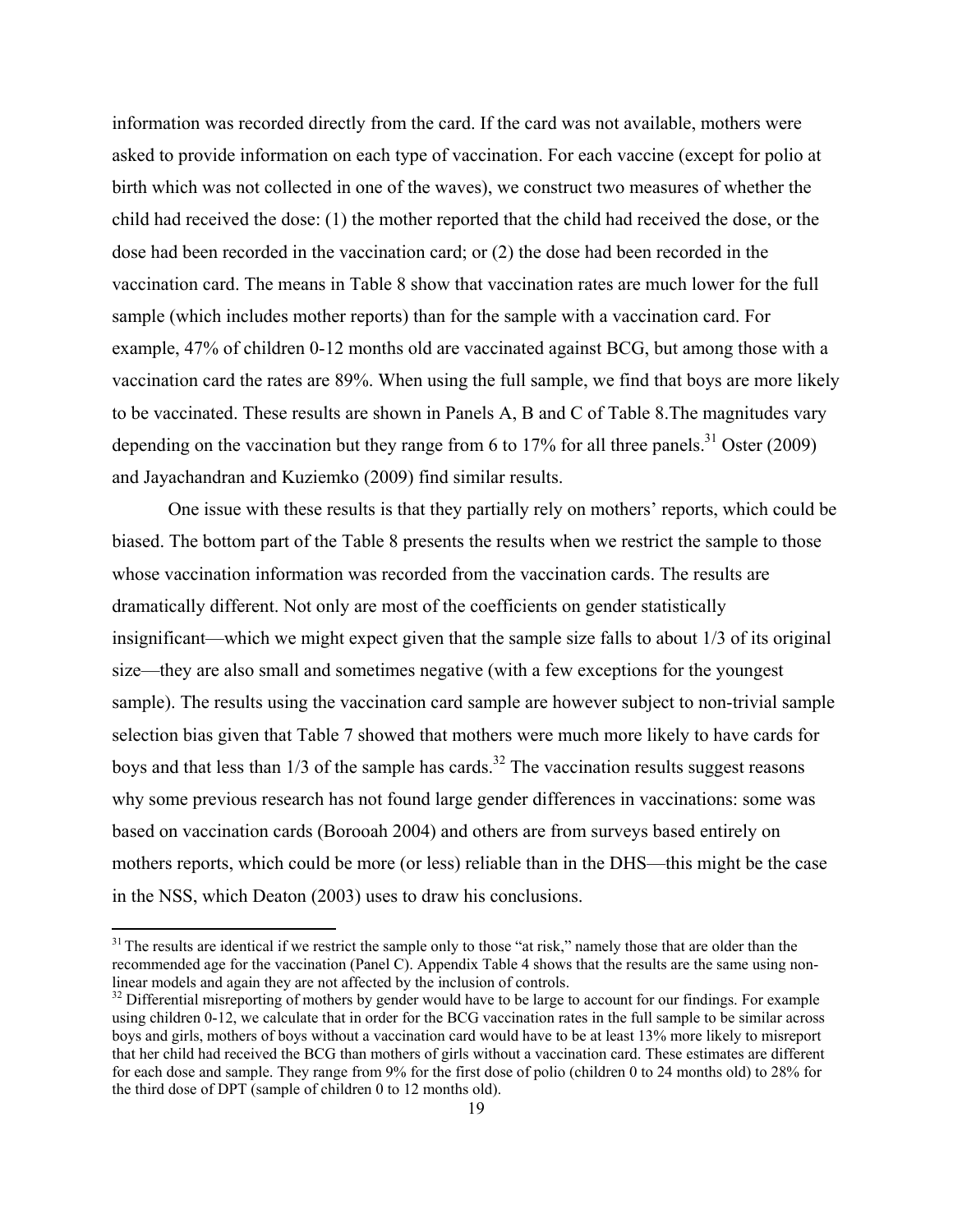In Appendix Table 5 we estimate the bias generated by mortality. Since we have reports on all children born, we can impute outcomes for them under best- and worst-case scenarios (for boy-girl differences) and obtain bounds on the coefficients for gender. These results suggest that our estimates are likely to be downward biased (given that the lower bounds seem to be based on unreasonable assumptions) perhaps by as much as 50%. However the results are just suggestive since mothers are likely to misreport deaths differentially by gender. This table also shows results for urban children. The coefficients for boys are somewhat smaller in magnitude relative to the means (with the possible exception of breastfeeding) but not statistically significant.

Appendix Table 6 shows results by single year of age. We use the 1992 data which includes children up to 47 months old and include those who are not the youngest. The patterns of the coefficients by age differ depending on the outcome: the effect of gender on breastfeeding falls with age, whereas the effects of gender for vitamin A, vaccination cards and vaccination increase (in percentage terms) from age 0 to 1 and then decrease from 1 to 2, and then increase again from age 2 to 3.<sup>33</sup> It is not entirely clear why the coefficients for ages 2 and 3 differ so much—but it is clear that the estimated size of the effects would change a lot when looking at older samples.

Finally we investigate how sex-selective abortion potentially affects our findings. We first investigate whether our "test"that gender is as good as random would fail for states where SSA is suspected to be high. We then re-estimate our main equations separately for states with high and low SSA. Appendix Table 8 shows the results using 3 different criteria as to which states have high SSA: we classify states as being high SSA if a-sex-ratios at birth were larger than 110 in either 1992 and 1998; b-sex ratio at birth was larger than 110 in both 1992 and 1998, and c-based on Retherford and Roy  $(2003)$ 's characterization.<sup>34</sup> In all three cases we find that at the 10% level we would reject the null than gender is random at birth for the high SSA states but not for the low SSA states. For all groups however we continue to find that boys receive more inputs than girls, in spite of the fact that SSA biases our estimates downwards.

In summary, for all the measures we looked at, we find that boys are given more inputs than girls; in general, girls receive about 10% less than boys. Again these differences could be

 $33$  We also estimated the coefficients by age using the 1998 data, although we can only go up to 35 months of age.<br>The coefficients fall with age for most outcomes. It is not clear why the age pattern differs in 1992 and

<sup>&</sup>lt;sup>34</sup> These states have high sex ratios that increase with birth order, and high rates of prenatal care and ultrasound use.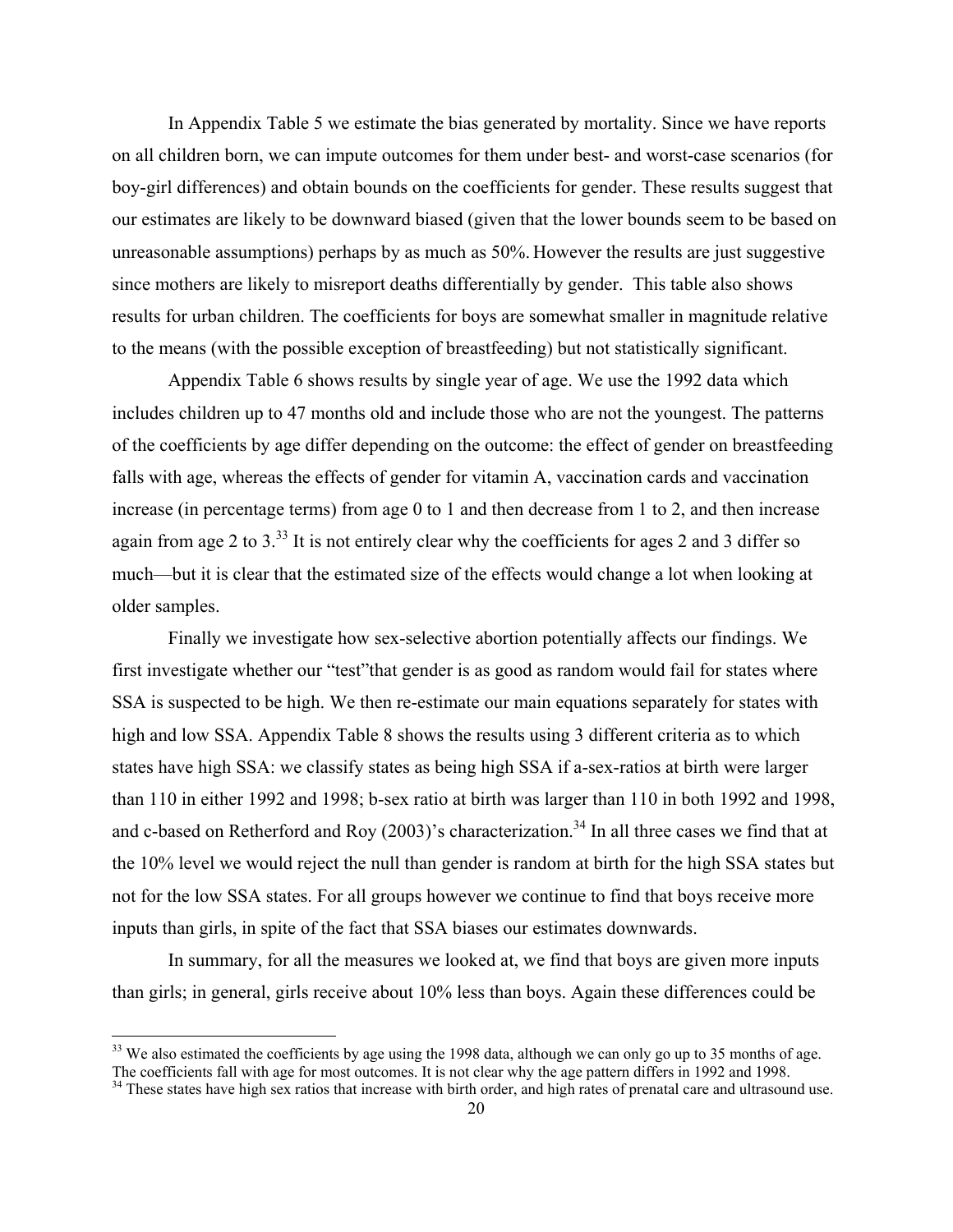driven by differential needs of boys. However in South Africa, there are no systematic differences between boys and girls in terms of breastfeeding or vaccination rates.<sup>35</sup>

To assess the magnitude of these differences, we estimate how much gender differences in investments can explain the higher mortality rates among girls using estimates from the literature of the effects of breastfeeding, vitamin A supplementation and vaccinations on mortality.<sup>36</sup> Mortality rates among children 12 to 36 months of age are 16.7 per 1,000 for boys and 24.2 per 1,000 for girls. A back of the envelope calculation suggests that the observed differences in investments explain about 27% of excess girl mortality among children in this age group (this translates into 2 additional girl deaths per 1,000 children). We can further explain 3.4% of girl excess mortality if we assume a modest effect of time inputs on mortality.<sup>37</sup>

#### **VII-Other results from the DHS: anthropometric measures and living arrangements**

We now look at the effect of gender on height-for-age, weight-for-age and weight-for-height Zscores, which are computed by subtracting the median of the reference population and dividing by the standard deviation of the standard population.<sup>38</sup> It is important to normalize outcomes since boys are otherwise known to be taller and heavier than girls. We further examine whether gender determines the likelihood of a child being stunted, underweight or wasted.<sup>39</sup>

<sup>&</sup>lt;sup>35</sup> The 1998 DHS for South Africa can be used to assess this. Among children ages 12-23 months of age, girls are slightly more likely to have been vaccinated for DPT, and Polio, and slightly less likely to have been vaccinated from BCG or Measles (Table 7.9, DOH 2002). Among children under the age of 3, girls are more likely to be breastfed and the median duration of breastfeeding is longer for girls (Tables 8.1 and 8.3, DOH 2002).

<sup>&</sup>lt;sup>36</sup> For each investment we first calculate the (gender neutral) probability of death conditional on not receiving the investment  $(p_0)$  and the (gender neutral) probability of death conditional on receiving it  $(p_1)$  using the relative risks estimated in the literature [vitamin A (Rahmathullah et al 2003); breastfeeding (Briend, Wojtyniak, and Rowland, 1988 and WHO 2000); measles (Koenig et al 1990); Polio, BCG and DPT (Moulton et al 2005)], the mortality rate for children 12 to 36 months old (20.3 per 1,000 children) and the fraction of children in this age group receiving the investment (see Jayachandran and Kuziemko 2009 for a more detailed discussion). Let  $\theta_b$  be the fraction of boys and  $\mathbf{e}_b$  be the fraction of girls (in the age group) who receive the investment. The difference in the mortality rates of girls versus boys associated to gender differences in the investment is equal to  $(\theta_b - \theta_g)^*(p_0 - p_1)$ . We sum these differences over all investments and divide the total by the difference in mortality rates of girls and boys.

<sup>&</sup>lt;sup>37</sup> We know of no good estimates of how parental time affects mortality. Assuming that one additional hour of childcare reduces the probability of death (in absolute terms) by 0.0003, the boy-girl difference in time use of roughly 51 minutes translates into a boy-girl difference in mortality of 0.000255.

<sup>&</sup>lt;sup>38</sup> About 15% of children were not measured but this was not different by gender.

<sup>&</sup>lt;sup>39</sup> A child is stunted if the height-for-age is 2 s.d. below the median of reference population (measures chronic under-nutrition); a child is underweight if the weight-for-age is 2 s.d. below the median (measures both chronic and acute under-nutrition); a child is wasted if the weight-for-height is 2 s.d. below (measures acute under-nutrition).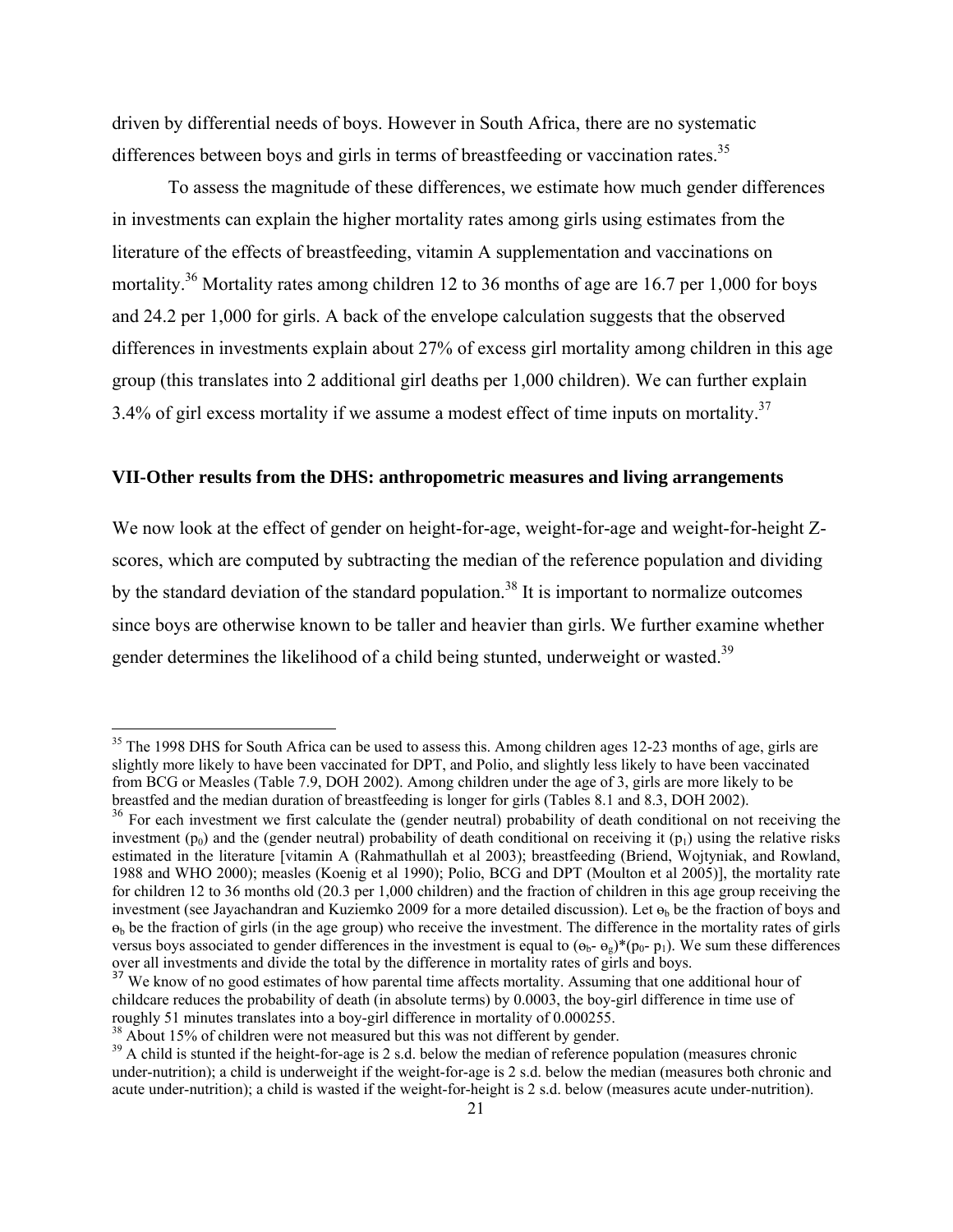Before we discuss the results, it is important to notice these are not ideal measures to investigate whether boys and girls are treated differently. Anthropometric measures are outcomes, not inputs. Height and weight are the result of caloric inputs, but also of other factors such as the incidence of disease and caloric expenditure, which may differ by gender for biological reasons. Indeed, Sommerfelt and Arnold (1998), using data for almost all developing countries for which DHS data is available (41 surveys were used), find that girls under 2 have better anthropometric measures that boys. Also, it is possible that one may find differences because of the standardization methods used.

Table 9 shows that for both of our experimental samples boys fare *worse* than girls if we use the Z-scores provided by the DHS, which are based on the WHO standards. They are more likely to be short or extremely short for their age, and more likely to be wasted. The other measures are not statistically significant, but they also point in the same direction. We also present results using the 1990 British Standards for height-for-age and weight-for-age and the 2000 CDC standards for weight-for-height. $40$  The table shows that we obtain very different results with these alternative standards, where now boys appear to do better than girls.

These results are hard to reconcile with the previous evidence presented here that inputs are higher for boys. We cannot conclusively say why, in spite of differential inputs, boys do not always appear to do better on anthropometric measures. The answer we obtain depends on the standard, so perhaps the standards are not correct.<sup>41</sup> It has been hypothesized that baseline differences in height and weight between boys and girls are larger in well-fed populations (boys' growth is more responsive to environmental conditions, Stinson 1985), thus to estimate differential treatment we would need to compare Indian children to a equally well fed population that does not treat boys better. We cannot resolve this puzzle here, but we simply note that anthropometric measures paint a very different picture than other measures in terms of differential treatment of boys and girls.

Finally we investigate whether living arrangements are affected by the gender of the youngest boy. Studies in the US report that having a son reduces the probability of parents getting divorced (Katzev, Warner and Acock 1994; Morgan, Lye and Condran 1988; Mott 1994;

<sup>&</sup>lt;sup>40</sup> There are no British standards available for weight-for-height. The 2000 CDC standards for height are not available for children under 2.

<sup>&</sup>lt;sup>41</sup> Moetsue (2009) also finds that for Blangladesh boy-girl differences depend on the standard used.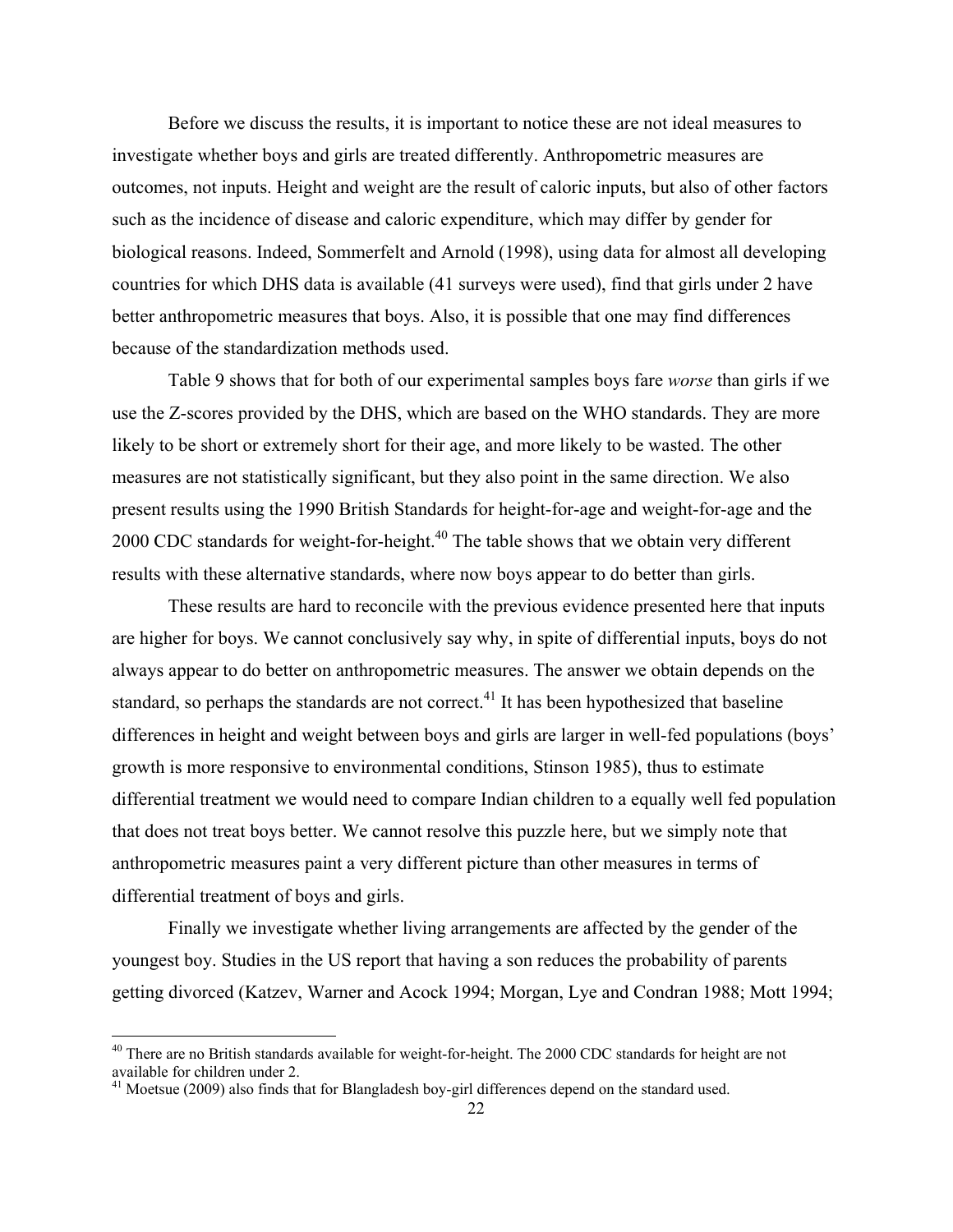Spaneir and Glick 1981) and that daughters are less likely to live with their fathers (Dahl and Moretti 2004). There is, however, little research in the context of developing countries, where boy-girl discrimination is thought to be a greater concern. Table 10 reports the results, for children 23 months of age and younger. Panel A uses the DHS and examines whether gender of the youngest affects the likelihood that different family members live together. We do not look at marital status as an outcome because in our samples all mothers are married. But we look at whether women report that their husband's live at home. We do find that if the youngest is a boy then the husband is more likely to live at home, but the effect insignificant and very small, less than 1%. There is no evidence that the youngest's gender affects the likelihood that the mother is the household head's wife—which might occur if for example families move in with their parents after a boy is born. There is also no discernable effect of the youngest gender on the number of siblings living at home. But we do find that the gender composition of the siblings living at home changes: sisters are more likely to live at home whereas brothers are less likely to live at home if the youngest is a boy. Again although these effects are statistically significant, they are small in magnitude about 3 to 4% relative to the sample mean. In Panel B we look at household composition in the TUS. Although the unit of observation is now the household, we find somewhat similar results. If the youngest is a boy, then there are more men in the household over age 15, but the effect is small and statistically insignificant. There are more women over 15 (about 7%), and this effect is statistically significant. There is again no apparent effect on the number of total children under age 14, but these are more likely to be girls and less likely to be boys. Together these results suggest that when the youngest is a boy, the family is more likely to retain their daughters for caregiving, or to have another female adult move in to provide help.

# **VII-Conclusion**

 Despite the evidence showing that girls have higher mortality rates than boys in a number of South and East Asian countries, there is considerable debate in the literature as to whether boys and girls are treated differently. In this article, we developed a novel empirical strategy to address possible biases in previous estimates of differential treatment and we used it to investigate whether families treat boys better than girls in India. In particular we examined whether families spend more time with childcare when the baby is a boy than when the baby is a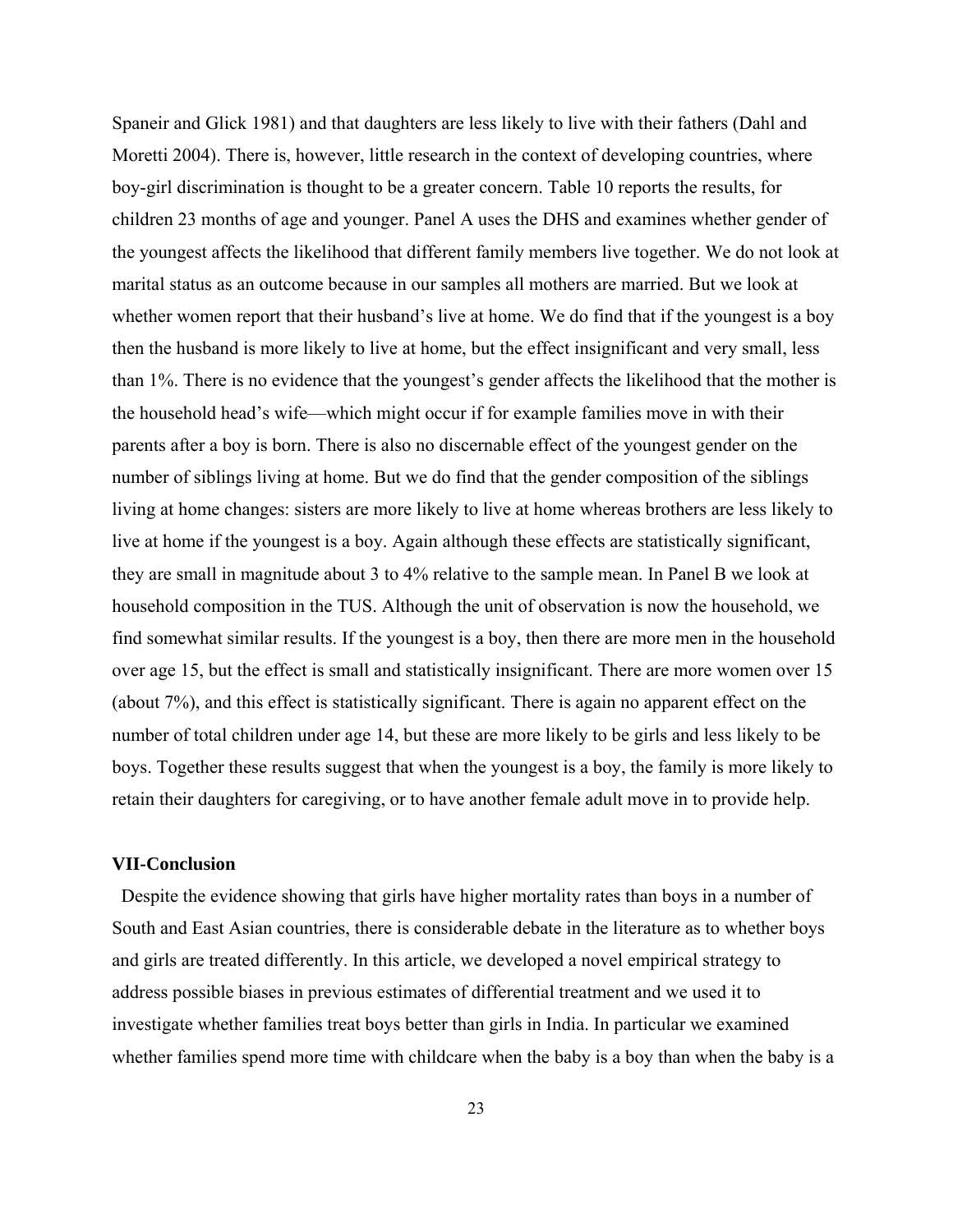girl. Time investments have not been previously studied in the context of developing countries. We also used our identification strategy to look at differential treatment along measures previously used in the literature.

 We find evidence that boys receive more child investments than girls. Households with a boy under two spend roughly 20 minutes more per day (about 10% more time) on childcare than households with a girl under two. This difference is even larger for one-child households: households with one boy under six spend roughly 50 minutes more per day on childcare than households with one girl under six. We also find suggestive evidence that the quality of childcare given to boys is higher. Moreover, we find that boys are more likely to be vaccinated, to be breastfed longer and to be given vitamin supplementation. In general we find these inputs to be about 10% lower for girls. However we find that the effects for anthropometric measures (which are outcomes, not investments) are equivocal, and sensitive in particular to specific standard chosen.

 We interpret our results as evidence that families discriminate against girls because they have a preference for sons, because the returns to these investments are higher for boys (e.g., men have higher wage rates than women) or because families that have girls anticipate having larger families. An alternative explanation would be that boys receive more investments because they "need more," as would be the case if boys were frailer, for example. However, this hypothesis seems unlikely, as it would imply that—in investing their time and other inputs families end up "overcompensating," given that girls in India have higher mortality rates than boys. It also seems unlikely that families see boys as needing more of all inputs, including inputs such as vaccinations. In other developing countries with no son-preference there does not appear to be any evidence that boys need more. In South Africa for example, we find that there are no systematic gender differences in the time allocation of parents or in the breastfeeding and vaccination rates. Thus we view our results as providing evidence that on average parents do indeed discriminate against girls. But we cannot provide any evidence about why do they so.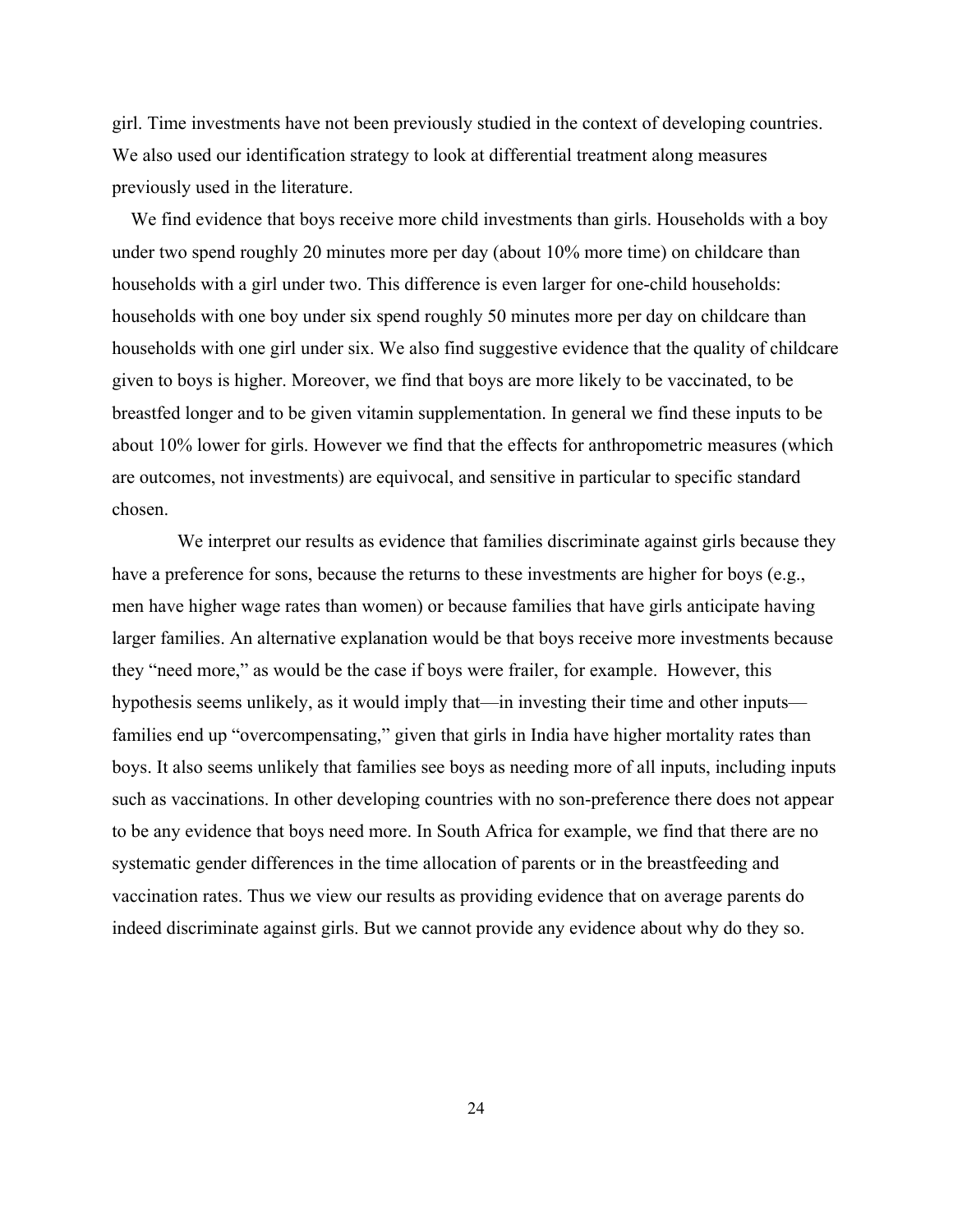### **References**

- Almond, D. and, L. Edlund. 2007. "Trivers-Willard at birth and one year: evidence from US natality data 1983-2001." *Proceedings of the Royal Society,* 274: 2491-2496.
- Arnold, F., M. K. Choe, and T. K. Roy. 1998. "Son preference, the family-building process and child mortality in India." *Population Studies,* 52: 301-315.
- Basu, A. M. 1989. "Is Discrimination in Food Really Necessary for Explaining Sex Differentials in Childhood Mortality?" *Population Studies* 43 (2), 193–210.
- Bhat, P. N. M. 1990. "Estimating Transitional Probabilities of Age Misstatement." *Demography*, 27(1): 149-63.
- Borooah, Vani K. 2004. "Gender bias among children in India in their diet and immunisation against disease." *Social Science and Medicine* 58(9): 1719 – 1731.
- Becker, G. 1991. A Treatise on the Family. Cambridge: Harvard University Press.
- Briend, A., B. Wojtyniak, and M. G. Rowland. 1988. "Breastfeeding, Nutritional State, and Child Survival in Rural Bangladesh." *British Medical Journal*, 296(6626): 879-882.
- Case, A., A. Fertig and C. Paxson. 2005. "The lasting Impact of Childhood health and Circumstances." *Journal of Health Economics*, 24: 365-389.
- Chahnazarian, A. 1988. "Determinants of the sex ratio at birth: Review of recent literature." *Social Biology,* 35(3-4): 214-235.
- Chen, L. C., E. Huq, and S. D'Souza. 1981. "Sex bias in the family allocation of food and health care in rural Bangladesh," *Population and Development Review,* 7: 55-70.
- Clark, S. 2000. "Son Preference and Sex Composition of Children: Evidence from India." *Demography,* 37: 95-108.
- Coale, A. J. and P. Demeny. 1967. "Methods of Estimating Basic Demographic Measures from Incomplete Data." Manual IV, Population Studies No 42, United Nations, New York.
- Dahl, G.B. and E. Moretti. 2004. "The Demand for Sons." *Review of Economic Studies,* 75(4): 1085-1120.
- Das Gupta, M. 1987. "Selective discrimination against female children in rural Punjab, India." *Population and Development Review*, 13(1): 77-100.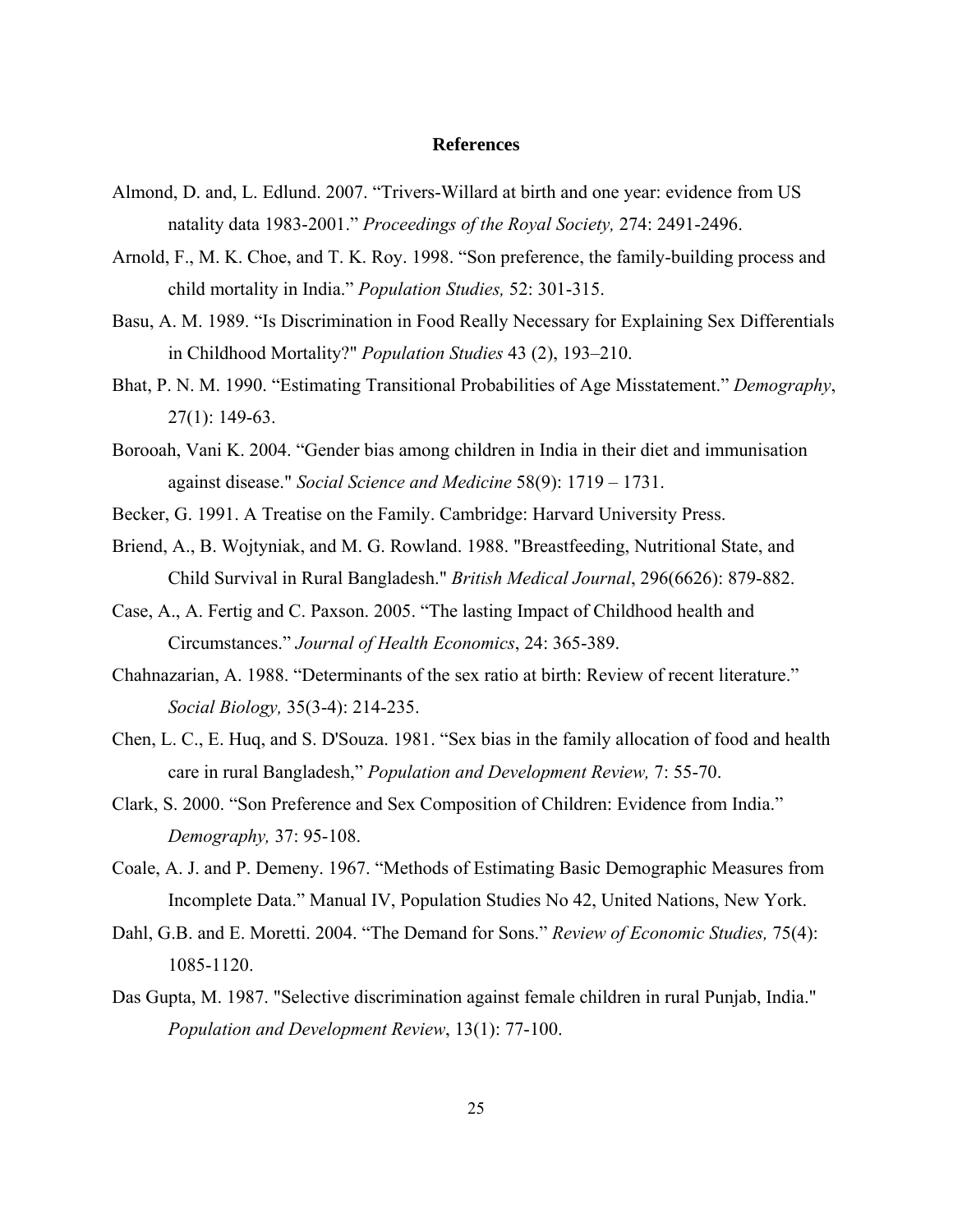- Deaton, A. 1989. "Looking for Boy-Girl Discrimination in Household Expenditure Data." *World Bank Economic Review,* 3: 1-15.
- Deaton, A. 1997. The analysis of household surveys: A microeconometric approach to development policy. Baltimore and London: John Hopkins University Press.
- Deaton, A. 2003. " Health, Inequality, and Economic Development," *Journal of Economic Literature*, 41(1): 113-158.
- Department of Health, Medical Research Council & Measure DHS+. South Africa Demographic and Health Survey 1998, Full Report. Pretoria: Department of Health; 2002.
- Dibbley, M. J., N. Staehling, P. Nieburg and F. L. Trowbridge. 1987. "Interpretation of Z-score anthropometric indicators derived from the international growth reference," *American Journal of Clinical Nutrition*, 46: 749-62.

Duflo, E. 2005. "Gender Equality in Development," MIT Working Paper.

Edlund, L. 1999. "Son Preference, Sex Ratios, and Marriage Patterns." *Journal of Political* 

*Economy,* 107(6): 1275-1304.

- Fedick, C. B., S. Pacholok and A. H. Gauthier. 2005. "Methodological Issues In The Estimation Of Parental Time – Analysis Of Measures In A Canadian Time-Use Survey," *International Journal of Time Use Research,* 2(1): 67-87
- Ganatra, B. and S. Hirve. 1994. "Male bias in health care utilization for under-fives in a rural community in western India." *Bulletin of the World Health Organization,* 72(1): 101-104.
- Guryan, J., E. Hurst and M.Kearney, 2008. "Parental Education and Parental Time with Children." *Journal of Economic Perspectives,* 22(3): 23-46.
- Hirway, I. 2000. "Tabulations and Analysis of the Indian time use survey data for improving measurement of paid and unpaid work" Expert group meeting on methods for conducting time use surveys 23-27 October 2000, United Nations Secretariat, Statistics Division, New York.
- Jayachandran, S. and Kuziemko, I. 2009. "Why Do Mothers Breastfeed Girls Less than Boys: Evidence and Implications for Child Health in India." NBER Working Paper 15041.
- Jensen, R. 2005. "Equal Treatment, Unequal Outcomes? Generating Sex Inequality through Fertility Behavior." Unpublished Manuscript, Harvard University.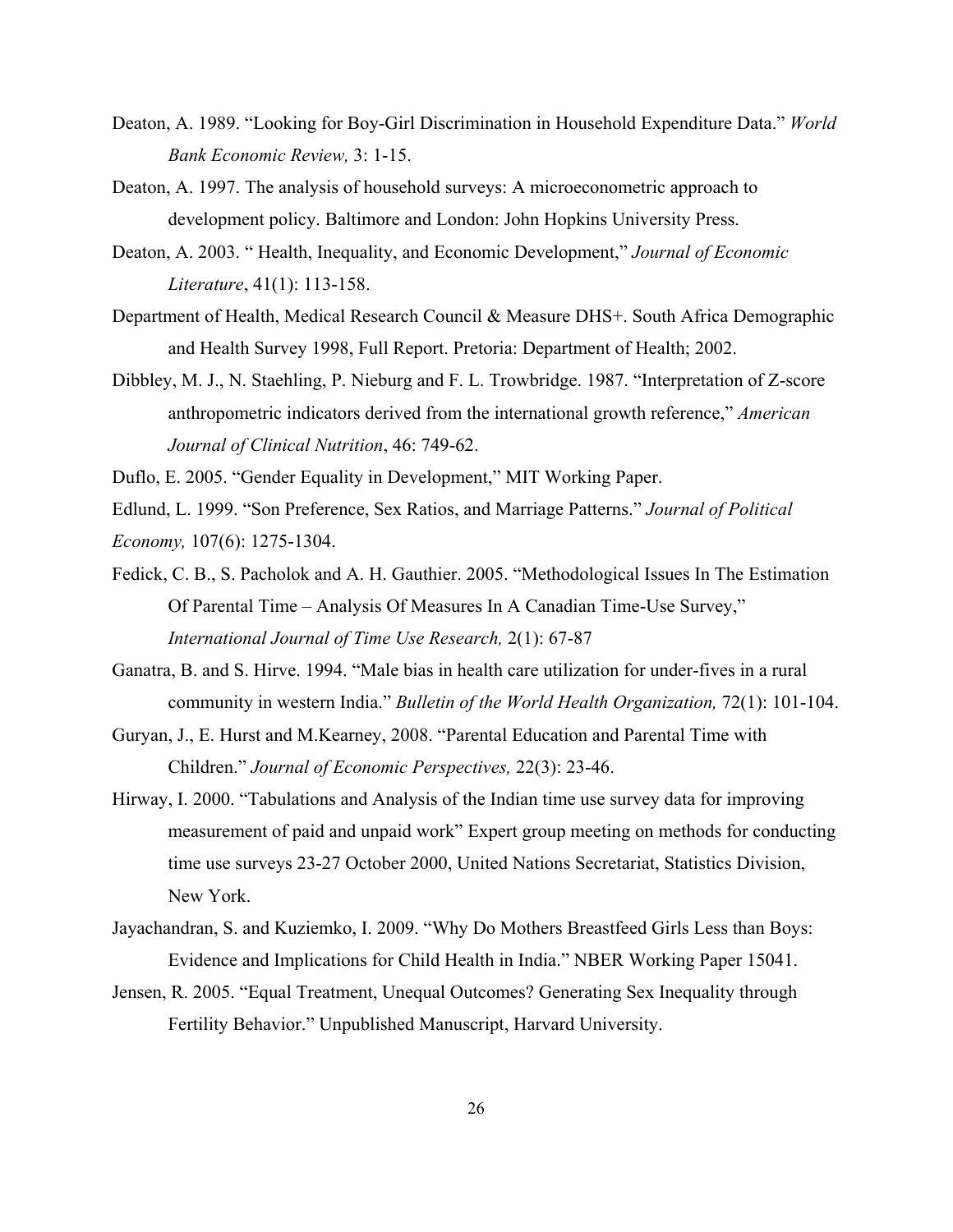- Khanna R., A. Kumar, J. F. Vaghela, V. Sreenivas, J. M. Puliyel. 2003. "Community Based Retrospective Study of Sex in Infant Mortality in India," *British Medical Journal*, 327:126-8.
- Katzev, A. R., R. L. Warner, and A. C. Acock. 1994. "Girls or Boys? Relationship of Child Gender to Marital Instability." *Journal of Marriage and the Family,* 56: 89-100.
- Koenig, M. A., M. A. Khan, B. Wojtyniak, J. D. Clemens, J. Chakraborty, V. Fauveau, J. F. Phillips, J. Akbar, and U. S. Barua. 1990. "Impact of Measles Vaccination on Childhood Mortality in Rural Bangladesh," *Bulletin of the World Health Organization* 4: 441–447.
- Lundberg, S., S.W. Pabilonia and J. Ward-Batts. 2007. "Time Allocation of Parents and Investments in Sons and Daughters." Working paper. Department of Economics, University of Washington.
- Mammen, K. 2008. "The Effect of Children's Gender on Living Arrangements and Child Support." *American Economic Review: Papers and Proceedings,* 98(2): 408-412.
- Mammen, K. 2009. "Fathers' Time investments in children: do sons get more?" *Journal of Population Economics.*
- Marcoux, A. 2002. "Sex differentials in undernutrition: A look at survey evidence." *Population and Development Review*, 28(2): 275-284.
- Miguel, E. 2005. "Poverty and witch killing." *Review of Economics Studies* 72(4): 1153-1172.
- Morgan, S. P., D.N. Lye, and G. A. Condran. 1988. "Sons, Daughters, and the Risk of Marital Disruption." *American Journal of Sociology,* 94: 110-29.
- Mott, F.L. 1994. "Sons, Daughters and Fathers' Absence: Differentials in Father-Leaving Probabilities and in Home Environments." *Journal of Family Issues,* 15: 97-128.
- Moestue H, de Pee S, Hall A, Hye A, Sultana N, Ishtiaque MZ, Huq N & Bloem MW. 2004. "Conclusions about differences in linear growth between Bangladeshi boys and girls depend on the growth reference used," *European Journal of Clinical Nutrition* 58: 725– 731.
- Moestue, H. 2009. "Can anthropometry measure gender discrimination? An analysis using WHO standards to assess the growth of Bangladeshi children." *Public Health Nutrition* 12(8): 1085-1091.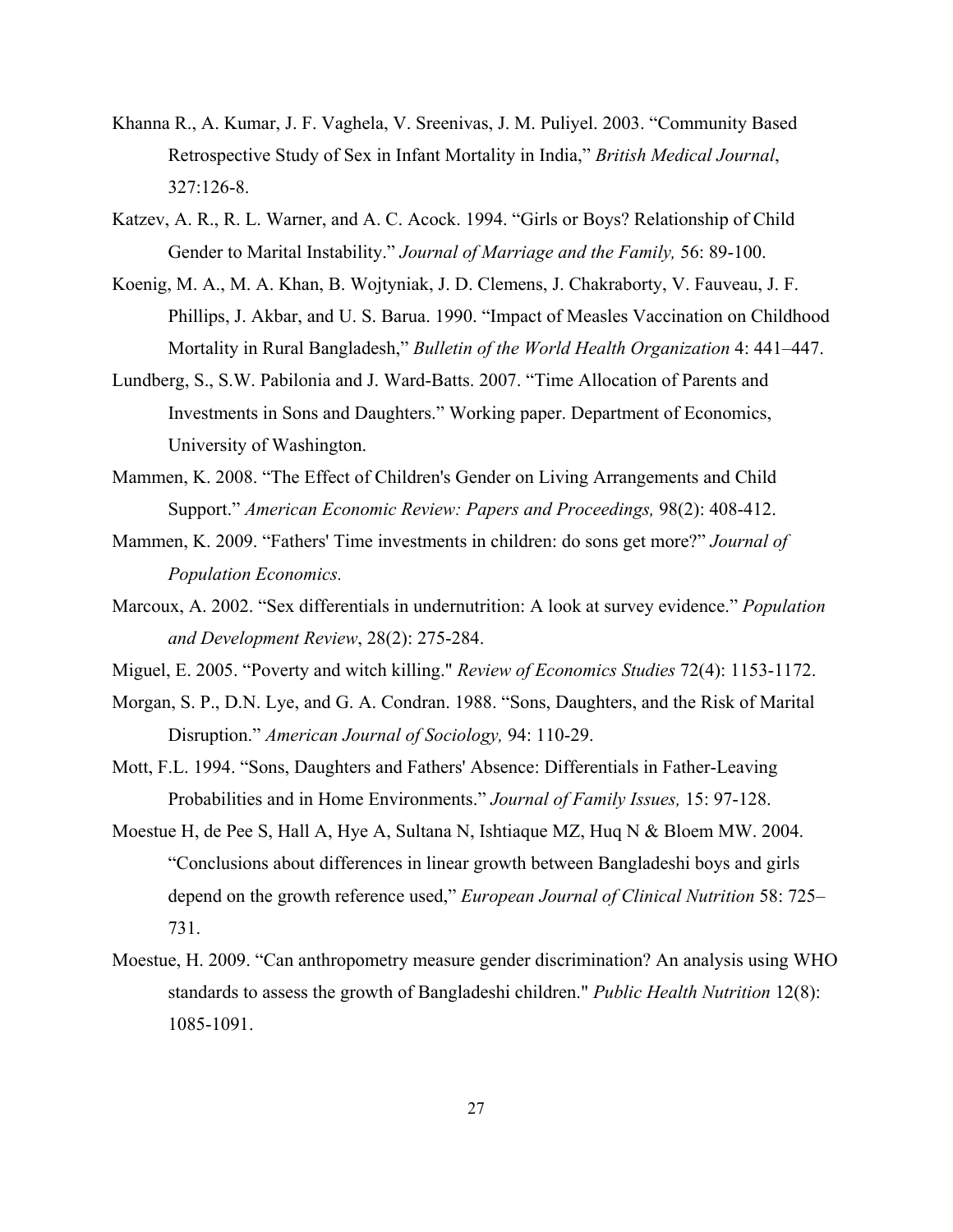- Moulton, L. H., L. Rahmathullah, N. A. Halsey, R. D. Thulasiraj, J. Katz, J. M. Tielsch. 2005. "Evaluation of Non-Specific Effects of Infant Immunizations on Early Infant Mortality in a Southern Indian Population." *Tropical Medicine & International Health* 10(10): 947- 955.
- Oreopolous, P., M. Stabile, R. Walld and L. Roos. 2008. "Short, Medium and Long Run Consequences of Poor Infant Health: An Analysis using Siblings and Twins." *Journal of Human Resources*, 43: 88-138.
- Oster, E. 2005 "Hepatitis B and the Case of Missing Women," *Journal of Political Economy*, 113(6): 1163-1216
- Oster, E. 2009. "Does increased access increase equality? Gender and child health investments in India." *Journal of Development Economics*, 89(1): 62-76.
- Pande, R. and N. Astone. 2007. "Explaining son preference in rural India: the independent role of structural versus individual factors." *Population Research and Policy Review* 26(1): 1- 29.
- Rahmathullah, L., J. M. Tielsch, R. D. ThulasirajD, J. Katz, C. Coles, S. Devi, R. John, K. Prakash, A. V. Sadanand, N. Edwin N, and C. Kamaraj. 2003. "Impact of Supplementing Newborn Infants with Vitamin A on Early Infant Mortality: Community Based Randomised Trial in Southern India." *British Medical Journal*, 327(7409): 254-256.
- Retherford R. D. and T. K. Roy. 2003. *Factors affecting sex-selective abortion in India and 17 major states.* NFHS Subject Reports, No. 21. Mumbai: IIPS; and Honolulu: East-West Center.
- Rose, E. 2000. "Gender Bias, Credit Constraints and Time Allocation in Rural India." The *Economic Journal* 110: 738-758.
- Sen, A. and S. Sengupta. 1983. "Malnutrition of rural children and the sex bias." *Economic and Political Weekly,* 18: 855-864.
- Sen, A. 1990. "More Than 100 Million Women Are Missing." The New York Review of Books (December 20, 1990).
- Sommerfelt, A. E. and A. L. Piani. 1997. Childhood Immunization: 1990-1994. DHS Comparative Studies No. 22. Calverton, MD: Macro International Inc.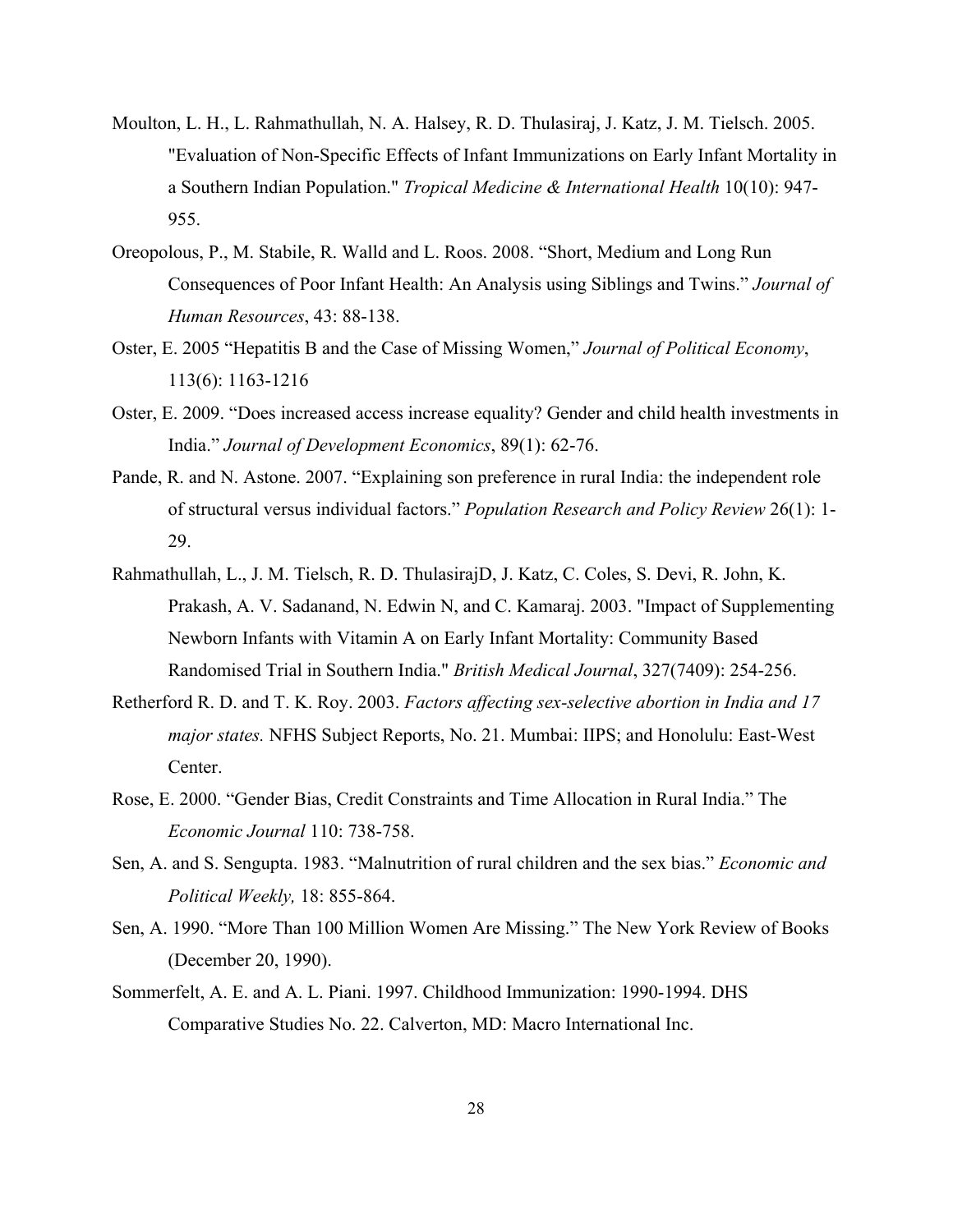- Sommerfelt, A. E. and F. Arnold. 1998. "Sex differentials in nutritional status of young children," in Too Young to Die: Genes or Gender?" pp. 133-153. New York: Population Division, United Nations.
- Stinson, S. 1985 "Sex Differences in Environmental Sensitivity during Growth and Development," *American Journal of Physical Anthropology*, 28(S6): 123-147.
- Subramanian S. and Deaton, A. S. 1991. "Gender Effects in Indian Consumption Patterns." *Sarvekshana*, 14: 1-12.
- United Nations Secretariat. 1988. "Sex differentials in life expectancy and mortality in developed countries: An analysis by age groups and causes of death from recent and historical data." *Population Bulletin of the United Nations,* 25: 65-107.
- Van der Berg, G., M. Lindeboom and F. Portrait. 2006. "Economic Conditions early in Life and Individual Mortality." *American Economic Review*, 96(1): 290-302.
- World Health Organization. 2000. "Effect of Breastfeeding on Infant and Child Mortality Due to Infectious Diseases in Less Developed Countries: A Pooled Analysis." *Lancet*, 55(9202): 451-455.
- Yamaguchi, K. 1989. "A Formal Theory for Male-Preferring Stopping Rules of Chilbearing: Sex Differences in Birth Order and the Number of Siblings." *Demography,* 26(3): 451-65.
- Yeung, W.J., J.F. Sandberg, P.E. David-Kean and S.L. Hofferth. 2001. "Children's Time with Fathers in Intact Families." *Journal of Marriage and the Family,* 63: 136-5.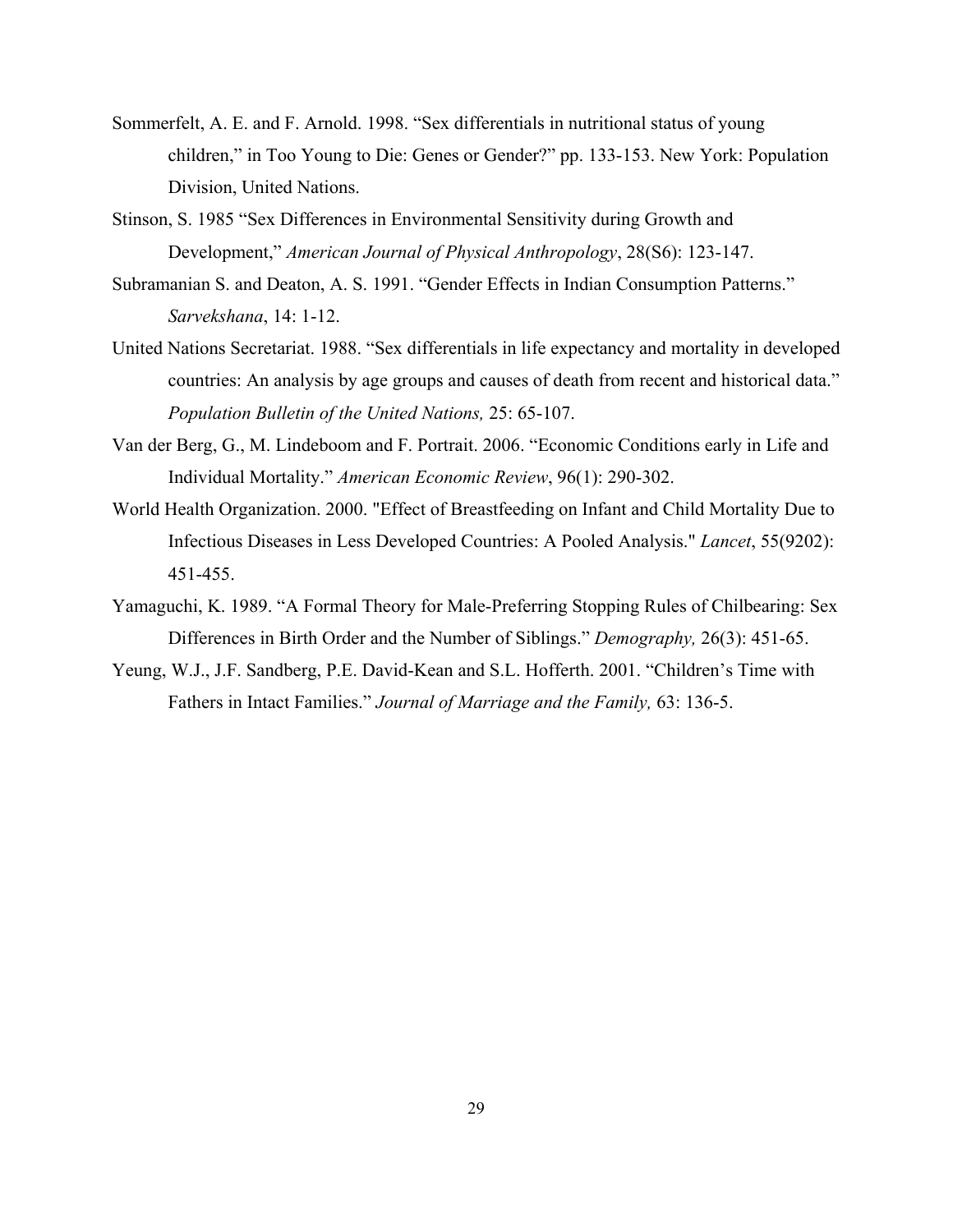# FIGURE 1



# FIGURE 2

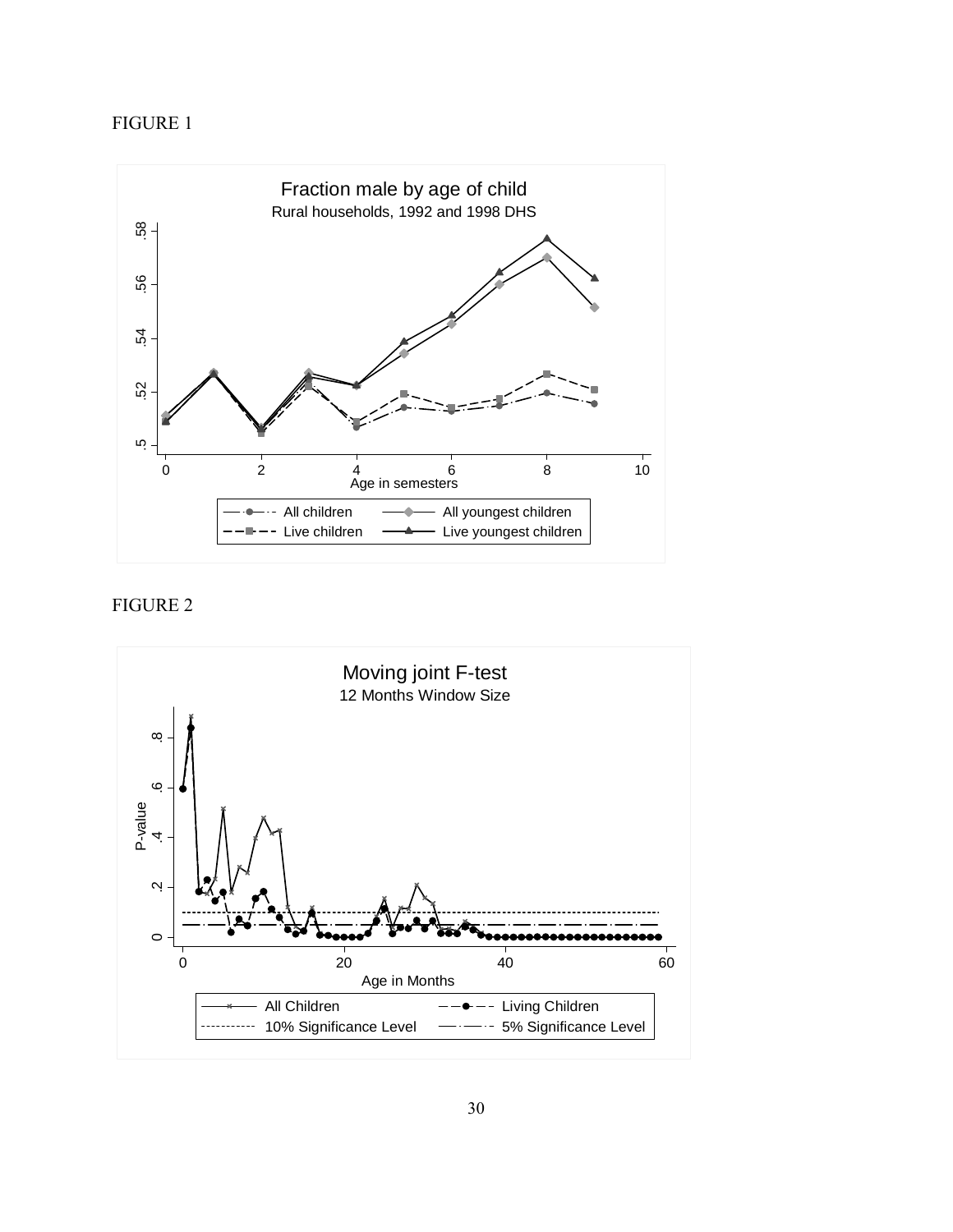

FIGURE 3: Childcare Time by gender, Indian Time Use Survey 1998 -1999

FIGURE 4: Childcare Time by gender, South Africa Time Use Survey 2000

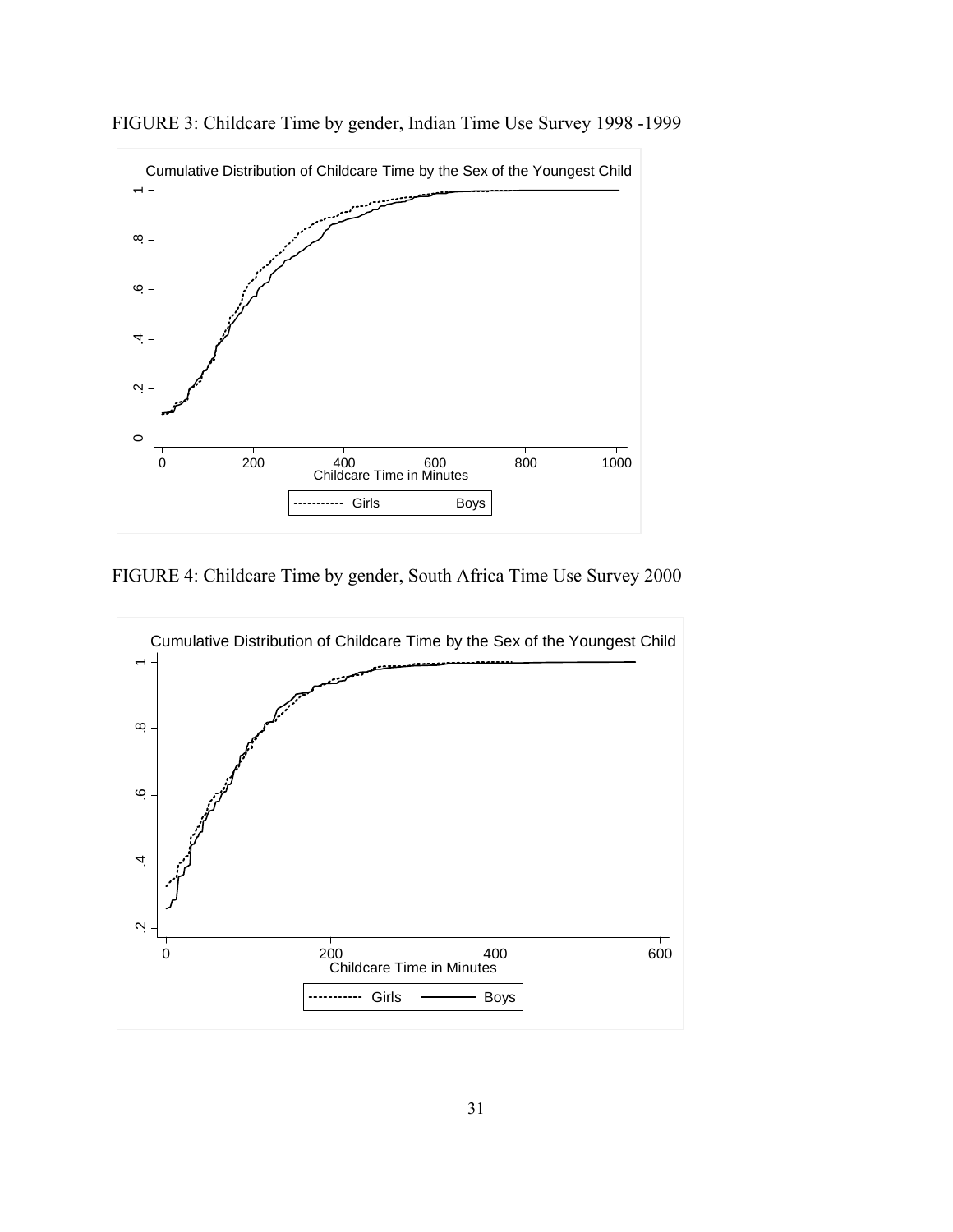|                                 | Youngest child  |       |               | Youngest child age |  |
|---------------------------------|-----------------|-------|---------------|--------------------|--|
|                                 | age 0-12 months |       | $0-23$ months |                    |  |
| Sample:                         | $N=17385$       |       |               | $N = 30,985$       |  |
|                                 | Mean            | s.e.  | Mean          | s.e.               |  |
| <b>Child characteristics</b>    |                 |       |               |                    |  |
| $Male = 1$                      | 0.517           | 0.005 | 0.516         | 0.003              |  |
| Age in months                   | 5.770           | 0.032 | 10.912        | 0.047              |  |
| Birth month                     | 6.866           | 0.032 | 6.908         | 0.024              |  |
| # of siblings ever born         | 2.007           | 0.019 | 1.997         | 0.015              |  |
| # of brothers ever born         | 0.942           | 0.012 | 0.944         | 0.009              |  |
| # of sisters ever born          | 1.065           | 0.012 | 1.053         | 0.009              |  |
| <b>Mother's characteristics</b> |                 |       |               |                    |  |
| Mother's age                    | 24.395          | 0.050 | 24.742        | 0.040              |  |
| Mother's ethnicity (scheduled   |                 |       |               |                    |  |
| caste omitted)                  |                 |       |               |                    |  |
| Scheduled tribe                 | 0.112           | 0.004 | 0.112         | 0.004              |  |
| Other                           | 0.715           | 0.005 | 0.714         | 0.005              |  |
| Mother's religion (other        |                 |       |               |                    |  |
| omitted)                        |                 |       |               |                    |  |
| Hindu                           | 0.820           | 0.006 | 0.822         | 0.005              |  |
| Muslim                          | 0.133           | 0.006 | 0.132         | 0.005              |  |
| Christian                       | 0.021           | 0.001 | 0.021         | 0.001              |  |
| Mother's years of education     | 2.357           | 0.039 | 2.331         | 0.032              |  |
| Mother born in urban area       | 0.067           | 0.002 | 0.069         | 0.002              |  |
| Mother's age first married      | 16.481          | 0.028 | 16.432        | 0.022              |  |
| Mother's age at first birth     | 18.577          | 0.030 | 18.540        | 0.024              |  |
| Mother speaks Hindi             | 0.483           | 0.005 | 0.484         | 0.004              |  |

# **TABLE 1: SUMMARY STATISTICS DHS 1992 AND 1998. RURAL AREAS.**

Means computed taking survey design into account.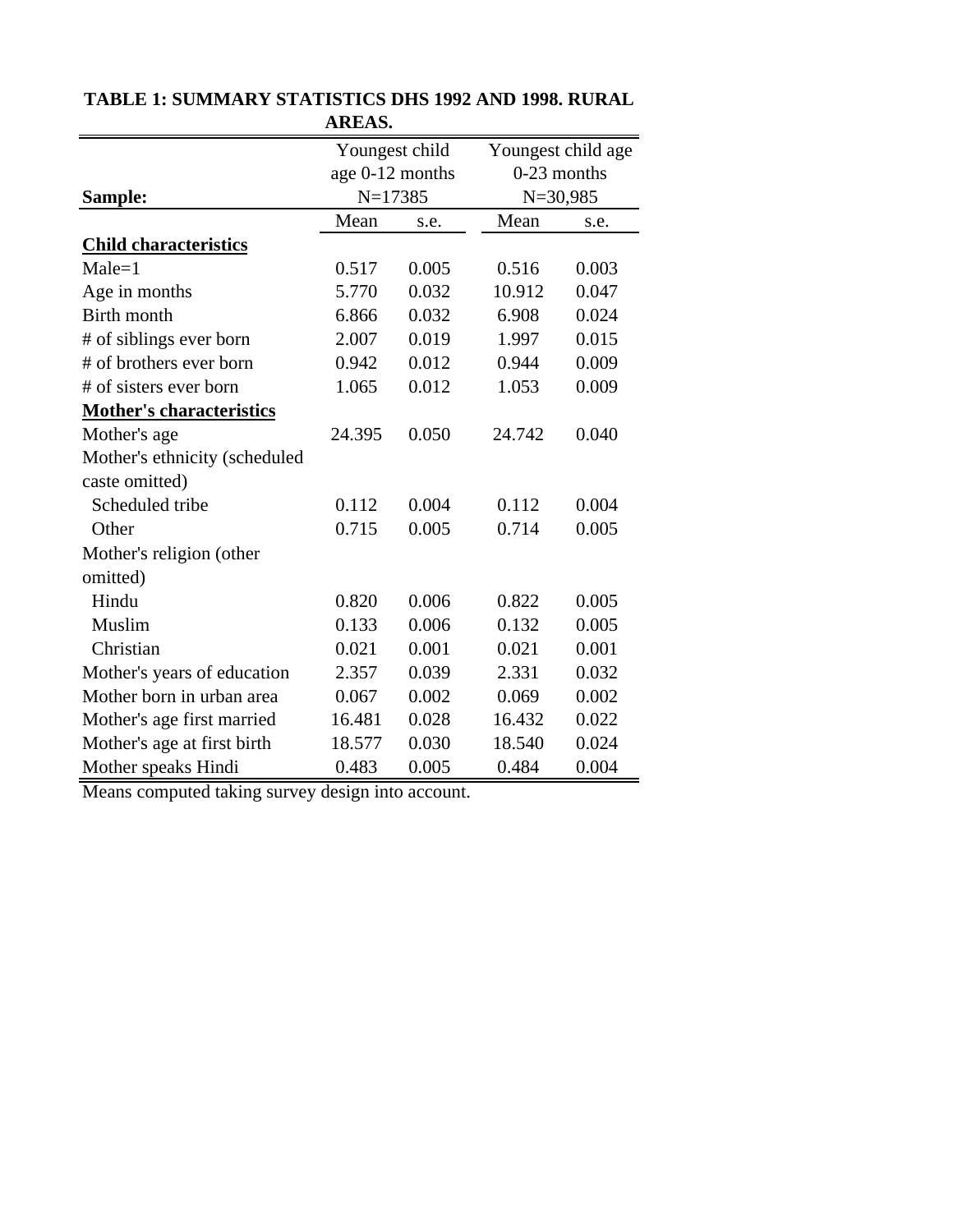| Sample:                         | <b>Youngest live child</b> |                  |  |                    |              |                       |  |  |  |
|---------------------------------|----------------------------|------------------|--|--------------------|--------------|-----------------------|--|--|--|
|                                 |                            | <b>Age 0-12</b>  |  |                    |              |                       |  |  |  |
|                                 |                            | months           |  | Age 0-23 months    |              | Age 24-59 months      |  |  |  |
|                                 |                            | $(N=17,385)$     |  | $(N=30,985)$       | $(N=23,058)$ |                       |  |  |  |
| <b>Child characteristics</b>    |                            |                  |  |                    |              |                       |  |  |  |
| # of siblings ever born         |                            | $-0.002$ [0.034] |  | $0.000$ [0.026]    |              | $0.032$ [0.032]       |  |  |  |
| # of brothers ever born         | $-0.021$                   | [0.021]          |  | $-0.032$ [0.015]** |              | $-0.04$ $[0.019]**$   |  |  |  |
| # of sisters ever born          | 0.02                       | [0.023]          |  | $0.032$ [0.017]*   |              | $0.071$ $[0.021]$ *** |  |  |  |
| Birth month                     |                            | $-0.036$ [0.061] |  | $-0.042$ [0.046]   |              | $0.003$ [0.053]       |  |  |  |
| <b>Mother's characteristics</b> |                            |                  |  |                    |              |                       |  |  |  |
| Mother's age                    |                            | $0.052$ [0.092]  |  | $0.063$ [0.072]    |              | $-0.02$ [0.092]       |  |  |  |
| Mother's ethnicity              |                            |                  |  |                    |              |                       |  |  |  |
| (scheduled caste omitted)       |                            |                  |  |                    |              |                       |  |  |  |
| Scheduled tribe                 |                            | $-0.004$ [0.006] |  | $-0.007$ [0.004]*  |              | $0.007$ [0.005]       |  |  |  |
| Other                           |                            | $-0.003$ [0.008] |  | $0.003$ [0.006]    | $-0.01$      | [0.007]               |  |  |  |
| Mother's religion (other        |                            |                  |  |                    |              |                       |  |  |  |
| omitted)                        |                            |                  |  |                    |              |                       |  |  |  |
| Hindu                           | 0.002                      | [0.007]          |  | $-0.001$ [0.005]   |              | $0.006$ [0.006]       |  |  |  |
| Muslim                          | 0.001                      | [0.006]          |  | $0.001$ [0.005]    | $-0.01$      | $[0.005]$ *           |  |  |  |
| Christian                       | 0.001                      | [0.002]          |  | $0.000$ $[0.002]$  | $-0$         | [0.002]               |  |  |  |
| Mother's years of education     | $-0.014$                   | [0.068]          |  | $0.066$ [0.049]    | 0.03         | [0.056]               |  |  |  |
| Mother born in urban area       | $-0.001$                   | [0.004]          |  | $0.002$ [0.003]    |              | $0.001$ [0.004]       |  |  |  |
| Mother's age first married      | 0.044                      | [0.048]          |  | $0.063$ [0.035]*   |              | $-0.04$ [0.045]       |  |  |  |
| Mother's age at first birth     | 0.045                      | [0.053]          |  | $0.042$ [0.040]    | $-0.09$      | $[0.049]$ *           |  |  |  |
| Mother speaks Hindi             | $-0.008$                   | [0.009]          |  | $-0.008$ [0.007]   |              | $0.023$ [0.008]***    |  |  |  |
|                                 |                            |                  |  |                    |              |                       |  |  |  |
| <b>Pvalue (Joint Test)</b>      |                            | 0.8492           |  | 0.095              |              | 0.000                 |  |  |  |

| TABLE 2: TESTING RANDOM ASSIGMENT (DHS 1992 AND 1998). MEAN |
|-------------------------------------------------------------|
| DIFFERENCES BY GENDER.                                      |

Standard errors (in brackets) are computed taking survey design into account. Coefficients reported from separate linear regressions, where each characteristic is regressed on a dummy for male and a constant. The coefficient on male is reported here. The p-value for the joint test comes from regressing the youngest child's gender on all the charateristics and testing whether they are jointly significant. \*\*  $p<0.05$ , \*  $p<0.1$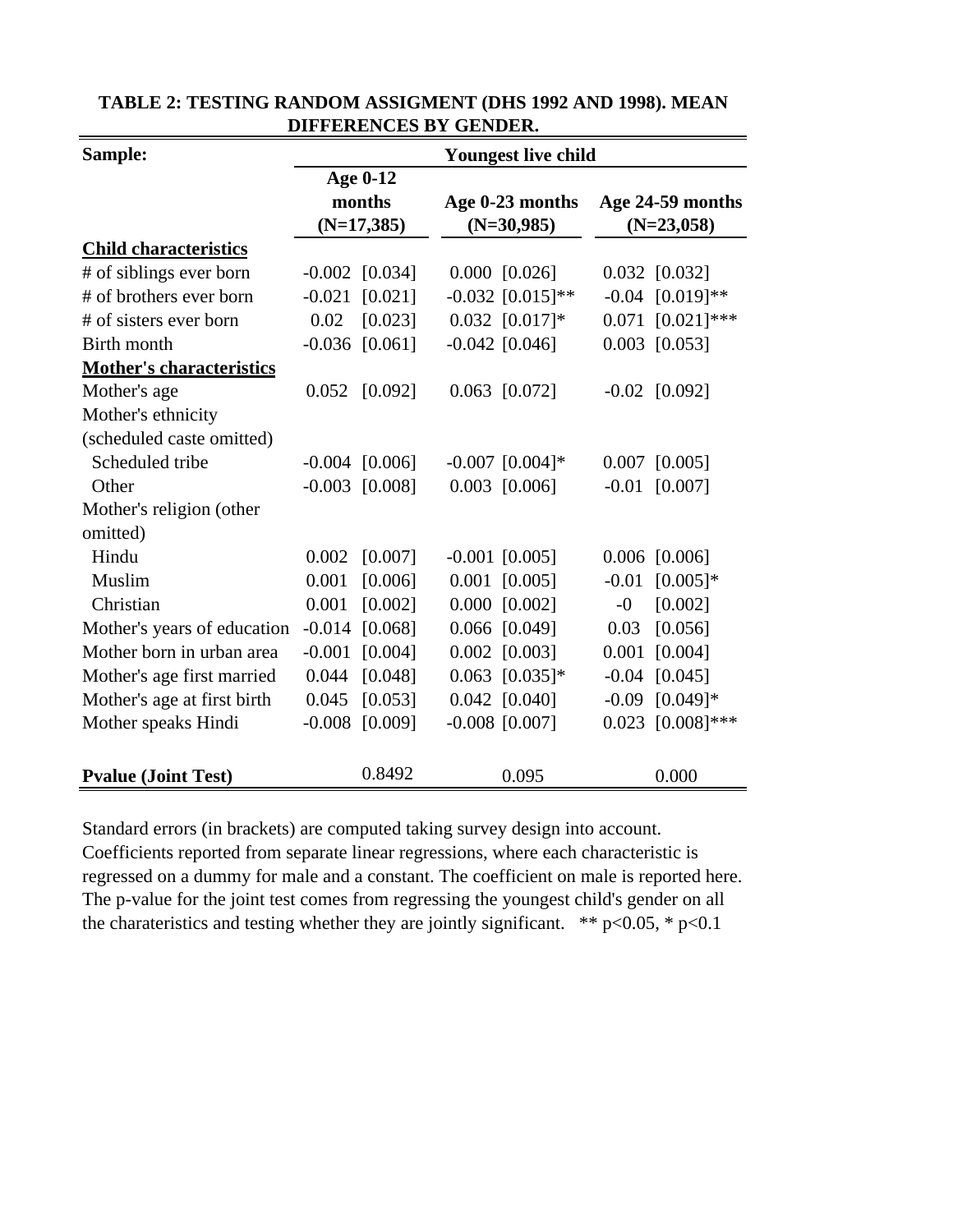|                                            |        | HHs with youngest ages 0-1 |        | HHs with youngest ages 2-5 |
|--------------------------------------------|--------|----------------------------|--------|----------------------------|
|                                            | Mean   | S.D.                       | Mean   | S.D.                       |
| Percentage of all households               | 0.15   |                            | 0.30   |                            |
| <b>Time Use:</b>                           |        |                            |        |                            |
| Time spent on child care (minutes per day) | 196.90 | 152.19                     | 107.19 | 129.05                     |
| Time spent on child care by female members | 166.23 | 132.76                     | 88.87  | 108.79                     |
| Time spent on child care by male members   | 30.67  | 64.70                      | 18.31  | 51.21                      |
| Time spent on physical care                | 137.89 | 121.83                     | 73.06  | 94.29                      |
| Time spent supervising children            | 48.96  | 105.50                     | 24.26  | 76.10                      |
| Time spent instructing children            | 4.10   | 23.10                      | 5.24   | 26.62                      |
| Time spent taking children to places       | 5.94   | 42.81                      | 4.62   | 39.92                      |
| Time spent on exclusive child care         | 95.55  | 137.45                     | 57.43  | 105.52                     |
| <b>Household characteristics:</b>          |        |                            |        |                            |
| Household size                             | 4.54   | 1.83                       | 3.95   | 1.54                       |
| Male youngest                              | 0.51   | 0.50                       | 0.55   | 0.50                       |
| Scheduled tribe                            | 0.23   | 0.42                       | 0.21   | 0.41                       |
| Scheduled caste                            | 0.18   | 0.38                       | 0.20   | 0.40                       |
| Hindu                                      | 0.91   | 0.29                       | 0.92   | 0.28                       |
| Per capita expenditure                     | 393.83 | 188.92                     | 408.61 | 196.36                     |
| Land owned and possessed                   | 4.51   | 8.25                       | 3.89   | 9.13                       |
| Observations                               |        | 1,947                      |        | 3,815                      |

# **TABLE 3. DESCRIPTIVE STATISTICS, TIME USE SURVEY (1998-1999). RURAL AREAS.**

Weighted statistics for households in each sample. The statistics below the first row are for the samples of interest, that is, households where the youngest child is under 2 (first two columns) and households where the youngest is between 2 and 5 years of age (last two columns).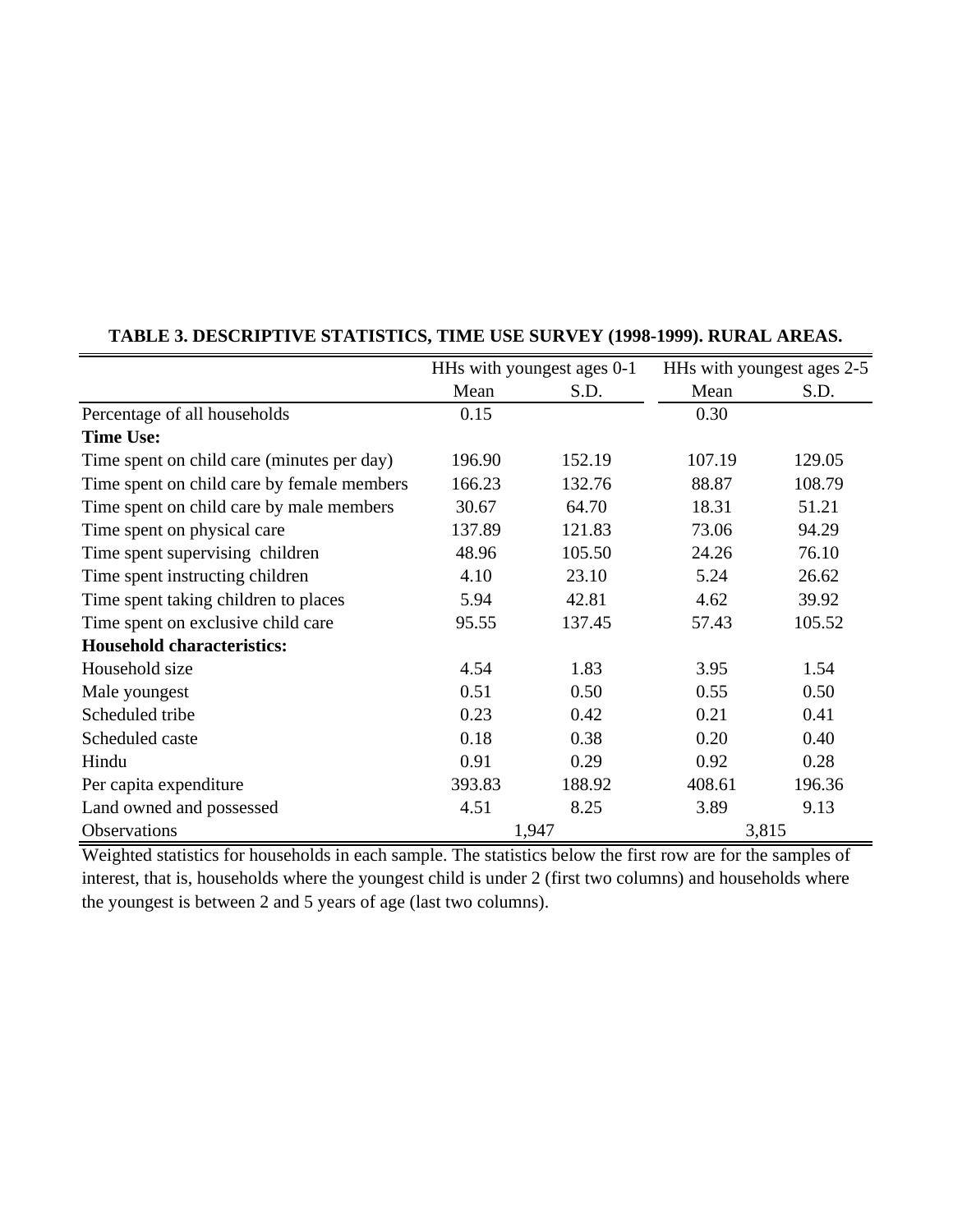| Sample:                    |                           |                                                                | Youngest children under 2       |                                   |                                 | Youngest children 2-5                         |                                 |                                   |                                 |  |  |
|----------------------------|---------------------------|----------------------------------------------------------------|---------------------------------|-----------------------------------|---------------------------------|-----------------------------------------------|---------------------------------|-----------------------------------|---------------------------------|--|--|
| Model:                     | <b>OLS</b>                | <b>OLS</b>                                                     | Logit                           | <b>OLS</b>                        | Tobit                           | <b>OLS</b>                                    | Logit                           | <b>OLS</b>                        | Tobit                           |  |  |
| Dependent<br>variable:     | Number of<br>including 0s | Number of<br>minutes per day, minutes per day,<br>including 0s | Any care?<br>(Beta<br>reported) | Number of<br>minutes per<br>day>0 | Number of<br>minutes per<br>day | Number of<br>minutes per day,<br>including 0s | Any care?<br>(Beta<br>reported) | Number of<br>minutes per<br>day>0 | Number of<br>minutes per<br>day |  |  |
|                            | (1)                       | (2)                                                            | (3)                             | (4)                               | (5)                             | (6)                                           | (7)                             | (8)                               | (9)                             |  |  |
| $Male=1$                   | 18.689<br>$[8.643]$ **    | 16.602<br>$[8.593]*$                                           | $-0.052$<br>[0.182]             | 21.951<br>$[8.629]$ **            | 18.647<br>$[9.509]**$           | $-1.745$<br>[5.086]                           | $-0.013$<br>[0.089]             | $-1.888$<br>[5.991]               | $-2.205$<br>[6.905]             |  |  |
| Controls?<br>Obs<br>Mean Y | no<br>1947<br>196.90      | yes<br>1947<br>196.90                                          | no<br>1947<br>0.90              | no<br>1747<br>219.17              | no<br>1947<br>196.90            | no<br>3815<br>107.19                          | no<br>3815<br>0.72              | no<br>2765<br>149.79              | no<br>3815<br>107.19            |  |  |

**TABLE 4. EFFECT OF CHILD GENDER ON HOUSEHOLD CHILD CARE TIME, TIME USE SURVEY (1998-1999)** 

Robust standard errors in brackets. The dependent variable in all columns except (3) and (7) is the number of minutes per day spent with child care by all household members. The dependent variable in columns (3) and (7) is an indicator variable for positive childcare time. Columns (1)-(5) report results for households whose youngest child was under 2 years old. Columns (6)-(9) show results for households whose youngest child is between 2 and 5 years old. The controls include dummies for household caste (2 dummies), a dummy for whether the household was Hindu and the area of the land owned and possessed by the household. Survey weights are used in estimation. \*\*\* p<0.01, \*\* p<0.05, \* p<0.1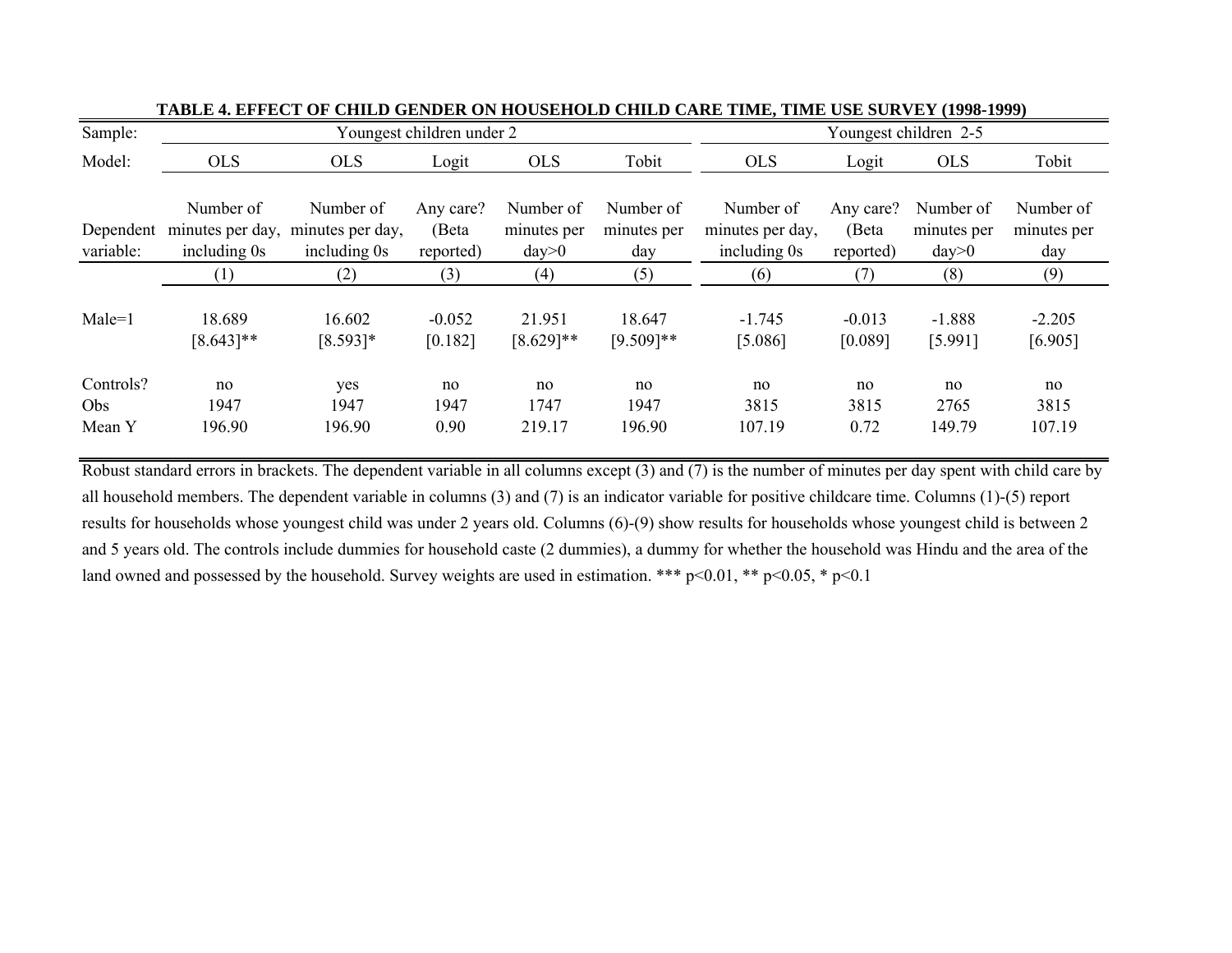|                                  |                          |                            | Households w/             |                          |                          |                         |                            | Exclusive                  |
|----------------------------------|--------------------------|----------------------------|---------------------------|--------------------------|--------------------------|-------------------------|----------------------------|----------------------------|
|                                  | Childcare                |                            | ONLY 1 child<br>under 6   | Physical Care            |                          |                         | Supervising                | Care                       |
|                                  | (1)                      | (2)                        | (3)                       | (4)                      | (5)                      | (6)                     | (7)                        | (8)                        |
| $Male = 1$                       | 18.689<br>$[8.643]$ **   | 49.654<br>$[14.179]$ ***   | 50.777<br>$[15.969]$ ***  | 14.673<br>$[6.597]**$    | 20.442<br>$[11.150]*$    | 10.643<br>$[6.077]$ *   | 35.414<br>$[9.874]$ ***    | 37.278<br>$[12.577]***$    |
| Male* (# other children under 6) |                          | $-25.206$<br>$[9.042]$ *** |                           |                          | $-4.725$<br>[7.181]      |                         | $-20.231$<br>$[6.003]$ *** | $-23.943$<br>$[7.496]$ *** |
| $#$ Other children under 6       |                          | 12.439<br>$[5.904]$ **     |                           |                          | 1.606<br>[4.471]         |                         | 8.315<br>$[4.061]**$       | $-3.696$<br>[5.001]        |
| Constant                         | 187.332<br>$[6.143]$ *** | 171.739<br>$[9.715]$ ***   | 168.946<br>$[10.742]$ *** | 130.381<br>$[4.346]$ *** | 128.368<br>$[7.393]$ *** | 43.516<br>$[3.723]$ *** | 33.092<br>$[5.369]$ ***    | 95.753<br>$[8.097]***$     |
| Observations                     | 1947                     | 1947                       | 481                       | 1947                     | 1947                     | 1947                    | 1947                       | 1947                       |
| R-squared                        | 0.004                    | 0.01                       | 0.028                     | 0.004                    | 0.004                    | 0.003                   | 0.011                      | 0.019                      |

### **TABLE 5. HETEROGENEITY IN CHILDCARE TIME, TIME USE SURVEY (1998-1999).**

Robust standard errors in brackets. The sample is restricted to households whose youngest child was under 2 years old. The dependent variable in columns (1) and (2) is the number of minutes per day spent with child care. In column (3), the dependent variable is childcare time and the sample is further restricted to households with only one child under 6. The dependent variable in columns (4) and (5) is the amount of time spent taking physical care of children (e.g., washing, dressing and feeding). The dependent variable in columns (6) and (7) is the amount of time spent supervising children. The dependent variable in column (8) is the amount of time spent exclusively on childcare -- i.e., the caretaker was not multitasking. The variable "# Other children under 6" excludes the youngest child. Its mean is equal to 1.23 children. All columns are estimated using OLS. Survey weights are used for estimation. \*\*\*  $p<0.01$ , \*\*  $p<0.05$ , \*  $p<0.1$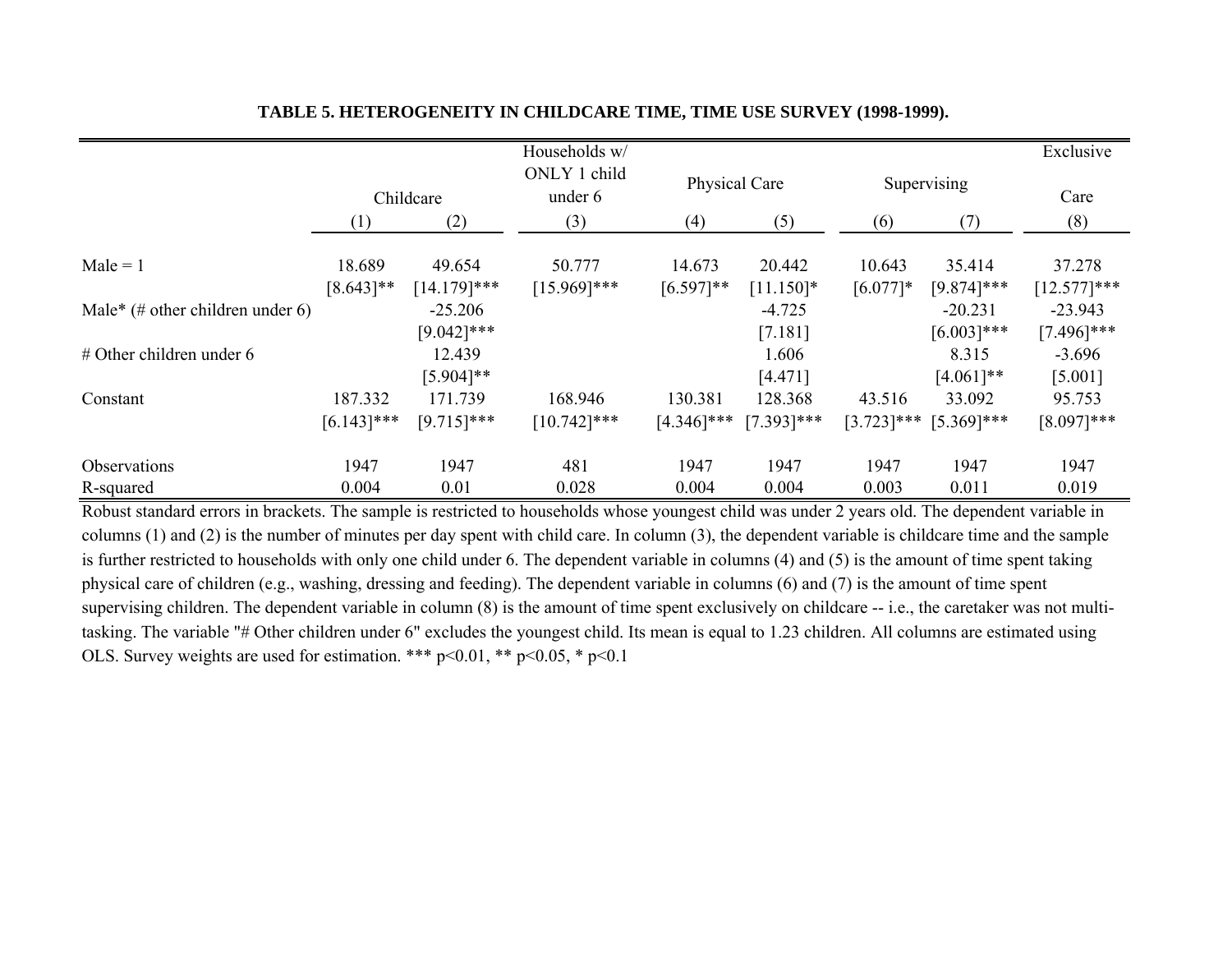| Dependent variable:                 | Childcare by females 15 and older<br>Childcare by males 15 and older<br>Childcare by females 14 and younger |                       |                        |                         |                 |                      |                  |                        |                  |                    |                     |                        |                       |                               |
|-------------------------------------|-------------------------------------------------------------------------------------------------------------|-----------------------|------------------------|-------------------------|-----------------|----------------------|------------------|------------------------|------------------|--------------------|---------------------|------------------------|-----------------------|-------------------------------|
|                                     | Any                                                                                                         |                       | minutes of             | minutes of              | Any             | Any                  |                  | minutes of minutes of  | Any              | Any                | minutes of          | minutes of             |                       | Minutes of care, urban        |
|                                     | care?                                                                                                       | Any care?             | $care \geq 0$          | $care \geq 0$           | care?           | care?                | $care \geq 0$    | $care \geq 0$          | care?            | care?              | care <sub>2</sub> 0 | $care \geq 0$          |                       | households                    |
| Model:                              | Probit                                                                                                      | Probit                | <b>OLS</b>             | <b>OLS</b>              | Probit          | Probit               | <b>OLS</b>       | <b>OLS</b>             | Probit           | Probit             | <b>OLS</b>          | <b>OLS</b>             | <b>OLS</b>            | <b>OLS</b>                    |
| $Male = 1$                          | $-0.002$<br>[0.017]                                                                                         | 0.062<br>$[0.032]$ ** | 14.507<br>$[6.696]$ ** | 33.564<br>$[11.627]***$ | 0.02<br>[0.026] | 0.075<br>$[0.042]$ * | 4.208<br>[2.887] | 10.104<br>$[4.486]$ ** | 0.086<br>[0.066] | 0.2<br>$[0.113]$ * | 15.334<br>[14.516]  | 67.198<br>$[27.503]**$ | $-15.867$<br>[16.173] | $-17.886$<br>[25.307]         |
| Male $*(\#$ other children under 6) |                                                                                                             | $-0.051$              |                        | $-15.668$               |                 | $-0.045$             |                  | $-4.752$               |                  | $-0.082$           |                     | $-36.441$              |                       | 2.135                         |
|                                     |                                                                                                             | $[0.020]$ **          |                        | $[7.515]**$             |                 | [0.028]              |                  | $[2.876]$ *            |                  | [0.062]            |                     | $[14.866]$ **          |                       | [18.850]                      |
| $\#$ other children under 6         |                                                                                                             | 0.022                 |                        | 3.253                   |                 | 0.022                |                  | 3.327                  |                  | 0.027              |                     | 18.503                 |                       | $-0.327$                      |
|                                     |                                                                                                             | [0.014]               |                        | [4.999]                 |                 | [0.020]              |                  | [2.035]                |                  | [0.044]            |                     | $[9.141]$ **           |                       | [13.904]                      |
| Constant                            |                                                                                                             |                       | 148.327                | 144.247                 |                 |                      | 24.458           | 20.281                 |                  |                    | 48.055              | 22.041                 | 235.373               | 235.685                       |
|                                     |                                                                                                             |                       | $[4.600]$ ***          | $[7.984]$ ***           |                 |                      | $[1.871]$ ***    | $[2.840]$ ***          |                  |                    | $[8.148]$ ***       | $[10.417]**$           |                       | $[11.733]$ *** $[20.446]$ *** |
| <b>Observations</b>                 | 1936                                                                                                        | 1936                  | 1936<br>0.003          | 1936<br>0.008           | 1907            | 1907                 | 1907<br>0.002    | 1907<br>0.004          | 408              | 408                | 408<br>0.006        | 408<br>0.032           | 677<br>0.003          | 677<br>0.003                  |
| R-squared                           |                                                                                                             |                       |                        |                         |                 |                      |                  |                        |                  |                    |                     |                        |                       |                               |

#### **TABLE 6: EFFECT OF CHILD GENDER ON HOUSEHOLD CHILDCARE TIME BY DEMOGRAPHIC GROUP, TIME USE SURVEY (1998-1999)**

Robust standard errors in brackets. The dependent variable in columns (1), (3) and (5) is an indicator for whether household members of a given demographic group reported spending time taking care of children. The dependent variable in columns (2), (4) and (6) is the number of minutes per day spent with child care by all household members of a given demographic group. The sample is restricted to households whose youngest child is under 2. Columns (1) to (6) show results for rural households. Column (7) shows results for urban households. The dependent variable in column (7) is the amount of time spent with childcare by all household members. The variable "# Other children under 6" excludes the youngest child. Its mean is equal to 1.23 children. Survey weights are used for estimation. \*\*\* p<0.01, \*\* p<0.05, \* p<0.1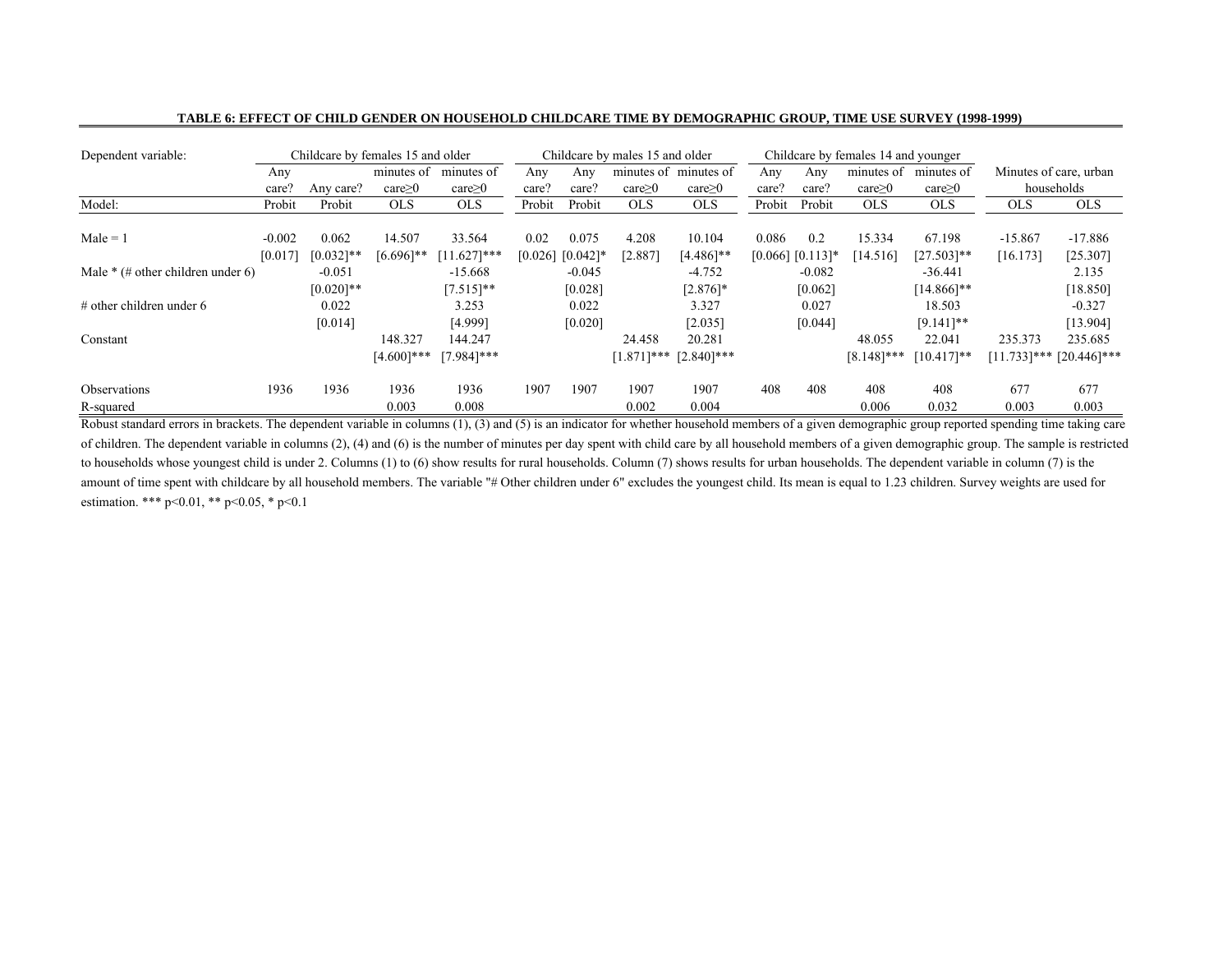| Dependen<br>t variable: | Was child ever<br>breastfed? |            |                                        | $log($ #<br>$#$ months<br>months<br>breastfed<br>breastfed)<br># months breastfed |                       |                             |                          | Vitamin A<br>supplement? | Did mother have<br>vaccination card at<br>interview? |               |               |
|-------------------------|------------------------------|------------|----------------------------------------|-----------------------------------------------------------------------------------|-----------------------|-----------------------------|--------------------------|--------------------------|------------------------------------------------------|---------------|---------------|
|                         |                              |            |                                        |                                                                                   |                       |                             | Accelerated Proportional |                          | Logit                                                |               |               |
|                         | controls                     |            | Logit (beta                            | censored                                                                          | censored              | Failure Time                | Hazard                   |                          | (beta                                                |               | Logit (beta   |
| Model:                  | ?                            | <b>OLS</b> | reported)                              |                                                                                   | regression regression | model                       | Model                    | <b>OLS</b>               | reported)                                            | <b>OLS</b>    | reported)     |
|                         |                              |            | Panel A: Youngest kids 0-12 months old |                                                                                   |                       |                             |                          |                          |                                                      |               |               |
|                         |                              |            |                                        |                                                                                   |                       | (# censored obs: $16,140$ ) |                          |                          |                                                      |               |               |
| $Male = 1$              | no                           | 0.004      | 0.072                                  | 0.12                                                                              | 0.029                 | 0.037                       | $-0.038$                 | 0.009                    | 0.109                                                | 0.033         | 0.157         |
|                         |                              | [0.004]    | [0.079]                                | [0.510]                                                                           | [0.097]               | [0.139]                     | [0.139]                  | $[0.005]*$               | $[0.065]*$                                           | $[0.008]$ *** | $[0.038]$ *** |
| $Male = 1$              | yes                          | 0.004      | 0.078                                  | 0.317                                                                             | 0.064                 | 0.065                       | $-0.074$                 | 0.008                    | 0.109                                                | 0.031         | 0.169         |
|                         |                              | [0.004]    | [0.079]                                | [0.501]                                                                           | [0.097]               | [0.138]                     | [0.138]                  | $[0.005]*$               | $[0.066]$ *                                          | $[0.007]$ *** | $[0.041]$ *** |
| Obs                     |                              | 17,369     |                                        | 16,444                                                                            | 16,444                | 16,444                      | 16,444                   | 16,929                   |                                                      | 17,372        |               |
| Mean of Y               |                              | 0.946      |                                        | 5.981                                                                             | 1.574                 |                             |                          | 0.0869                   |                                                      | 0.293         |               |
|                         |                              |            | Panel B: Youngest kids 0-23 months old |                                                                                   |                       |                             |                          |                          |                                                      |               |               |
|                         |                              |            |                                        |                                                                                   |                       | $(\#$ censored obs: 27,733) |                          |                          |                                                      |               |               |
| $Male = 1$              | no                           | 0.003      | 0.085                                  | 0.705                                                                             | 0.068                 | 0.128                       | $-0.13$                  | 0.011                    | 0.089                                                | 0.031         | 0.152         |
|                         |                              | [0.002]    | [0.072]                                | $[0.336]$ **                                                                      | $[0.035]$ *           | $[0.055]$ **                | $[0.056]$ **             | $[0.005]**$              | $[0.038]**$                                          | $[0.006]$ *** | $[0.029]$ *** |
| $Male = 1$              | yes                          | 0.003      | 0.088                                  | 0.872                                                                             | 0.087                 | 0.16                        | $-0.166$                 | 0.009                    | 0.074                                                | 0.028         | 0.148         |
|                         |                              | [0.002]    | [0.072]                                | $[0.326]$ ***                                                                     | $[0.034]$ **          | $[0.054]$ ***               | $[0.056]$ ***            | $[0.005]*$               | $[0.039]*$                                           | $[0.006]$ *** | $[0.031]$ *** |
| Obs                     |                              | 30,940     |                                        | 29,866                                                                            | 29,866                | 29,866                      | 29,866                   | 29,861                   |                                                      | 30,962        |               |
| Mean of Y               |                              | 0.966      |                                        | 10.77                                                                             | 2.118                 |                             |                          | 0.152                    |                                                      | 0.293         |               |
|                         |                              |            |                                        |                                                                                   |                       |                             |                          |                          |                                                      |               |               |

# **TABLE 7: EFFECT OF CHILD GENDER ON PARENTAL INPUTS, DHS (1992 AND 1998)**

Standard errors [in brackets] are computed taking survey design into account. Child ever breastfed is equal to zero if mother reports that child was not breastfed or if breastfeeding duration was less than a month. Each coefficient corresponds to a separate estimation, and survey weights are used. The number of observations for each age group varies from outcome to outcome because there are a few missing values. Controls include all variables in Table 3: # of brothers, # of sisters, birth month, mother's age, mother's caste (2 dummies), mother's religion (3 dummies), mother's years of education, whether mother was born in rural area, mother's age at first marriage, mother's age at first birth, and whether mother speaks Hindi. \*\*\* p<0.01, \*\* p<0.05, \* p<0.1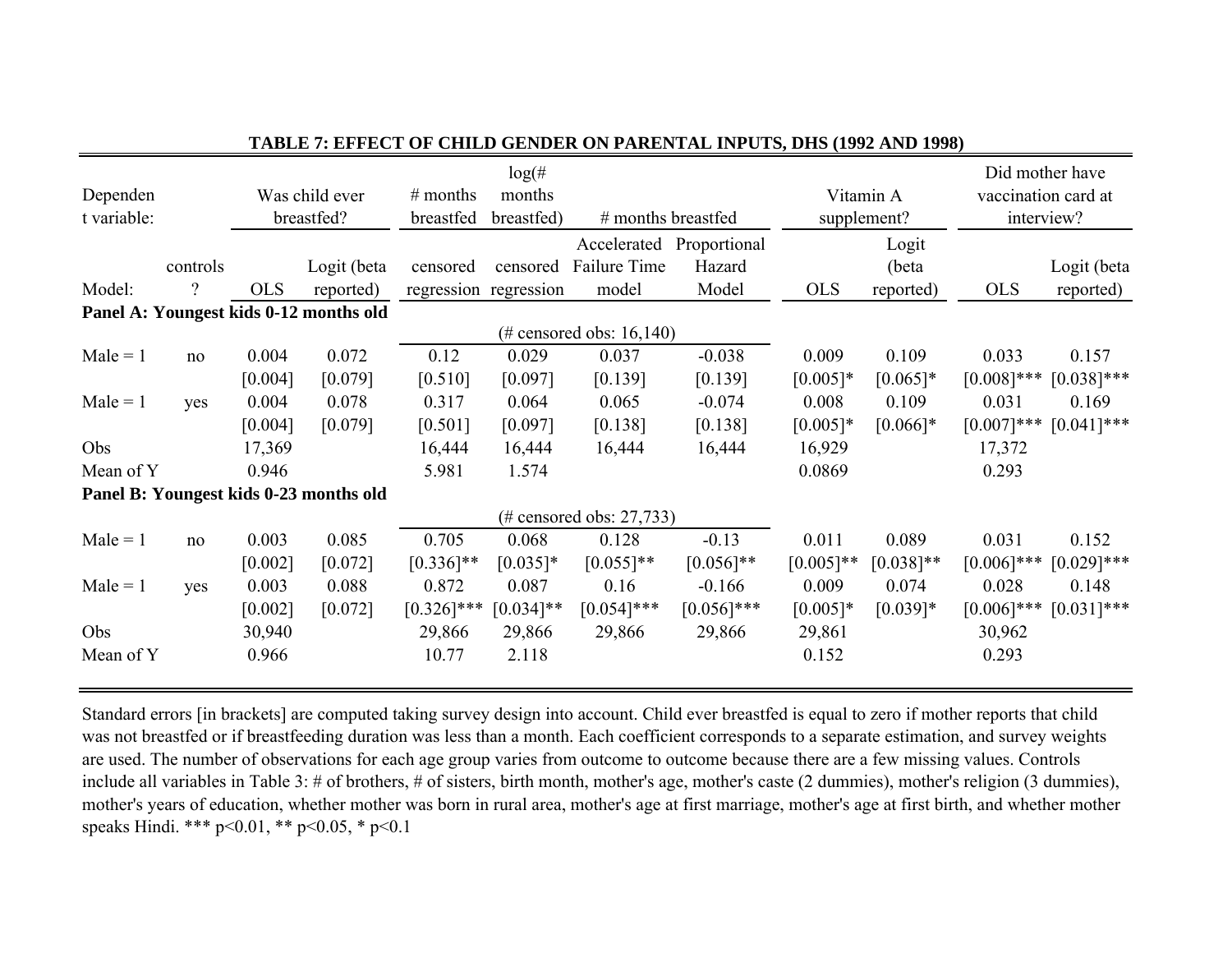|            |           |                                        |                                                                                    |               |                                   |                  |               | TADLE 6; EFFECT OF CHILD GENDER ON VACCINATIONS, OLS, DHS (1992 AND 1996) |               |
|------------|-----------|----------------------------------------|------------------------------------------------------------------------------------|---------------|-----------------------------------|------------------|---------------|---------------------------------------------------------------------------|---------------|
|            |           |                                        | DPT 1st                                                                            | DPT 2nd       | DPT 3rd                           | Polio 1st        | Polio 2nd     | Polio 3rd                                                                 |               |
|            | controls? | <b>BCG</b>                             | dose                                                                               | dose          | dose                              | dose             | dose          | dose                                                                      | Measles       |
|            |           |                                        |                                                                                    |               | From vaccination cards or mothers |                  |               |                                                                           |               |
|            |           | Panel A: Youngest kids 0-12 months old |                                                                                    |               |                                   |                  |               |                                                                           |               |
| $Male = 1$ | no        | 0.039                                  | 0.046                                                                              | 0.034         | 0.031                             | 0.038            | 0.031         | 0.03                                                                      | 0.017         |
|            |           | $[0.009]***$                           | $[0.009]$ ***                                                                      | $[0.008]$ *** | $[0.008]$ ***                     | $[0.009]$ ***    | $[0.009]$ *** | $[0.008]$ ***                                                             | $[0.005]$ *** |
| $Male = 1$ | yes       | 0.037                                  | 0.044                                                                              | 0.032         | 0.03                              | 0.037            | 0.029         | 0.028                                                                     | 0.017         |
|            |           | $[0.008]$ ***                          | $[0.008]$ ***                                                                      | $[0.008]$ *** | $[0.007]***$                      | $[0.008]***$     | $[0.008]$ *** | $[0.007]***$                                                              | $[0.005]$ *** |
| Obs        |           | 17325                                  | 17304                                                                              | 17299         | 17299                             | 17355            | 17354         | 17354                                                                     | 17151         |
| Mean of Y  |           | 0.465                                  | 0.461                                                                              | 0.337         | 0.233                             | 0.524            | 0.381         | 0.24                                                                      | 0.1           |
|            |           | Panel B: Youngest kids 0-23 months old |                                                                                    |               |                                   |                  |               |                                                                           |               |
| $Male = 1$ | no        | 0.037                                  | 0.046                                                                              | 0.039         | 0.034                             | 0.039            | 0.035         | 0.028                                                                     | 0.022         |
|            |           | $[0.007]***$                           | $[0.007]***$                                                                       | $[0.007]***$  | $[0.007]***$                      | $[0.006]$ ***    | $[0.007]***$  | $[0.006]$ ***                                                             | $[0.006]$ *** |
| $Male = 1$ | yes       | 0.032                                  | 0.041                                                                              | 0.034         | 0.029                             | 0.035            | 0.031         | 0.024                                                                     | 0.018         |
|            |           | $[0.006]$ ***                          | $[0.006]$ ***                                                                      | $[0.006]$ *** | $[0.006]$ ***                     | $[0.006]$ ***    | $[0.006]$ *** | $[0.006]$ ***                                                             | $[0.005]$ *** |
| Obs        |           | 30860                                  | 30771                                                                              | 30759         | 30759                             | 30922            | 30912         | 30912                                                                     | 30384         |
| Mean of Y  |           | 0.535                                  | 0.544                                                                              | 0.443         | 0.346                             | 0.608            | 0.501         | 0.367                                                                     | 0.242         |
|            |           |                                        | Panel C: Youngest kids--4-23 months old (DPT and Polio), 9-23 months old (measles) |               |                                   |                  |               |                                                                           |               |
| $Male = 1$ | no        |                                        | 0.05                                                                               | 0.043         | 0.04                              | 0.043            | 0.038         | 0.033                                                                     | 0.036         |
|            |           |                                        | $[0.007]***$                                                                       | $[0.007]***$  | $[0.008]$ ***                     | $[0.007]***$     | $[0.007]***$  | $[0.007]***$                                                              | $[0.009]$ *** |
| Obs        |           |                                        | 25312                                                                              | 25300         | 25300                             | 25460            | 25450         | 25450                                                                     | 17715         |
| Mean of Y  |           |                                        | 0.62                                                                               | 0.527         | 0.417                             | 0.685            | 0.593         | 0.443                                                                     | 0.39          |
|            |           |                                        |                                                                                    |               | From vaccination card only        |                  |               |                                                                           |               |
|            |           | Panel D: Youngest kids 0-12 months old |                                                                                    |               |                                   |                  |               |                                                                           |               |
| $Male = 1$ | no        | $-0.002$                               | 0.004                                                                              | 0.005         | 0.023                             | 0.003            | 0.008         | 0.028                                                                     | 0.02          |
|            |           | [0.011]                                | [0.009]                                                                            | [0.016]       | [0.017]                           | [0.009]          | [0.016]       | $[0.017]*$                                                                | [0.013]       |
| $Male = 1$ | yes       | 0.002                                  | 0.004                                                                              | 0.009         | 0.029                             | 0.004            | 0.012         | 0.035                                                                     | 0.022         |
|            |           | [0.011]                                | [0.009]                                                                            | [0.016]       | $[0.017]*$                        | [0.009]          | [0.016]       | $[0.017]**$                                                               | $[0.013]*$    |
| Obs        |           | 5201                                   | 5201                                                                               | 5201          | 5201                              | 5201             | 5201          | 5201                                                                      | 5201          |
| Mean of Y  |           | 0.885                                  | 0.925                                                                              | 0.702         | 0.509                             | 0.916            | 0.705         | 0.51                                                                      | 0.179         |
|            |           | Panel E: Youngest kids 0-23 months old |                                                                                    |               |                                   |                  |               |                                                                           |               |
| $Male = 1$ | no        | $-0.006$                               | $-0.001$                                                                           | $-0.001$      | 0.008                             | $\mathbf{0}$     | 0.001         | 0.011                                                                     | 0.005         |
|            |           | [0.008]                                | [0.006]                                                                            | [0.010]       | [0.012]                           | [0.006]          | [0.010]       | [0.012]                                                                   | $[0.012]$     |
| $Male = 1$ | yes       | $-0.005$                               | $-0.001$                                                                           | 0.001         | 0.011                             | $\boldsymbol{0}$ | 0.003         | 0.015                                                                     | $0.01\,$      |
|            |           | [0.008]                                | [0.006]                                                                            | [0.010]       | [0.012]                           | [0.006]          | [0.010]       | [0.012]                                                                   | [0.012]       |
| Obs        |           | 9250                                   | 9250                                                                               | 9250          | 9250                              | 9250             | 9250          | 9250                                                                      | 9250          |
| Mean of Y  |           | 0.899                                  | 0.95                                                                               | 0.795         | 0.653                             | 0.942            | 0.796         | 0.654                                                                     | 0.396         |
|            |           |                                        |                                                                                    |               |                                   |                  |               |                                                                           |               |

# **TABLE 8: EFFECT OF CHILD GENDER ON VACCINATIONS, OLS, DHS (1992 AND 1998)**

Standard errors [in brackets] are computed taking survey design into account. Each coefficient corresponds to a separate linear regression of the dependent variable on a dummy variable equal to one if the child is a boy. Controls include all variables in Table 3: # of brothers, # of sisters, birth month, mother's age, mother's caste (2 dummies), mother's religion (3 dummies), mother's years of education, whether mother was born in rural area, mother's age at first marriage, mother's age at first birth, and whether mother speaks Hindi. Survey weights are used for estimation. \*\*\*  $p<0.01$ , \*\*  $p<0.05$ , \*  $p<0.1$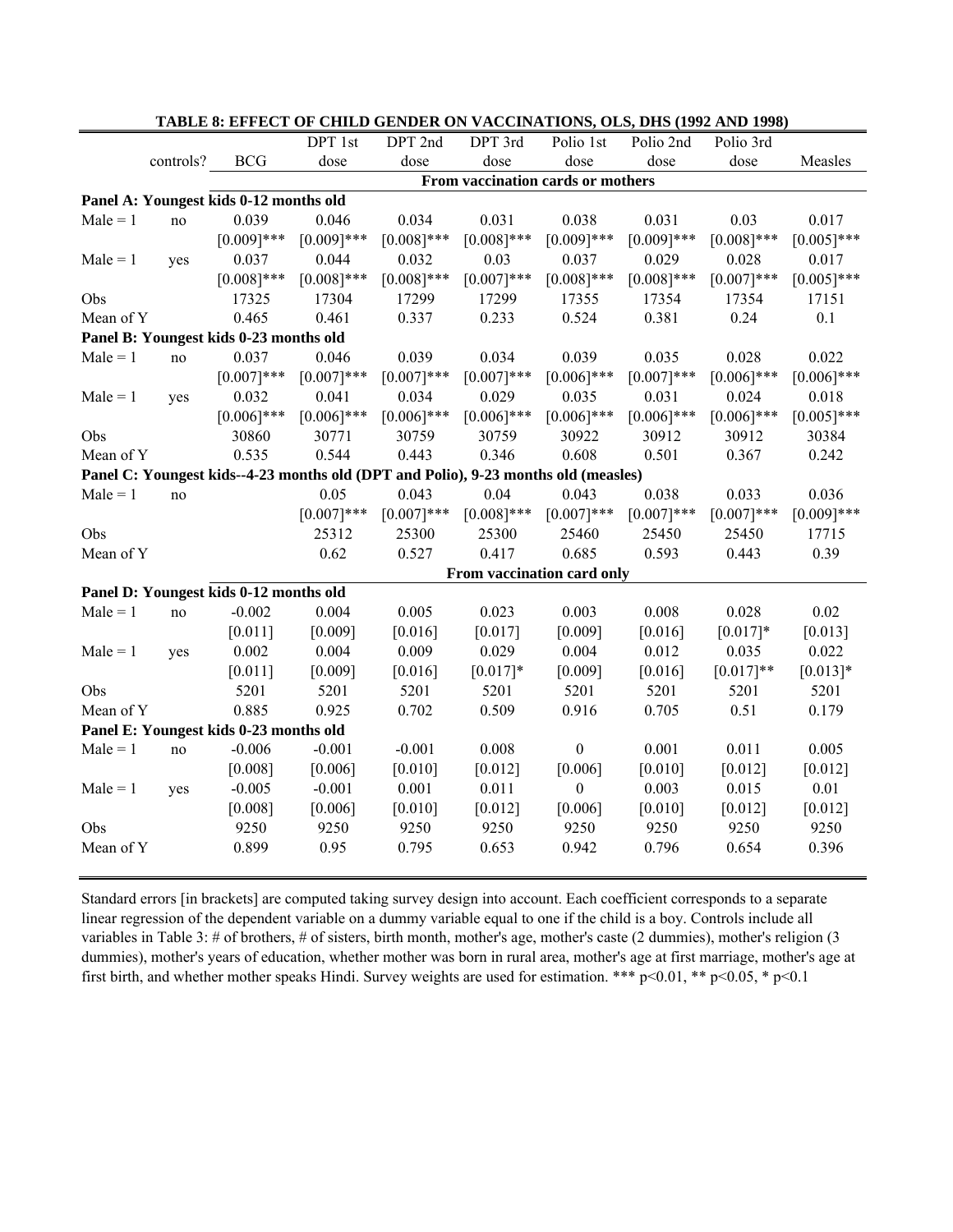|            |           |                                        |              | Stunted $= 1$      |              |               |                        |                           | Underweight=1     |              | Weight-for-height Z | Wasted=1              |                           |  |
|------------|-----------|----------------------------------------|--------------|--------------------|--------------|---------------|------------------------|---------------------------|-------------------|--------------|---------------------|-----------------------|---------------------------|--|
|            |           | Height-for-age Z score                 |              | (height-for-age Z  |              |               | Weight-for-age Z score |                           | (weight-for-age Z |              |                     | (Weight-for-height Z) |                           |  |
| Dependent  |           |                                        |              | score<2 s.d. below |              |               |                        | score $\leq$ 2 s.d. below |                   |              |                     |                       | score $\leq$ 2 s.d. below |  |
| variable:  |           |                                        |              | reference median)  |              |               |                        |                           | reference median) | score        |                     | reference median)     |                           |  |
|            | controls? | <b>DHS</b>                             | UK           | <b>DHS</b>         | UK           | <b>DHS</b>    | UK                     | <b>DHS</b>                | UK                | <b>DHS</b>   | <b>CDC</b>          | <b>DHS</b>            | <b>CDC</b>                |  |
|            |           | Panel A: Youngest kids 0-12 months old |              |                    |              |               |                        |                           |                   |              |                     |                       |                           |  |
| $Male = 1$ |           | $-0.108$                               | 0.011        | 0.023              | $-0.01$      | $-0.07$       | 0.086                  | 0.007                     | $-0.027$          | $-0.02$      | 0.086               | 0.019                 | $-0.007$                  |  |
|            | no        |                                        |              |                    |              |               |                        |                           |                   |              |                     |                       |                           |  |
|            |           | $[0.032]$ ***                          | [0.038]      | $[0.010]$ **       | [0.011]      | $[0.026]$ *** | $[0.031]$ ***          | [0.009]                   | $[0.011]**$       | [0.028]      | $[0.037]**$         | $[0.007]***$          | [0.010]                   |  |
| $Male = 1$ | yes       | $-0.113$                               | 0.003        | 0.024              | $-0.008$     | $-0.071$      | 0.084                  | 0.007                     | $-0.026$          | $-0.017$     | 0.087               | 0.018                 | $-0.007$                  |  |
|            |           | $[0.031]$ ***                          | [0.037]      | $[0.010]$ **       | [0.011]      | $[0.025]$ *** | $[0.030]$ ***          | [0.009]                   | $[0.010]**$       | [0.028]      | $[0.037]**$         | $[0.007]***$          | [0.010]                   |  |
| <b>Obs</b> |           | 11235                                  | 11235        | 11235              | 11235        | 12959         | 12959                  | 12959                     | 12959             | 11129        | 11129               | 11129                 | 11129                     |  |
| Mean of Y  |           | $-1.064$                               | $-1.113$     | 0.254              | 0.302        | $-1.247$      | $-1.784$               | 0.286                     | 0.451             | $-0.518$     | $-1.064$            | 0.0943                | 0.267                     |  |
|            |           | Panel B: Youngest kids 0-23 months old |              |                    |              |               |                        |                           |                   |              |                     |                       |                           |  |
| $Male = 1$ | no        | $-0.075$                               | 0.057        | 0.013              | $-0.02$      | $-0.1$        | 0.077                  | 0.017                     | $-0.021$          | $-0.05$      | 0.069               | 0.031                 | $-0.011$                  |  |
|            |           | $[0.025]$ ***                          | $[0.028]$ ** | [0.008]            | $[0.009]**$  | $[0.019]$ *** | $[0.023]$ ***          | $[0.008]**$               | $[0.008]$ ***     | $[0.021]$ ** | $[0.027]**$         | $[0.007]***$          | [0.008]                   |  |
| $Male = 1$ | yes       | $-0.081$                               | 0.049        | 0.015              | $-0.018$     | $-0.1$        | 0.074                  | 0.017                     | $-0.021$          | $-0.047$     | 0.068               | 0.03                  | $-0.011$                  |  |
|            |           | $[0.024]$ ***                          | $[0.027]*$   | $[0.008]*$         | $[0.008]$ ** | $[0.019]$ *** | $[0.022]$ ***          | $[0.008]**$               | $[0.008]$ ***     | $[0.021]$ ** | $[0.027]**$         | $[0.007]***$          | [0.008]                   |  |
| <b>Obs</b> |           | 20219                                  | 20219        | 20219              | 20219        | 23162         | 23162                  | 23162                     | 23162             | 20508        | 20508               | 20508                 | 20508                     |  |
| Mean of Y  |           | $-1.563$                               | $-1.59$      | 0.402              | 0.427        | $-1.655$      | $-2.121$               | 0.437                     | 0.555             | $-0.831$     | $-1.244$            | 0.164                 | 0.307                     |  |

**TABLE 9: EFFECT OF CHILD GENDER ON ANTHROPROMETRIC MEASURES, DHS (1992 AND 1998)**

Standard errors [in brackets] are computed taking survey design into account. Each coefficient corresponds to a separate estimation. Controls include all variables in Table 3: # of brothers, # of sisters, birth month, mother's age, mother's caste (2 dummies), mother's religion (3 dummies), mother's years of education, whether mother was born in rural area, mother's age at first marriage, mother's age at first birth, and whether mother speaks Hindi. The other measures are standardized using the UK (1990) standards or the 2000 CDC standards. The UK standards are not available for height for age. CDC standards for height are not available for children under 2. Survey weights are used in estimation. For children under 2 the standards use length rather than height, which is measured while lying instead of standing. \*\*\* p<0.01, \*\* p<0.05, \* p<0.1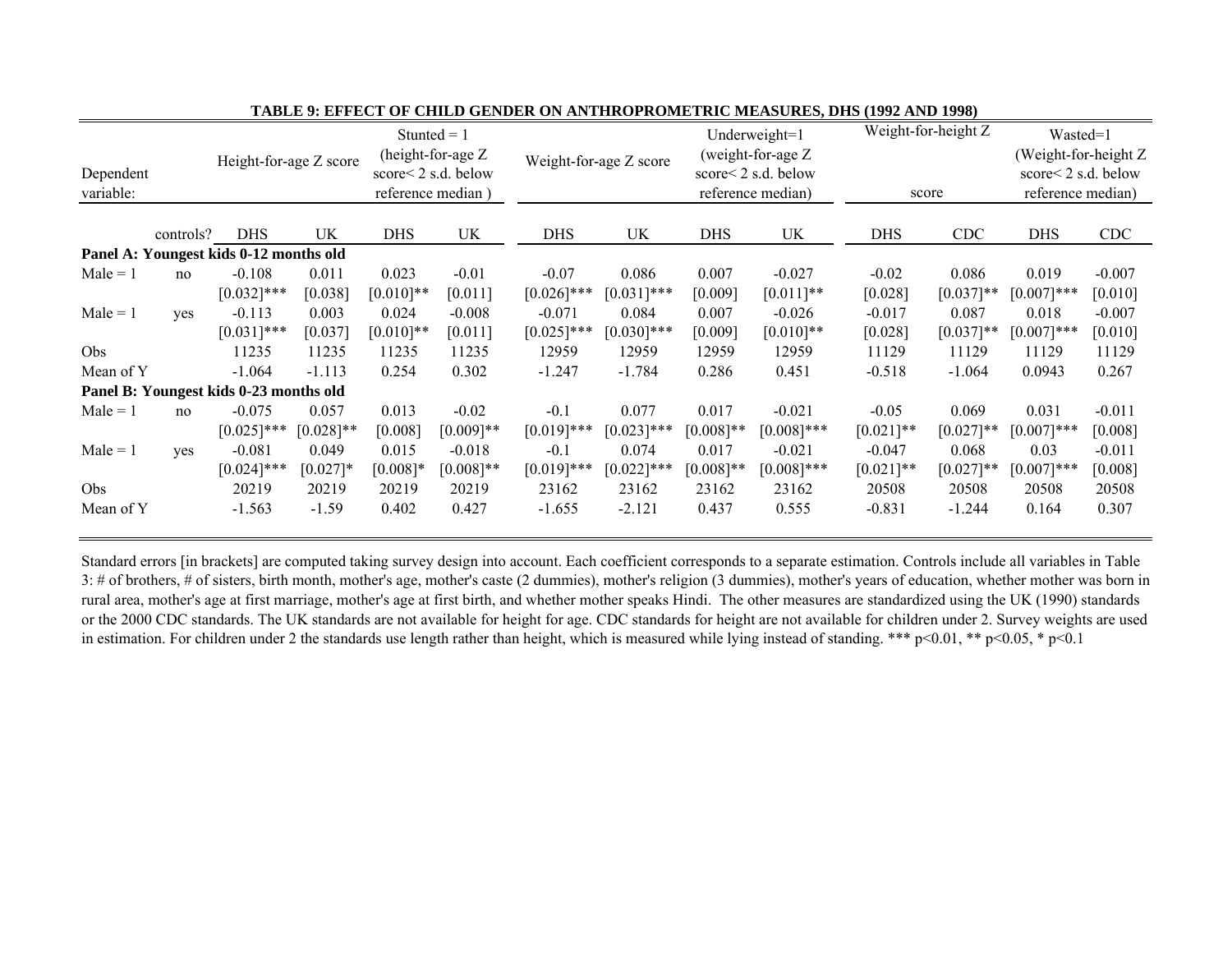|                              |                                    |                                   |                                   | Panel A: Effect of gender on family living arrangements in the DHS (1992 & 1998) |                                    |                                            |                                        |                                            |                                           |                                           |
|------------------------------|------------------------------------|-----------------------------------|-----------------------------------|----------------------------------------------------------------------------------|------------------------------------|--------------------------------------------|----------------------------------------|--------------------------------------------|-------------------------------------------|-------------------------------------------|
| Dependent<br>variable:       |                                    | Husband lives<br>home?            |                                   | Is mother the wife of<br>the household head?                                     |                                    | $#$ of other sibs<br>living at home        |                                        | # of sisters living at<br>home             | $#$ of brothers living<br>at home         |                                           |
|                              | <b>OLS</b>                         | Logit<br>(beta<br>reported)       | <b>OLS</b>                        | Logit (beta<br>reported)                                                         | <b>OLS</b>                         | Negative<br>binomial<br>(IRR)<br>reported) | <b>OLS</b>                             | Negative<br>binomial<br>(IRR)<br>reported) | <b>OLS</b>                                | Negative<br>binomial<br>(IRR<br>reported) |
| $Male=1$<br>Obs<br>Mean of Y | 0.004<br>[0.004]<br>30648<br>0.912 | 0.05<br>[0.048]<br>30648<br>0.912 | 0.001<br>[0.007]<br>30982<br>0.48 | 0.003<br>[0.026]<br>30982<br>0.48                                                | 0.004<br>[0.021]<br>30985<br>1.579 | 1.0026<br>[0.013]<br>30985<br>1.579        | 0.035<br>$[0.014]$ **<br>30985<br>0.83 | 1.04<br>$[0.017]**$<br>30985<br>0.83       | $-0.031$<br>$[0.013]**$<br>30985<br>0.749 | 0.96<br>$[0.017]**$<br>30985<br>0.749     |

# **TABLE 10: EFFECT OF CHILD'S GENDER ON LIVING ARRANGEMENTS, YOUNGEST CHILDREN 23 MONTHS AND YOUNGER. RURAL HOUSEHOLDS.**

## **Panel B: Effect of gender on household composition TUS (1998-1999)**

| Dependent                    |                                 |                                 |                                        |                                       | $#$ Children 14 and                |                                  | $#$ Girls 14 and                 |                                  | $#$ Boys 14 and                         |                                     |
|------------------------------|---------------------------------|---------------------------------|----------------------------------------|---------------------------------------|------------------------------------|----------------------------------|----------------------------------|----------------------------------|-----------------------------------------|-------------------------------------|
| variable:                    | $#$ Men 15 and older            |                                 |                                        | $#$ Women 15 and older                |                                    | younger                          |                                  | younger                          |                                         | younger                             |
|                              | Poisson<br>(IRR                 |                                 |                                        | Poisson<br>(IRR)                      |                                    | Poisson<br>(IRR)                 | Poisson<br>(IRR)                 |                                  |                                         | Poisson<br>(IRR)                    |
|                              | <b>OLS</b>                      | reported)                       | <b>OLS</b>                             | reported)                             | <b>OLS</b>                         | reported)                        | <b>OLS</b>                       | reported)                        | <b>OLS</b>                              | reported)                           |
| $Male=1$<br>Obs<br>Mean of Y | 0.059<br>[0.04]<br>1947<br>1.41 | 1.043<br>[0.03]<br>1947<br>1.41 | 0.098<br>$[0.036]$ ***<br>1947<br>1.43 | 1.071<br>$[0.027]***$<br>1947<br>1.43 | $-0.085$<br>[0.07]<br>1947<br>1.70 | 0.951<br>[0.039]<br>1947<br>1.70 | 0.011<br>[0.052]<br>1947<br>0.83 | 1.012<br>[0.061]<br>1947<br>0.83 | $-0.096$<br>$[0.051]$ *<br>1947<br>0.87 | 0.891<br>$[0.055]*$<br>1947<br>0.87 |

The standard errors [in brackets] are computed taking survey design into account in the DHS and in the TUS they allow for heteroskedasticity. Each coefficient corresponds to a separate estimation, where the dummy for the youngest child's gender is the only covariate. In the TUS (Panel B) we estimated Possion rather than negative binomial models because some of the negative binomial models in the TUS did not converge. Survey weights are used in estimation. \*\*\* p<0.01, \*\* p<0.05, \* p<0.1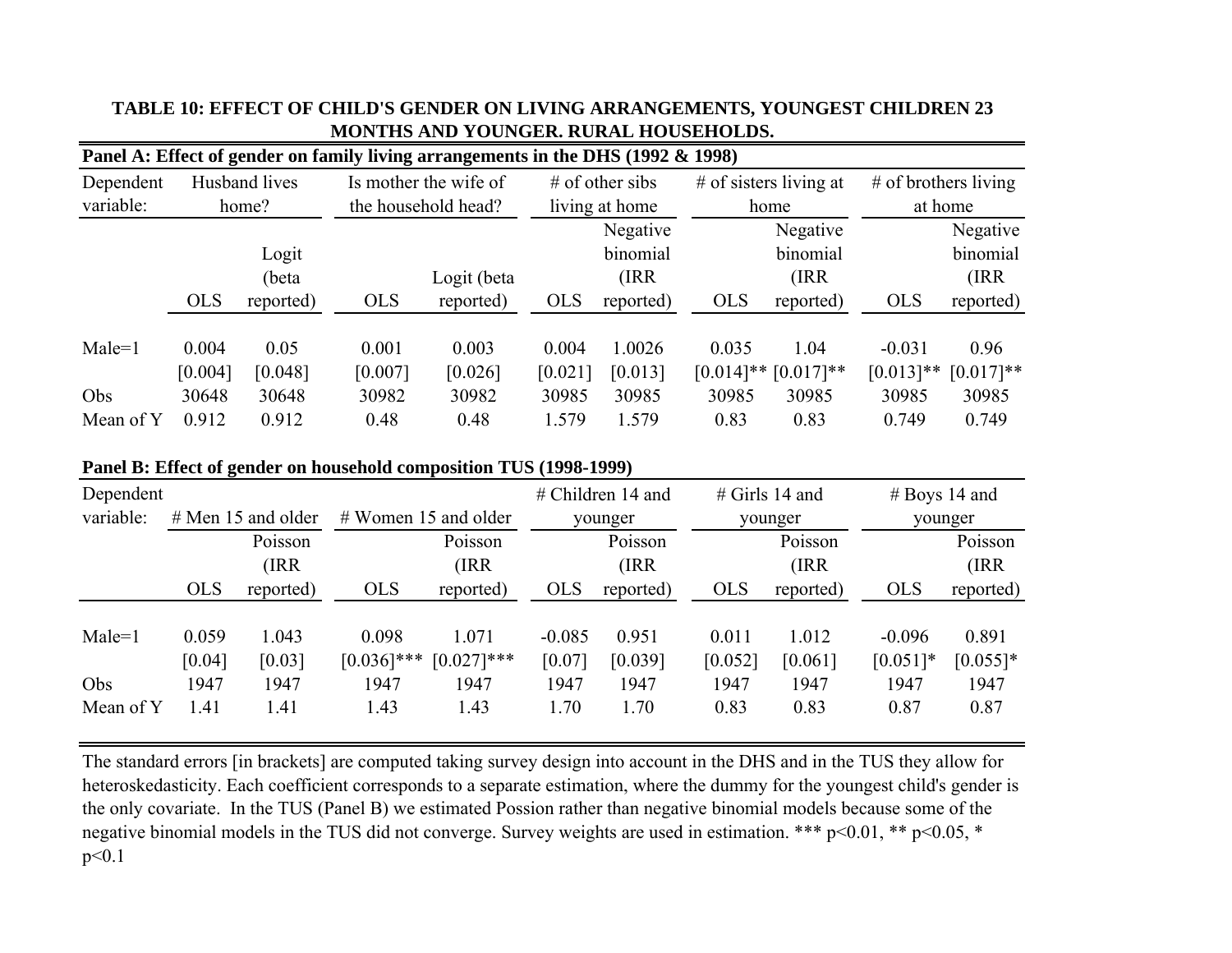### **Appendix 1**

**Claim:** Let *E[S|N]* be the desired number of sons of the family of the average child in a family with *N* children and *E[S|N,G]* the desired number of sons of the family of the average girl in a family with *N* children (*G* is an indicator variable for whether the child is a girl). If families continue to have children until they achieve their desired number of sons *S*, then *E[S|N]≥E[S|N,G].*

**Proof**: It is sufficient to show that  $p(S \leq s|N)$  first-order stochastically dominates  $p(S \leq s | N, G)$ . By definition, we have:

$$
p(S=s|N)=p(S=s|N,G)
$$
  $p(G|N)+p(B|S,N)$   $p(S=s|N)$ ,

which can be rewriten as:

$$
p(S=s|N)=p(S=s|N,G)*[p(G|N)/p(G|S,N)].
$$

Finally, notice that the term between brackets is increasing in S since *p(G|S,N)* is decreasing in S. QED.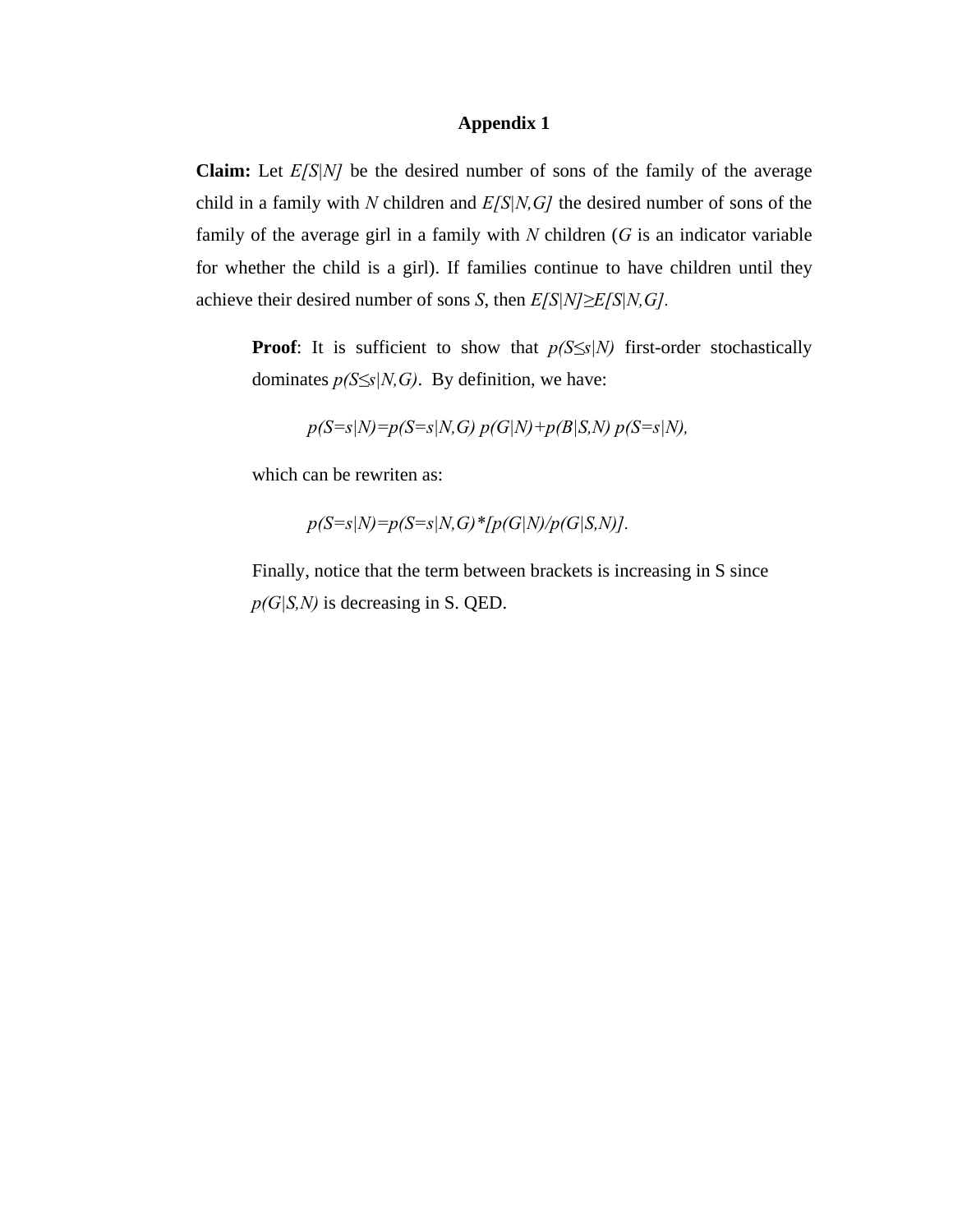# Appendix 2

We consider a model in which there is heterogeneity in the way that households treat boys and girls. Formally, the model can be written as:

<span id="page-42-0"></span>
$$
Z_{ih} = \delta_{0,h} \left( 1 - B_{ih} \right) + \delta_{1,h} B_{ih} + \xi_{ih}, \tag{1}
$$

where  $Z_{ih}$  is the investment in child i in household h,  $\delta_{0,h}$  ( $\delta_{1,h}$ ) is the average investment made by household h in girls (boys),  $B_{ih}$  is a dummy that is equal to 1 if child i in household h is a boy and  $\nu_{ih}$  is an error term.

#### Unconditional

Suppose we run a regression of  $Z_{ih}$  on a constant and  $B_{ih}$ . In this case, the OLS bias is given by:

$$
\frac{Cov\left(\xi_{ih}, B_{ih}\right)}{Var\left(B_{ih}\right)}
$$

because the average boy and the average girl are in families with identical preferences for children – i.e.,  $E[\delta_{0,h}|B_{ih}] = E[\delta_{0,h}]$  and  $E[\delta_{1,h}|B_{ih}] = E[\delta_{1,h}]$ . However, because girls are on average in larger families than boys, the OLS estimate is biased if  $N_h$  is part of the error term  $\xi_{ih}$ .

#### Conditional on Family Size

We can rewrite  $(1)$  as:

$$
Z_{ih} = E\left[\delta_{0,h}|N_h\right] + \left(E\left[\delta_{1,h}|N_h\right] - E\left[\delta_{0,h}|N_h\right]\right)B_{ih} + \nu_{ih} + \xi_{ih},\tag{2}
$$

where

$$
\nu_{ih} = \delta_{0,h} - E\left[\delta_{0,h}|N_h\right] + \left[\left(\delta_{1,h} - E\left[\delta_{1,h}|N_h\right]\right) - \left(\delta_{0,h} - E\left[\delta_{0,h}|N_h\right]\right)\right]B_{ih}.\tag{3}
$$

Suppose we run a regression of  $Z_{ih}$  on a constant and  $B_{ih}$ , controlling for family size  $N_h$ . In this case, the OLS bias is given by:

$$
\frac{Cov(\nu_{ih}, B_{ih}|N_h)}{Var(B_{ih}|N_h)} + \frac{Cov(\xi_{ih}, B_{ih}|N_h)}{Var(B_{ih}|N_h)}.
$$

Here we are interested in the bias that may arise from how families with different preferences treat boys and girls so we will concentrate in the first term. Let us write:

$$
\frac{Cov(\nu_{ih}, B_{ih}|N_h)}{Var(B_{ih}|N_h)} = \frac{E[(\nu_{ih} - E[\nu_{ih}])B_{ih}|N_h]}{Var(B_{ih}|N_h)}
$$

and the law of iterated expectations implies:

<span id="page-42-2"></span>
$$
\frac{Cov(\nu_{ih}, B_{ih}|N_h)}{Var(B_{ih}|N_h)} = \frac{E[E[(\nu_{ih} - E[\nu_{ih}]) B_{ih}|B_{ih}, N_h]]}{Var(B_{ih}|N_h)} = \frac{pr(B_{ih} = 1|N_h)}{Var(B_{ih}|N_h)} E[(\nu_{ih} - E[\nu_{ih}])|B_{ih} = 1, N_h].
$$
\n(4)

Furthermore, notice that we can rewrite  $E[\nu_{ih}|N_h]$  as:

<span id="page-42-1"></span>
$$
E[\nu_{ih}|N_h] = pr(B_{ih} = 1|N_h) E[\nu_{ih}|B_{ih} = 1, N_h] ++ pr(B_{ih} = 0|N_h) E[\nu_{ih}|B_{ih} = 0, N_h].
$$
\n(5)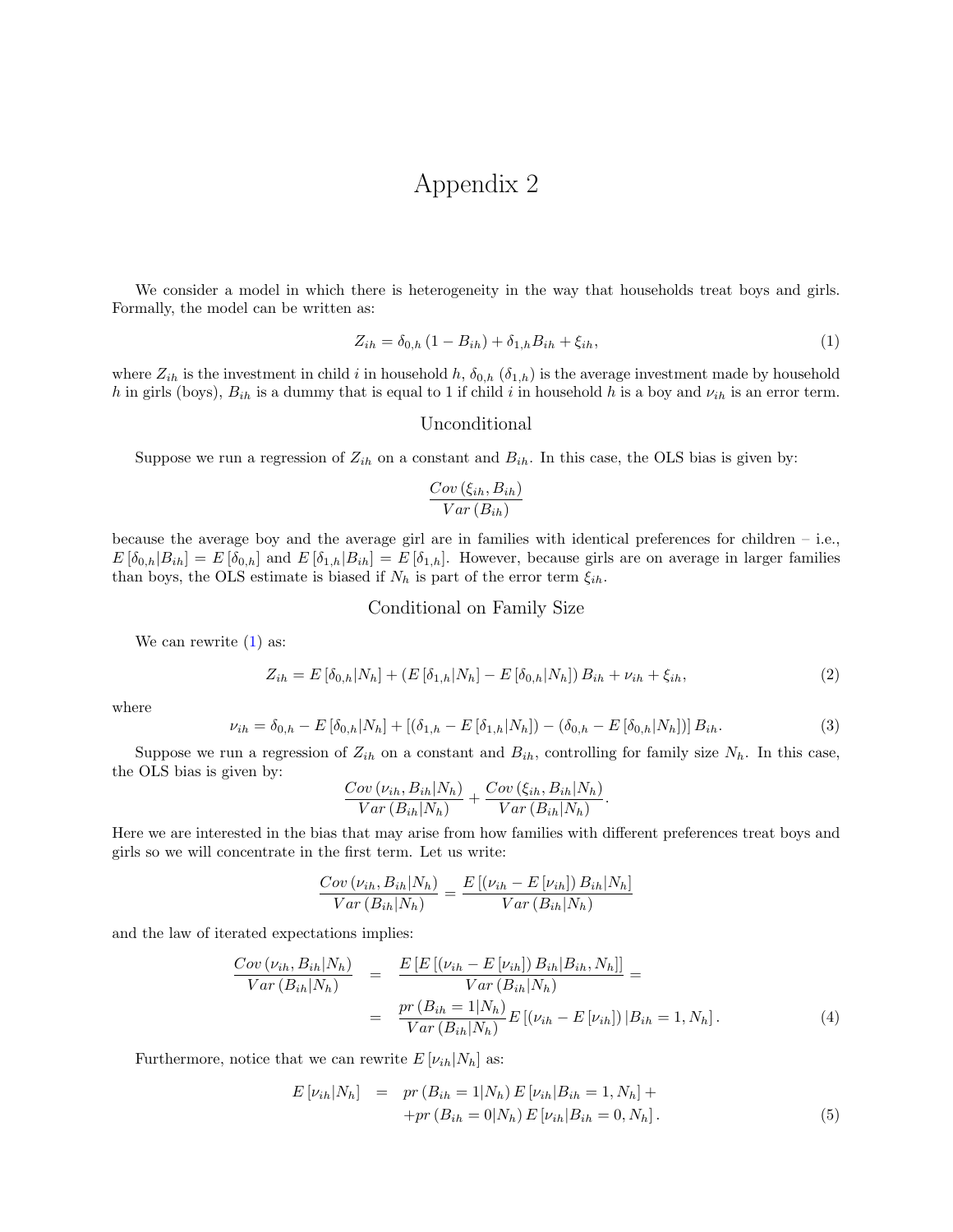Substituting [\(5\)](#page-42-1) into [\(4\)](#page-42-2) yields:

<span id="page-43-0"></span>
$$
\frac{Cov(\nu_{ih}, B_{ih}|N_h)}{Var(B_{ih}|N_h)} = \kappa \{ E[\nu_{ih}|B_{ih}=1, N_h] - E[\delta_{0,h}|B_{ih}=0, N_h] + E[\delta_{0,h}|, N_h] \} =
$$
  
=  $\kappa \{ (E[\delta_{1,h}|B_{ih}=1, N_h] - E[\delta_{1,h}|N_h]) - (E[\delta_{0,h}|B_{ih}=0, N_h] - E[\delta_{0,h}|N_h]) \} , (6)$ 

where

$$
\kappa = \frac{pr(B_{ih} = 1|N_h) [1 - pr(B_{ih} = 1|N_h)]}{Var(B_{ih}|N_h)}.
$$
\n(7)

Therefore, the sign of the bias is determined by the expression between curly brackets in [\(6\)](#page-43-0):

$$
(E[\delta_{1,h}|B_{ih}=1,N_h]-E[\delta_{1,h}|N_h])-(E[\delta_{0,h}|B_{ih}=0,N_h]-E[\delta_{0,h}|N_h]).
$$

Notice that the same formula applies if one conditions on a vector  $X_{ih}$  that contains family size  $N_h$ .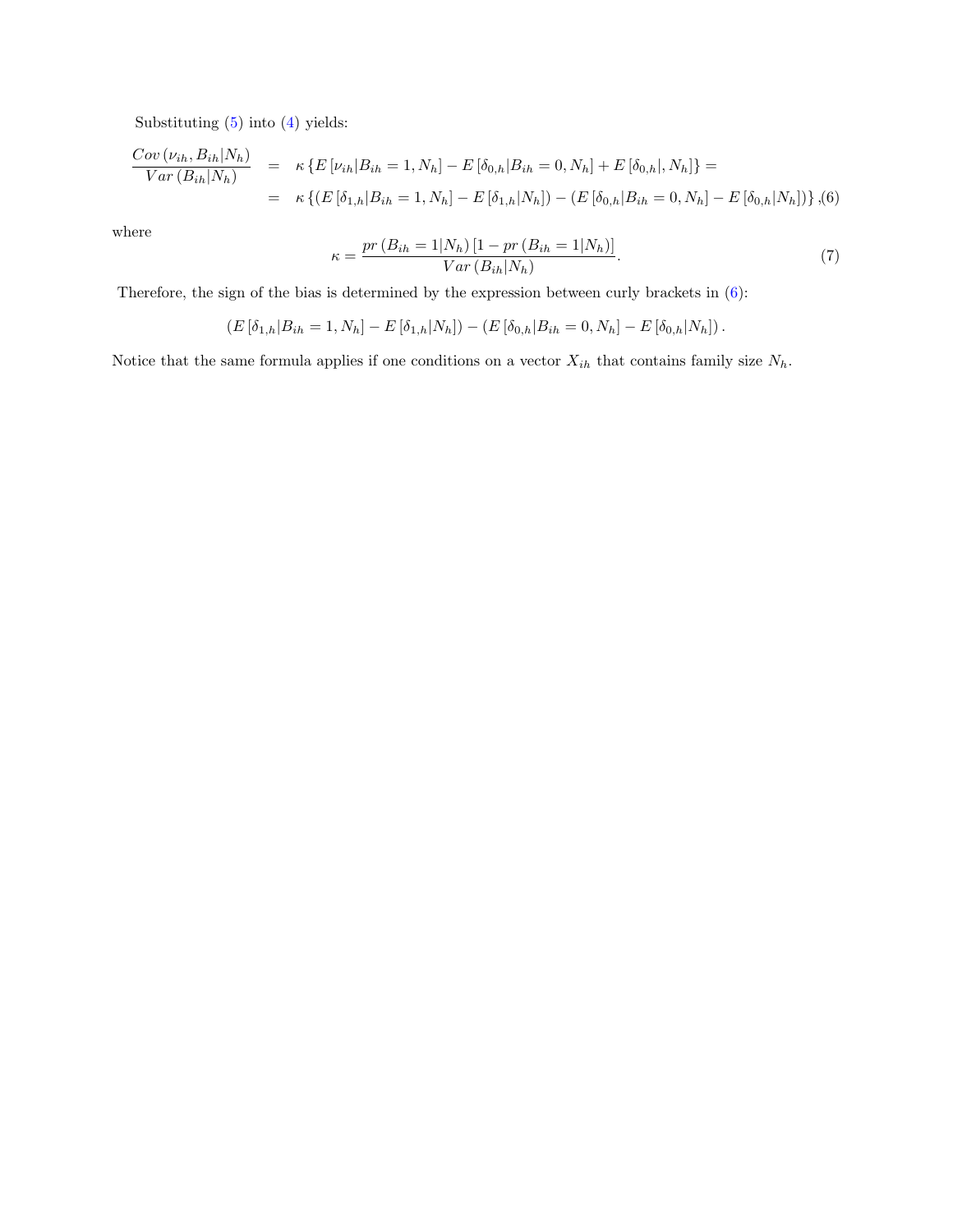# **Appendix 3: Sampling and Clustering**

# **Indian Time Use Survey**

The Indian Time Use Survey (ITUS) adopted a sophisticated sampling scheme with three levels of stratification and clustering: districts, villages and households.<sup>1</sup> Pandey (2000) provides a detailed description of the ITUS sampling procedure. First, all districts in a given state were grouped into four district-level strata and districts were randomly selected within each district-level stratum. Second, all the villages in a given selected district were grouped into three village-level strata and villages were selected within each village-level stratum. Finally, all households in a selected village were grouped into six household-level strata and households were randomly selected within each householdlevel stratum.

For our purposes, it is important to notice that the survey intended to interview twelve households per village and that these households were distributed into six different strata according to the type of job (rural labor, self-employed and other) and land possession (less than two acres, between two and seven acres and more than seven acres). As a consequence, there were multiple household-level strata with a single sampling unit. To calculate standard errors, it is necessary to "remove" these sampling units to different strata. Something similar applies to village-level strata, in which case a village may be the only village in a village-level stratum. Here we explain the procedure we used to remove these special sampling units.

The algorithm is run at the household level, then at the village level and finally at the district level. $2$ 

Household level

A1) Identify households that are the single sampling units in their household-level strata

A2) Find the mode household-level stratum for each village

A3) Remove households identified in (A1) to (A2)

B1) Identify households that are the single sampling units in their villages

B2) Find the mode village for each village-level stratum

B3) Find the mode household-level stratum for the village in (B2)

B4) Remove households identified in (B1) to the village in (B2) and to the householdlevel stratum in (B3)

Village level

 $\overline{a}$ 

 $1$  In the urban areas, there is an additional level of clustering and stratification (Pandey 2000).

<sup>&</sup>lt;sup>2</sup> Finite population corrections were calculated using: (1) the number of villages in each state (according to the 1991 Census: 6,988 villages in Haryana; 55,842 in Madhya Pradesh; 18,509 in Gujarat; 51,057 in Orissa; 16,780 in Tamil Nadu and 5,629 in Meghalaya); (2) estimates of the number of households in each district – which were calculated using survey weights – and (3) the number of districts for each state is (available in Pandey 2000).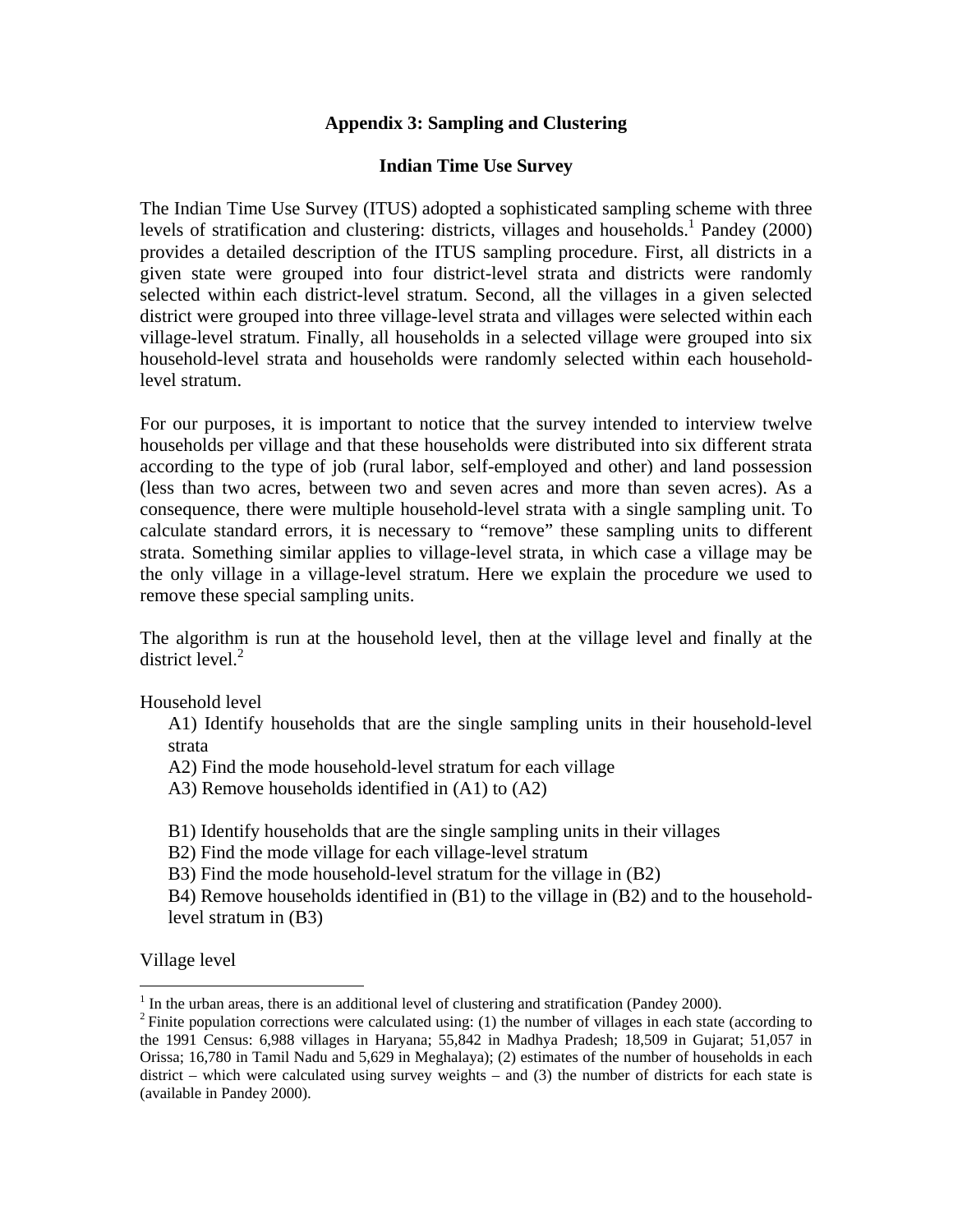A1) Identify villages that are the single sampling units in their village-level strata

A2) Find the mode village-level stratum for each district

A3) Remove villages identified in (A1) to (A2)

B1) Identify villages that are the single sampling units in their districts

B2) Find the mode district for each district-level stratum

B3) Find the mode village-level stratum for the district in (B2)

B4) Remove villages identified in (B1) to the district in (B2) and to the village-level stratum in (B3)

District level

A1) Identify districts that are the single sampling units in their district-level strata

- A2) Find the mode district-level stratum for each state
- A3) Remove districts identified in (A1) to (A2)

# **Indian Demographic and Health Surveys (DHS) 1992 and 1998**

The Indian DHS (ITUS) adopted a two stages sampling scheme for rural households. In each state, villages were the primary sampling units and households were selected in the second state within each village. If the household is the single household in its village, then its removed to the mode village in the state.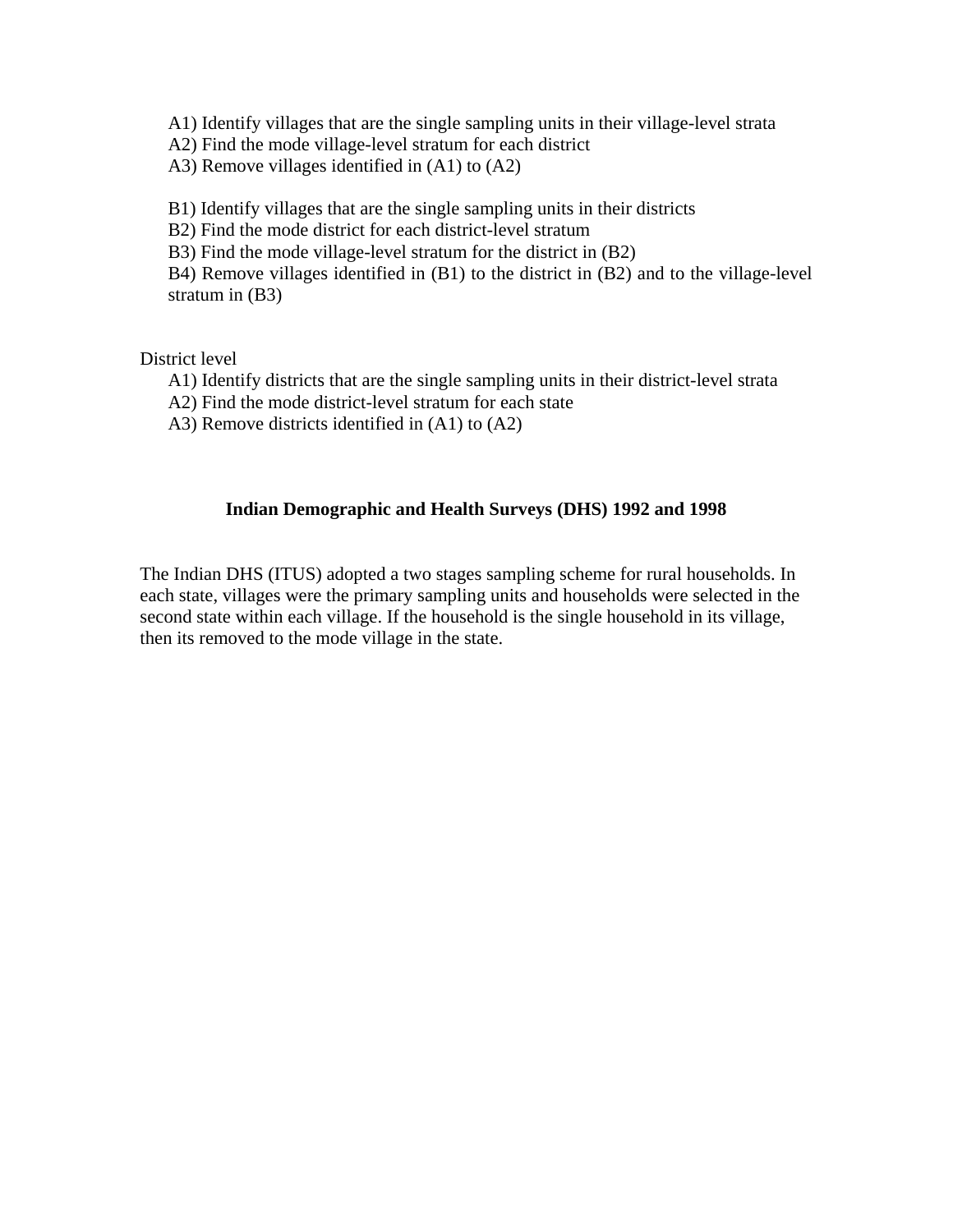| Sample:                    |          | <b>Youngest child</b> |       |                  |             |                            |  |  |  |  |
|----------------------------|----------|-----------------------|-------|------------------|-------------|----------------------------|--|--|--|--|
|                            |          | Age 0-1 years         |       | Age 2-3 years    |             | $\overline{Age}$ 4-5 years |  |  |  |  |
|                            |          | $(N=1,947)$           |       | $(N=2,233)$      | $(N=1,582)$ |                            |  |  |  |  |
| Dependent variable:        |          | $Male=1$              |       | $Male = 1$       | $Male=1$    |                            |  |  |  |  |
|                            | beta     | se                    | beta  | se               | beta        | se                         |  |  |  |  |
| <b>Scheduled Tribe</b>     | $-0.035$ | [0.023]               |       | $-0.020$ [0.021] | $-0.007$    | [0.025]                    |  |  |  |  |
| <b>Scheduled Caste</b>     | $-0.024$ | [0.020]               | 0.016 | [0.020]          | 0.002       | [0.024]                    |  |  |  |  |
| Hindu                      | 0.005    | [0.015]               | 0.038 | $[0.014]$ ***    | 0.028       | $[0.016]$ *                |  |  |  |  |
| Land Owned (in acres)      | 0.336    | [0.452]               |       | $-0.163$ [0.394] | 1.47        | $[0.515]$ ***              |  |  |  |  |
| <b>Pyalue (Joint Test)</b> |          | 0.559                 |       | 0.047            |             | 0.012                      |  |  |  |  |

**APPENDIX TABLE 1: TESTING IDENTIFYING ASSUMPTION, TIME USE SURVEY (1998-1999)** 

Standard errors (in brackets). Coefficients reported from separate linear regressions, where a dummy for the gender of the youngest child is regressed on a characteristic and a constant. The coefficient on each characteristic is reported here. The p-value for the joint test comes from regressing the youngest child's gender on all the charateristics and testing whether they are jointly significant.  $*$   $p < 0.05$ ,  $*$   $p < 0.1$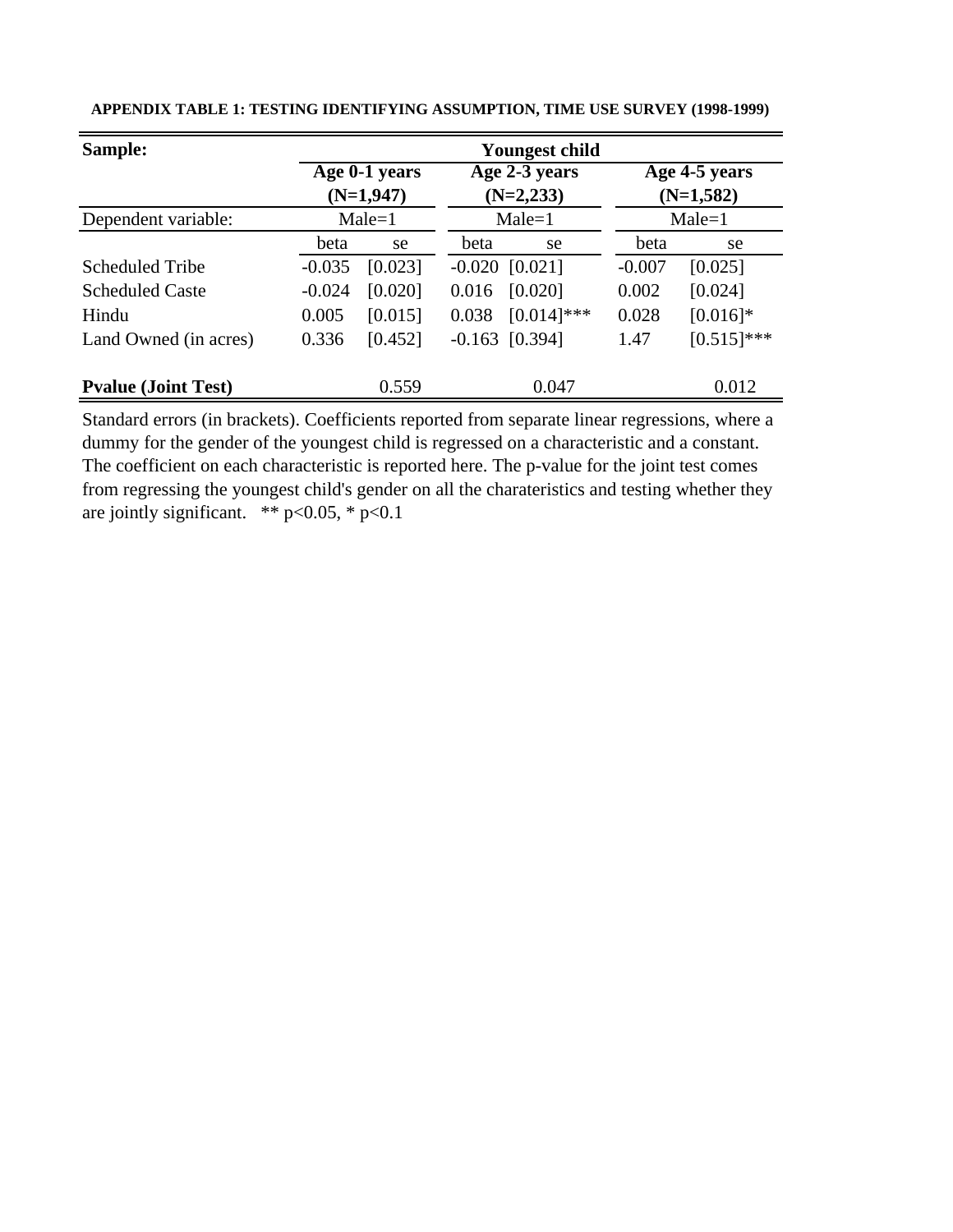| Sample:             | Youngest children under 6 |                       |                 |                   |                       |  |  |  |  |  |  |
|---------------------|---------------------------|-----------------------|-----------------|-------------------|-----------------------|--|--|--|--|--|--|
| Model:              | <b>OLS</b>                | <b>OLS</b>            | Logit           | <b>OLS</b>        | Tobit                 |  |  |  |  |  |  |
|                     | Number of minutes per     | Number of minutes per | Any care? (Beta | Number of minutes | Number of minutes per |  |  |  |  |  |  |
| Dependent variable: | day, including 0s         | day, including 0s     | reported)       | $per$ day $>0$    | day                   |  |  |  |  |  |  |
|                     | (1)                       | (2)                   | (3)             | (4)               | (5)                   |  |  |  |  |  |  |
| Male age $0=1$      | 32.772                    | 31.316                | 0.613           | 24.226            | 36.064                |  |  |  |  |  |  |
|                     | $[17.656]$ *              | $[17.501]*$           | [0.396]         | [17.333]          | $[18.796]$ *          |  |  |  |  |  |  |
| Male age $1=1$      | 17.486                    | 16.237                | $-0.2$          | 24.236            | 16.202                |  |  |  |  |  |  |
|                     | $[9.297]$ *               | $[9.226]$ *           | [0.201]         | $[9.350]$ ***     | [10.361]              |  |  |  |  |  |  |
| Male age $2=1$      | $-7.284$                  | $-7.369$              | $-0.114$        | $-5.258$          | $-9.057$              |  |  |  |  |  |  |
|                     | [10.089]                  | [10.081]              | [0.189]         | [10.721]          | [11.844]              |  |  |  |  |  |  |
| Male age $3=1$      | 3.584                     | 2.477                 | $-0.122$        | 8.924             | 1.531                 |  |  |  |  |  |  |
|                     | [10.887]                  | [10.827]              | [0.190]         | [12.139]          | [13.721]              |  |  |  |  |  |  |
| Male age $4=1$      | $-7.478$                  | $-8.108$              | 0.005           | $-11.296$         | $-8.171$              |  |  |  |  |  |  |
|                     | [9.823]                   | [9.852]               | [0.213]         | [12.303]          | [14.894]              |  |  |  |  |  |  |
| Male age $5=1$      | 11.82                     | 10.444                | 0.226           | 10.882            | 22.789                |  |  |  |  |  |  |
|                     | $[6.261]$ *               | $[6.249]$ *           | [0.155]         | [8.882]           | $[12.193]*$           |  |  |  |  |  |  |
| Controls?           | no                        | yes                   | no              | no                | no                    |  |  |  |  |  |  |
| Observations        | 5762                      | 5762                  | 5762            | 4512              | 5762                  |  |  |  |  |  |  |

# **APPENDIX TABLE 2 . EFFECT OF CHILD GENDER ON HOUSEHOLD CHILD CARE TIME BY YOUNGEST AGE, TIME USE SURVEY (1998-1999)**

Robust standard errors in brackets. All the regression include age dummies. The dependent variable in all columns except (3) is the number of minutes per day spent with child care by all household members. The dependent variable in columns (3) is an indicator variable for positive childcare time.Results for households whose youngest child was under 6 years old. The controls include dummies for household caste (2 dummies), a dummy for whether the household was Hindu and the area of the land owned and possessed by the household. Survey weights are used in estimation. \*\*\* p<0.01, \*\* p<0.05, \* p<0.1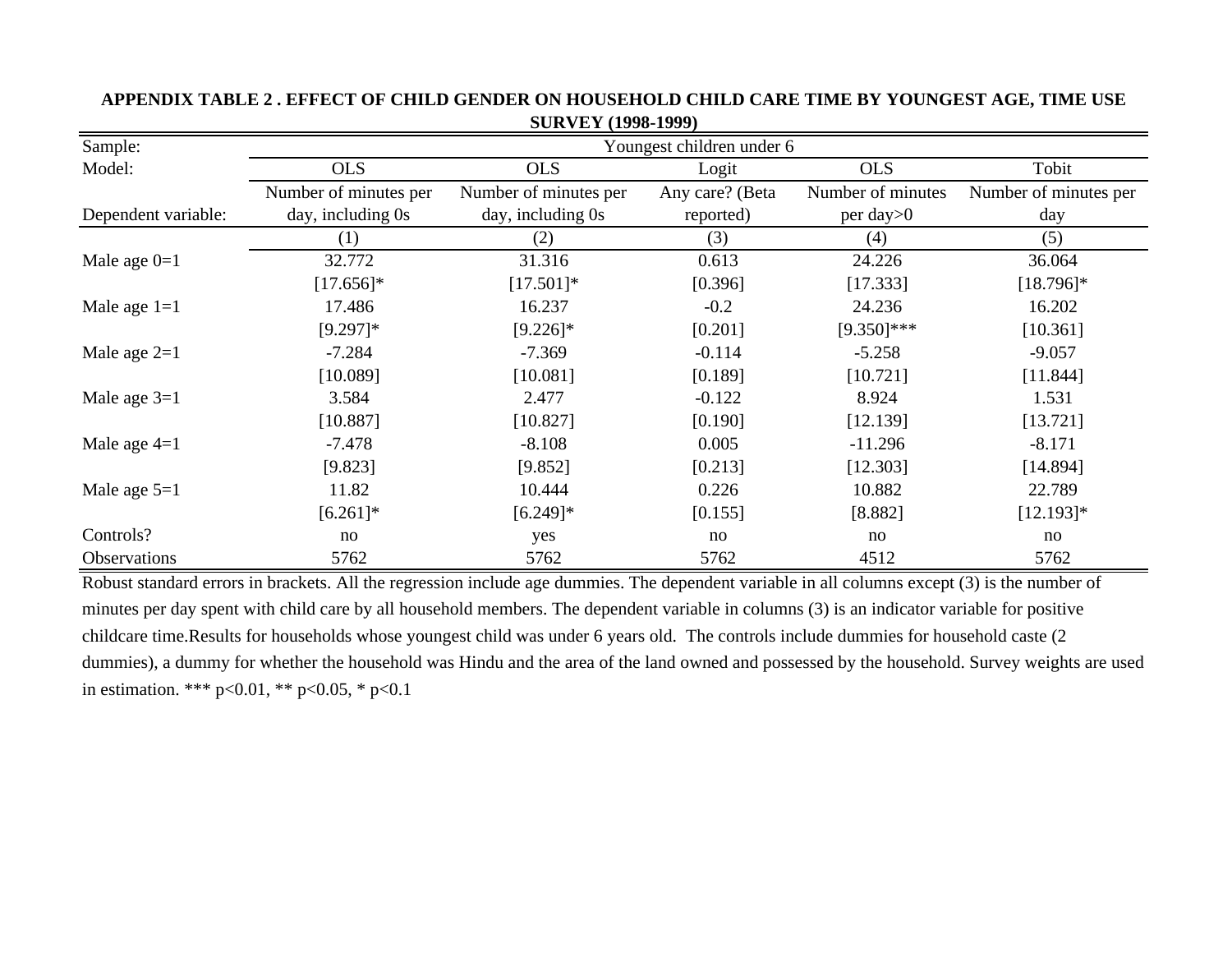| Sample:      |                |                  | Youngest children under 2 |               |              | Youngest children 2-5 |           |             |             |  |  |
|--------------|----------------|------------------|---------------------------|---------------|--------------|-----------------------|-----------|-------------|-------------|--|--|
| Model:       | <b>OLS</b>     | <b>OLS</b>       | Logit                     | <b>OLS</b>    | Tobit        | <b>OLS</b>            | Logit     | <b>OLS</b>  | Tobit       |  |  |
|              | Number of      |                  |                           |               |              |                       |           |             |             |  |  |
|              | minutes per    | Number of        | Any care?                 | Number of     | Number of    | Number of             | Any care? | Number of   | Number of   |  |  |
| Dependent    | day, including | minutes per day, | (Beta                     | minutes per   | minutes per  | minutes per day,      | (Beta     | minutes per | minutes per |  |  |
| variable:    | 0s             | including 0s     | reported)                 | day>0         | day          | including 0s          | reported) | day>0       | day         |  |  |
|              | (1)            | (2)              | (3)                       | (4)           | (5)          | (6)                   | (7)       | (8)         | (9)         |  |  |
| $Male = 1$   | 18.689         | 16.602           | $-0.052$                  | 21.951        | 18.647       | $-1.745$              | $-0.013$  | $-1.888$    | $-2.205$    |  |  |
| OLS se       | $[8.643]$ **   | $[8.593]$ *      | [0.182]                   | $[8.629]$ **  | $[9.509]$ ** | [5.086]               | [0.089]   | [5.991]     | [6.905]     |  |  |
| svy se       | $[9.790]$ *    | $[9.718]$ *      | [0.186]                   | $[10.411]$ ** | $[10.651]$ * | [7.179]               | [0.116]   | [7.537]     | [9.928]     |  |  |
| Controls?    | no             | yes              | no                        | no            | no           | no                    | no        | no          | no          |  |  |
| Observations | 1947           | 1947             | 1947                      | 1747          | 1947         | 3815                  | 3815      | 2765        | 3815        |  |  |
| Mean Y       | 196.90         | 196.90           | 0.90                      | 219.17        | 196.90       | 107.19                | 0.72      | 149.79      | 107.19      |  |  |

**APPENDIX TABLE 3. EFFECT OF CHILD GENDER ON HOUSEHOLD CHILD CARE TIME, TIME USE SURVEY (1998-1999)** 

The table presents OLS standards errors and standard errors that are estimated taking the sampling scheme into account (in the row labeled "svy se"). The Indian Time Use Survey used a sophisticated sampling scheme with three levels of stratification and clustering. As a consequence, there are multiple strata with a single sampling unit. In order to compute the standard errors, we replace these sampling units to another stratum. For example, if a household is the single household in a given household-level stratum, we replace it to another household-level stratum in the same village. If the household is the single household in the village, then we replace it to another village in the same district. We employ a similar strategy for villages and districts (which are the other two levels of clusters). The procedure is explained in more details in Appendix 2. See footnote of Table 4 for more details. \*\*\* p<0.01, \*\* p<0.05, \* p<0.1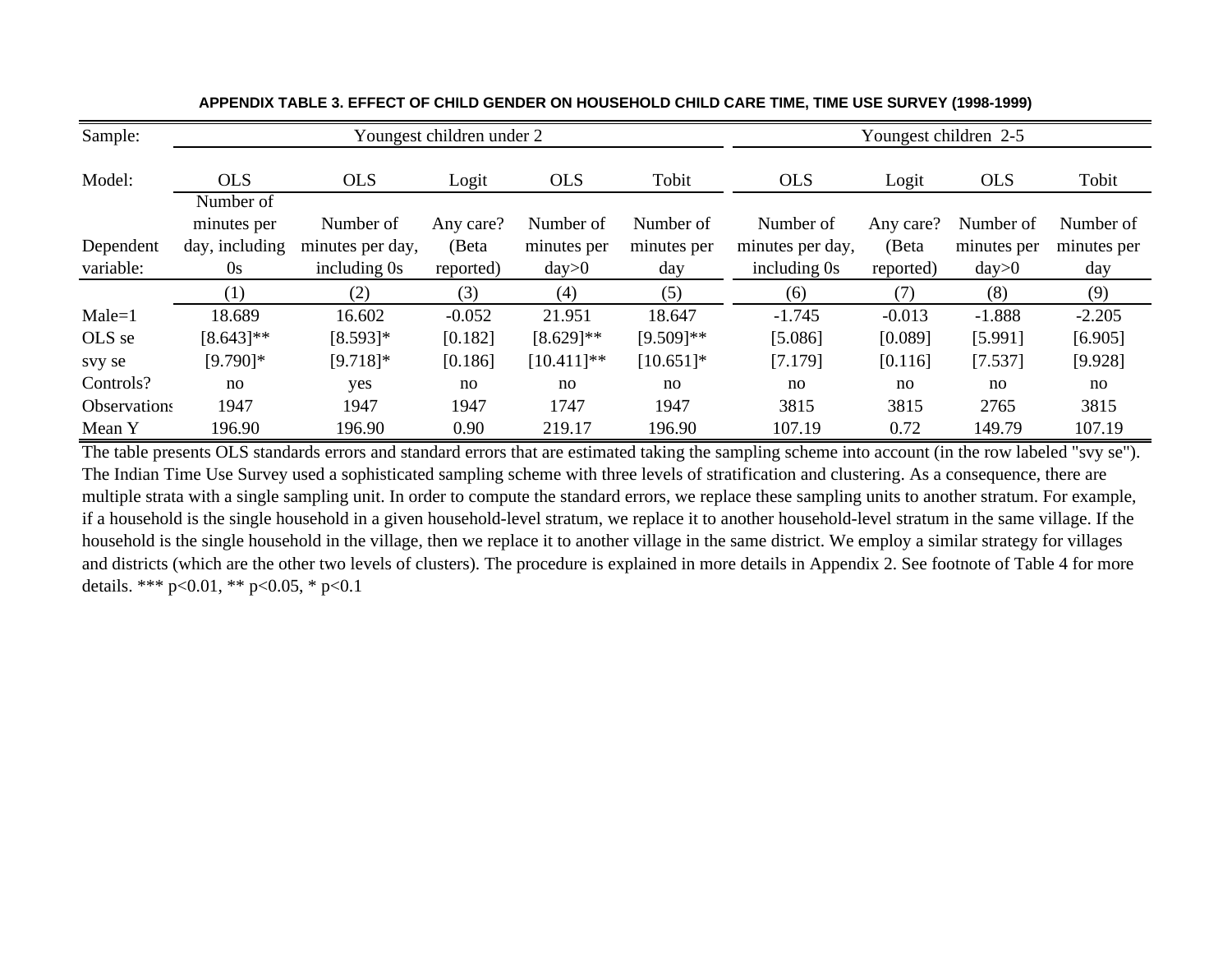|            |                                        |               |               |               |               | From vaccination cards or mothers |               |               |                |
|------------|----------------------------------------|---------------|---------------|---------------|---------------|-----------------------------------|---------------|---------------|----------------|
|            |                                        |               | DPT 1st       | DPT 2nd       | DPT 3rd       | Polio 1st                         | Polio 2nd     | Polio 3rd     |                |
|            | controls?                              | <b>BCG</b>    | dose          | dose          | dose          | dose                              | dose          | dose          | Measles        |
|            | Panel A: Youngest kids 0-12 months old |               |               |               |               |                                   |               |               |                |
| $Male = 1$ | no                                     | 0.158         | 0.185         | 0.152         | 0.177         | 0.152                             | 0.131         | 0.163         | 0.194          |
|            |                                        | $[0.035]$ *** | $[0.036]$ *** | $[0.038]$ *** | $[0.044]$ *** | $[0.035]$ ***                     | $[0.036]$ *** | $[0.042]$ *** | $[0.061]$ ***  |
| Male $= 1$ | yes                                    | 0.151         | 0.197         | 0.154         | 0.159         | 0.147                             | 0.123         | 0.124         | 0.127          |
|            |                                        | $[0.035]$ *** | $[0.036]$ *** | $[0.037]$ *** | $[0.042]$ *** | $[0.034]$ ***                     | $[0.034]$ *** | $[0.039]$ *** | $[0.050]^{**}$ |
| Obs        |                                        | 17325         | 17304         | 17299         | 17299         | 17355                             | 17354         | 17354         | 17151          |
| Mean of Y  |                                        | 0.465         | 0.461         | 0.337         | 0.233         | 0.524                             | 0.381         | 0.24          | 0.1            |
|            | Panel B: Youngest kids 0-23 months old |               |               |               |               |                                   |               |               |                |
| $Male = 1$ | no                                     | 0.147         | 0.184         | 0.157         | 0.149         | 0.162                             | 0.14          | 0.123         | 0.118          |
|            |                                        | $[0.026]$ *** | $[0.027]$ *** | $[0.027]$ *** | $[0.029]$ *** | $[0.027]$ ***                     | $[0.027]$ *** | $[0.028]$ *** | $[0.031]$ ***  |
| Male $= 1$ | yes                                    | 0.154         | 0.195         | 0.162         | 0.15          | 0.164                             | 0.138         | 0.117         | 0.106          |
|            |                                        | $[0.029]$ *** | $[0.029]$ *** | $[0.029]$ *** | $[0.032]$ *** | $[0.028]$ ***                     | $[0.028]$ *** | $[0.029]$ *** | $[0.033]$ ***  |
| <b>Obs</b> |                                        | 30860         | 30771         | 30759         | 30759         | 30922                             | 30912         | 30912         | 30384          |
| Mean of Y  |                                        | 0.539         | 0.546         | 0.448         | 0.347         | 0.609                             | 0.504         | 0.369         | 0.242          |
|            |                                        |               |               |               |               | From vaccination card only        |               |               |                |
|            | Panel C: Youngest kids 0-12 months old |               |               |               |               |                                   |               |               |                |
| $Male = 1$ | no                                     | $-0.018$      | 0.055         | 0.023         | 0.092         | 0.042                             | 0.036         | 0.114         | 0.136          |
|            |                                        | [0.107]       | [0.127]       | [0.075]       | [0.067]       | [0.121]                           | [0.076]       | $[0.068]$ *   | [0.090]        |
| $Male = 1$ | yes                                    | $-0.028$      | 0.052         | 0.025         | 0.1           | 0.032                             | 0.038         | 0.115         | 0.09           |
|            |                                        | [0.102]       | [0.126]       | [0.073]       | [0.064]       | [0.118]                           | [0.073]       | $[0.064]$ *   | [0.074]        |
| <b>Obs</b> |                                        | 5201          | 5201          | 5201          | 5201          | 5201                              | 5201          | 5201          | 5201           |
| Mean of Y  |                                        | 0.885         | 0.925         | 0.702         | 0.509         | 0.916                             | 0.705         | 0.51          | 0.179          |
|            | Panel D: Youngest kids 0-23 months old |               |               |               |               |                                   |               |               |                |
| $Male = 1$ | no                                     | $-0.072$      | $-0.025$      | $-0.008$      | 0.034         | $-0.005$                          | 0.005         | 0.049         | 0.02           |
|            |                                        | [0.084]       | [0.116]       | [0.064]       | [0.053]       | [0.106]                           | [0.063]       | [0.053]       | [0.051]        |
| $Male = 1$ | yes                                    | $-0.048$      | $-0.02$       | 0.009         | 0.053         | $-0.005$                          | 0.02          | 0.069         | 0.041          |
|            |                                        | [0.086]       | [0.118]       | [0.064]       | [0.054]       | [0.107]                           | [0.064]       | [0.054]       | [0.051]        |
| Obs        |                                        | 9250          | 9250          | 9250          | 9250          | 9250                              | 9250          | 9250          | 9250           |
| Mean of Y  |                                        | 0.908         | 0.956         | 0.811         | 0.668         | 0.95                              | 0.811         | 0.667         | 0.4            |

# **APPENDIX TABLE 4: EFFECT OF CHILD GENDER ON VACCINATIONS, LOGIT, DHS (1992 AND 1998)**

Standard errors [in brackets] are computed taking survey design into account. Each coefficient corresponds to a separate logit of the dependent variable on a dummy variable equal to one if the child is a boy. Controls include all variables in Table 3: # of brothers, # of sisters, birth month, mother's age, mother's caste (2 dummies), mother's religion (3 dummies), mother's years of education, whether mother was born in rural area, mother's age at first marriage, mother's age at first birth, and whether mother speaks Hindi. Survey weights are used for estimation. \*\*\* p<0.01, \*\* p<0.05, \* p<0.1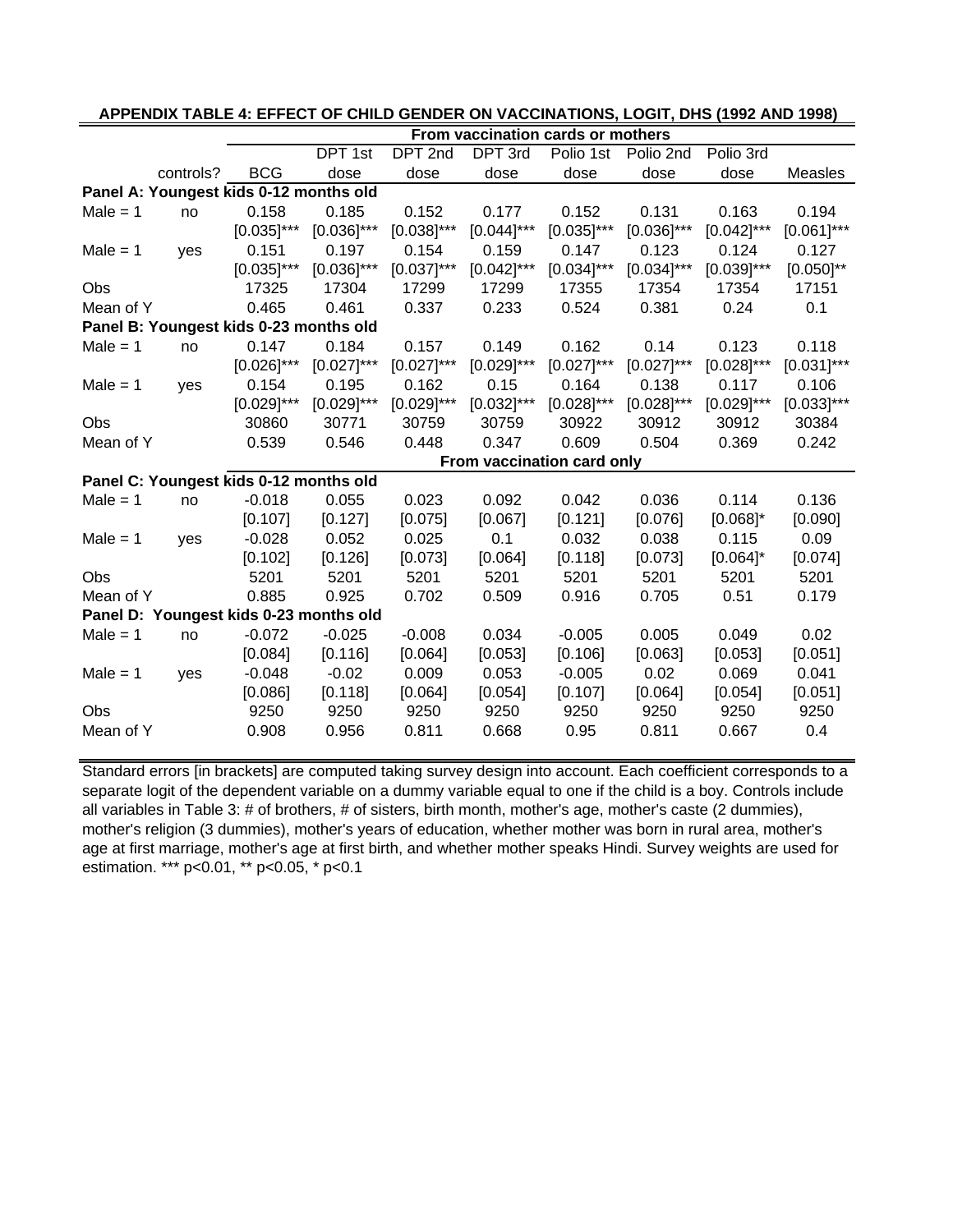|                             |            |                                             |                |       |          | Estimated betas, values for dead |       |          |                     |       |       |
|-----------------------------|------------|---------------------------------------------|----------------|-------|----------|----------------------------------|-------|----------|---------------------|-------|-------|
| Dependent variable:         | Model:     | Live schildren<br>Coefficient on I(male=1), |                |       |          | imputed                          |       |          | Urban children      |       |       |
|                             |            |                                             |                | Mean  | Upper    | Lower                            |       |          | Coefficient on      |       | Mean  |
|                             |            |                                             | [s.e]          | Y     | bound    | bound                            | Obs   |          | $I(male=1)$ , [s.e] | obs   | Y     |
| Was child ever breastfed?   | <b>OLS</b> | 0.003                                       | [0.002]        | 0.97  | $-0.002$ | $-0.006$                         | 32814 | 0.002    | [0.005]             | 11508 | 0.96  |
| # months breastfed          | cens. reg. | 0.705                                       | $[0.336]^{**}$ | 10.77 | 1.42     | $-1.055$                         | 31670 | 0.496    | [0.393]             | 11038 | 10.27 |
| $log(\#$ months breastfed)  | cens. reg. | 0.068                                       | $[0.035]*$     | 2.20  | 0.147    | $-0.113$                         | 31670 | 0.051    | [0.042]             | 11038 | 2.07  |
|                             | AFT        | 0.128                                       | $[0.055]$ **   |       | 0.078    | $-0.008$                         | 31740 | 0.091    | $[0.053]$ *         | 11038 |       |
| # months breastfed          | PH         | $-0.13$                                     | $[0.056]$ **   |       | $-0.104$ | 0.022                            | 31740 | $-0.103$ | $[0.054]$ *         | 11038 |       |
| Vitamin A supplement?       | <b>OLS</b> | 0.011                                       | $[0.005]$ **   | 0.15  | 0.04     | $-0.017$                         | 31735 | 0.012    | [0.010]             | 11102 | 0.23  |
| Did mother have vaccination |            |                                             |                |       |          |                                  |       |          |                     |       |       |
| card?                       | <b>OLS</b> | 0.031                                       | $[0.006]$ ***  | 0.29  | 0.055    | 0.003                            | 32836 | 0.009    | [0.011]             | 11529 | 0.43  |
| <b>BCG</b>                  | <b>OLS</b> | 0.037                                       | $[0.007]***$   | 0.54  | 0.058    | 0.008                            | 32734 | 0.015    | [0.010]             | 11517 | 0.75  |
| DPT 1st dose                | <b>OLS</b> | 0.046                                       | $[0.007]***$   | 0.54  | 0.066    | 0.016                            | 32645 | 0.003    | [0.010]             | 11495 | 0.73  |
| DPT 2nd dose                | <b>OLS</b> | 0.039                                       | $[0.007]***$   | 0.44  | 0.06     | 0.01                             | 32633 | 0.004    | [0.011]             | 11485 | 0.64  |
| DPT 3rd dose                | <b>OLS</b> | 0.034                                       | $[0.007]***$   | 0.35  | 0.056    | 0.005                            | 32633 | 0.007    | [0.012]             | 11485 | 0.54  |
| Polio 1st dose              | <b>OLS</b> | 0.039                                       | $[0.006]$ ***  | 0.61  | 0.06     | 0.009                            | 32796 | $-0.001$ | [0.010]             | 11515 | 0.76  |
| Polio 2nd dose              | <b>OLS</b> | 0.035                                       | $[0.007]***$   | 0.50  | 0.056    | 0.006                            | 32786 | 0.003    | [0.011]             | 11508 | 0.67  |
| Polio 3rd dose              | <b>OLS</b> | 0.028                                       | $[0.006]$ ***  | 0.37  | 0.051    | 0.001                            | 32786 | 0.001    | [0.012]             | 11508 | 0.54  |
| Measles                     | <b>OLS</b> | 0.022                                       | $[0.006]$ ***  | 0.24  |          |                                  |       |          |                     |       |       |

#### **APPENDIX TABLE 5: ADDITIONAL RESULTS ON EFFECT OF GENDER ON PARENTAL INVESTMENTS. CHILDREN AGES 0-23 MONTHS**

Each coefficient corresponds to a separate estimation, and survey weights are used. No controls are included. The number of observations for each age group varies from outcome to outcome because there are a few missing values. Cens. reg. is a censored regression, AFT is an accelerated failure time model, and PH is a proportional hazard model. Upper bounds assume that all dead girls would have not received inputs (for dummy variables) or would have been given the 25th percentile of the girls' outcomes distribution. For boys we assume that had they lived they would all have been given inputs (for dummye variables) or given the 75th percentile of boys' outcome distribution. For upper bounds we assume the opposite. The urban sample was constructed using the same restrictions as our main estimation sample--we dropped twins and individuals with missing predetermined covariates.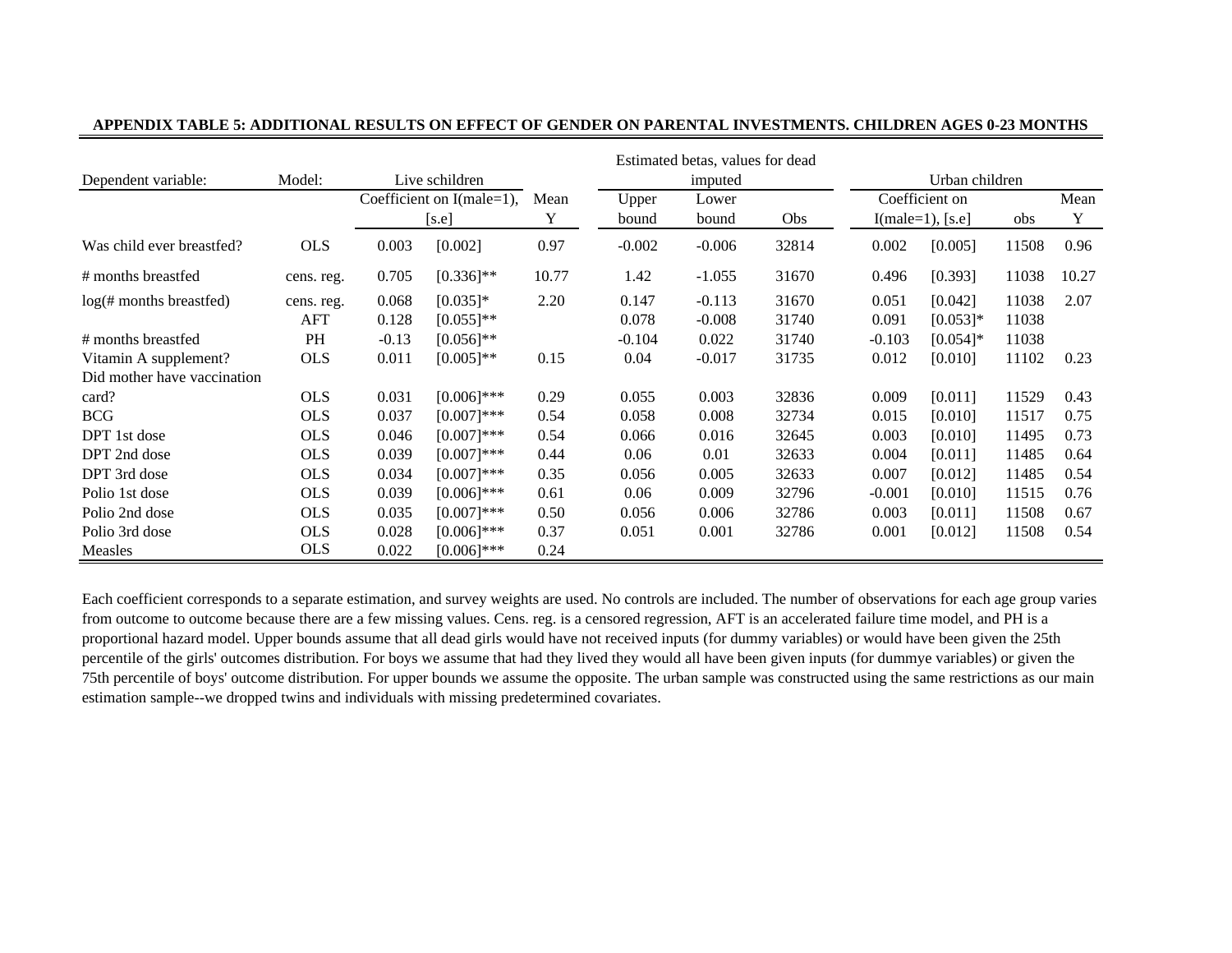| Sample:                   |            | Children 0-11 months |                    | Children 12-23 months |                   |                     |       | Children 24-35 months |                    | Children 36-47 months |                |                    |       |
|---------------------------|------------|----------------------|--------------------|-----------------------|-------------------|---------------------|-------|-----------------------|--------------------|-----------------------|----------------|--------------------|-------|
|                           |            |                      | Coefficient on     |                       |                   | Coefficient on      |       | Coefficient on        |                    |                       | Coefficient on |                    |       |
| Dependent variable:       | Model:     |                      | $l(male=1), [s.e]$ | mean                  |                   | $I(male=1), [s.e]$  | mean  |                       | $l(male=1), [s.e]$ | mean                  |                | $l(male=1), [s.e]$ | mean  |
| Was child ever breastfed? | <b>OLS</b> | 0.008                | [0.006]            | 0.94                  | 0.003             | [0.002]             | 0.99  |                       | $-0.004$ [0.003]   | 0.98                  | 0.001          | [0.005]            | 0.98  |
| # months breastfed        | cens. reg. | 0.849                | [0.938]            | 5.21                  | 1.861             | $[0.579]$ ***       | 16.03 | 1.764                 | $[0.480]$ ***      | 22.23                 | 1.681          | $[0.436]$ ***      | 24.17 |
| log(# months breastfed)   | cens. reg. | 0.186                | [0.210]            | 1.46                  | 0.141             | $[0.046]$ ***       | 2.73  | 0.101                 | $[0.028]$ ***      | 2.99                  | 0.063          | $[0.021]$ ***      | 3.04  |
|                           | <b>AFT</b> | 0.211                | [0.257]            | 1.46                  | 0.211             | $[0.068]$ ***       | 2.73  | 0.148                 | $[0.036]$ ***      | 2.99                  | 0.114          | $[0.028]$ ***      | 3.04  |
| # months breastfed        | PH         | $-0.216$             | [0.256]            | 1.46                  |                   | $-0.213$ [0.069]*** | 2.73  | $-0.158$              | $[0.037]$ ***      | 2.99                  | $-0.115$       | $[0.030]$ ***      | 3.04  |
| Vitamin A supplement?     | <b>OLS</b> | 0.003                | [0.007]            | 0.09                  | 0.02 <sub>1</sub> | $[0.011]$ *         | 0.20  | 0.001                 | [0.011]            | 0.22                  | 0.042          | $[0.011]$ ***      | 0.21  |
| Has vaccination card?     | <b>OLS</b> | 0.04                 | $[0.011]$ ***      | 0.27                  | 0.047             | $[0.012]$ ***       | 0.29  | 0.016                 | [0.011]            | 0.20                  | 0.033          | $[0.009]$ ***      | 0.12  |
| <b>BCG</b>                | <b>OLS</b> | 0.027                | $[0.013]^{**}$     | 0.39                  | 0.05              | $[0.013]$ ***       | 0.58  | 0.03                  | $[0.013]^{**}$     | 0.57                  | 0.061          | $[0.014]$ ***      | 0.52  |
| DPT 1st dose              | <b>OLS</b> | 0.037                | $[0.013]$ ***      | 0.41                  | 0.063             | $[0.013]$ ***       | 0.63  | 0.034                 | $[0.013]$ ***      | 0.62                  | 0.067          | $[0.014]$ ***      | 0.56  |
| DPT 2nd dose              | <b>OLS</b> | 0.014                | [0.011]            | 0.28                  | 0.061             | $[0.013]$ ***       | 0.55  | 0.031                 | $[0.013]^{**}$     | 0.55                  | 0.059          | $[0.014]$ ***      | 0.50  |
| DPT 3rd dose              | <b>OLS</b> | 0.012                | [0.010]            | 0.18                  | 0.054             | $[0.013]$ ***       | 0.47  | 0.023                 | $[0.013]$ *        | 0.48                  | 0.046          | $[0.014]$ ***      | 0.43  |
| Polio 1st dose            | <b>OLS</b> | 0.038                | $[0.013]$ ***      | 0.41                  | 0.066             | $[0.013]$ ***       | 0.63  | 0.039                 | $[0.013]$ ***      | 0.62                  | 0.068          | $[0.014]$ ***      | 0.57  |
| Polio 2nd dose            | <b>OLS</b> | 0.019                | $[0.011]$ *        | 0.29                  | 0.063             | $[0.013]$ ***       | 0.57  | 0.028                 | $[0.013]^{**}$     | 0.57                  | 0.062          | $[0.014]$ ***      | 0.52  |
| Polio 3rd dose            | <b>OLS</b> | 0.015                | [0.010]            | 0.19                  | 0.048             | $[0.013]$ ***       | 0.49  | 0.015                 | [0.013]            | 0.49                  | 0.054          | $[0.014]$ ***      | 0.45  |
| Measles                   | <b>OLS</b> | 0.01                 | [0.006]            | 0.06                  | 0.045             | $[0.013]$ ***       | 0.38  | 0.026                 | $[0.013]^{**}$     | 0.42                  | 0.049          | $[0.014]$ ***      | 0.38  |

Standard errors [in brackets] are computed taking survey design into account. Child ever breastfed is equal to zero if mother reports that child was not breastfed or if breastfeeding duration was less than a month. Each coefficient corresponds to a separate estimation, and survey weights are used. No controls are included. Cens. reg. is a censored regression, AFT is an accelerated failure time model, and PH is a proportional hazard model. The number of observations for each age group varies from outcome to outcome because there are a few missing values. C\*\*\* p<0.01, \*\* p<0.05, \* p<0.1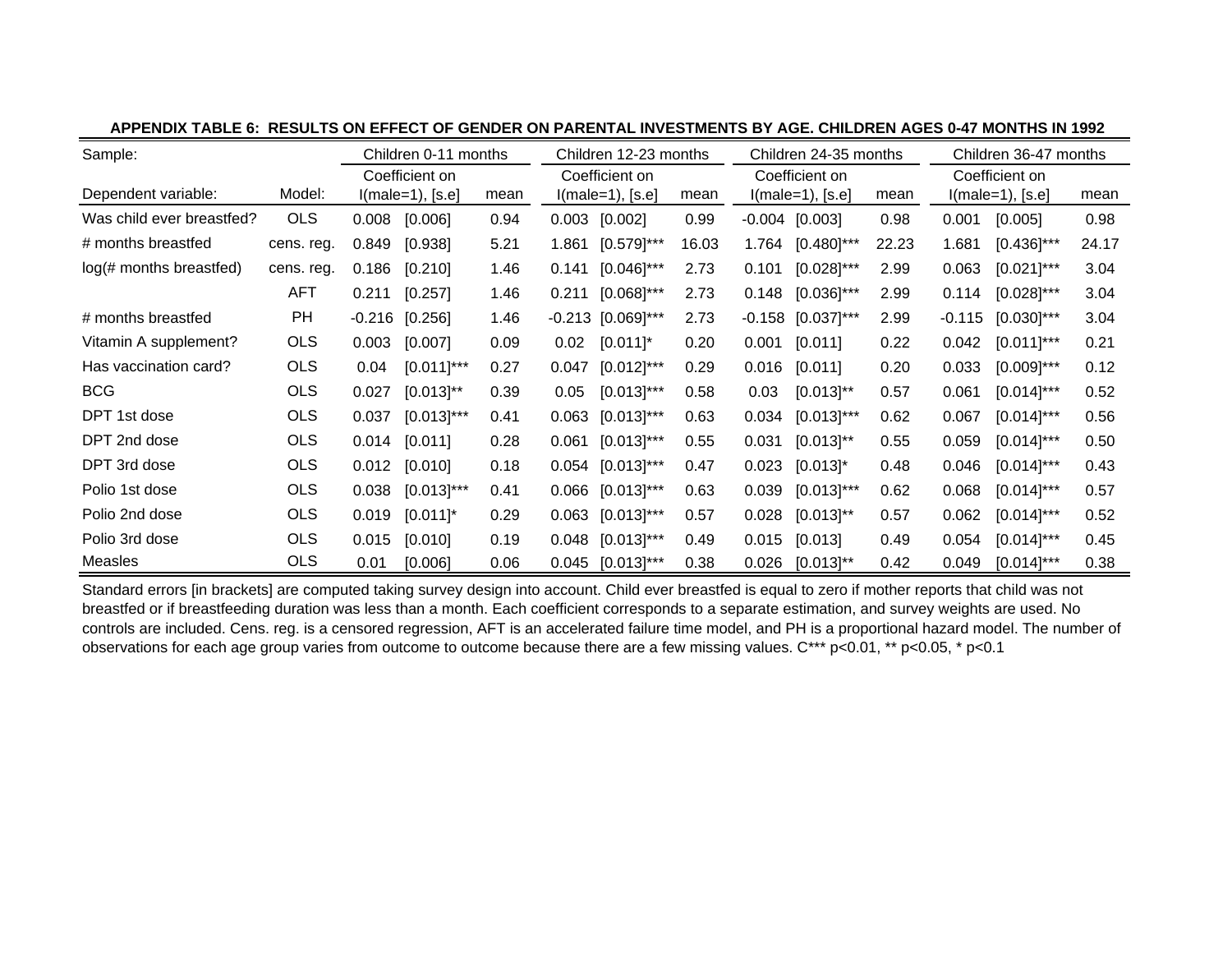| Dependent variable:       | SE not corrected |                                      | SE clustered at the<br>state level |       |                                      |       |                                      |  |  |
|---------------------------|------------------|--------------------------------------|------------------------------------|-------|--------------------------------------|-------|--------------------------------------|--|--|
|                           |                  | Coefficient on<br>$I(male=1), [s.e]$ |                                    |       | Coefficient on<br>$l(male=1), [s.e]$ |       | Coefficient on<br>$I(male=1), [s.e]$ |  |  |
| Was child ever breastfed? | <b>OLS</b>       | 0.003                                | [0.002]                            |       | 0.003<br>[0.002]                     | 0.003 | [0.002]                              |  |  |
| # months breastfed        | cens. reg.       | 0.705                                | $[0.336]$ **                       | 0.705 | $[0.316]^{**}$                       | 0.705 | $[0.217]$ ***                        |  |  |
| log(# months breastfed)   | cens. reg.       | 0.068                                | $[0.035]$ *                        | 0.068 | $[0.033]^{**}$                       | 0.068 | $[0.024]$ ***                        |  |  |
| Vitamin A supplement?     | <b>OLS</b>       | 0.011                                | $[0.005]^{**}$                     | 0.011 | $[0.005]^{**}$                       | 0.011 | $[0.005]^{**}$                       |  |  |
| Did mother have           |                  |                                      |                                    |       |                                      |       |                                      |  |  |
| vaccination card?         | <b>OLS</b>       | 0.031                                | $[0.006]$ ***                      | 0.031 | $[0.006]$ ***                        | 0.031 | $[0.008]$ ***                        |  |  |
| <b>BCG</b>                | <b>OLS</b>       | 0.037                                | $[0.007]$ ***                      | 0.037 | $[0.007]$ ***                        | 0.037 | $[0.010]$ ***                        |  |  |
| DPT 1st dose              | <b>OLS</b>       | 0.046                                | $[0.007]$ ***                      | 0.046 | $[0.007]$ ***                        | 0.046 | $[0.011]^{***}$                      |  |  |
| DPT 2nd dose              | <b>OLS</b>       | 0.039                                | $[0.007]$ ***                      | 0.039 | $[0.007]$ ***                        | 0.039 | $[0.009]$ ***                        |  |  |
| DPT 3rd dose              | OLS              | 0.034                                | $[0.007]$ ***                      | 0.034 | $[0.006]$ ***                        | 0.034 | $[0.006]$ ***                        |  |  |
| Polio 1st dose            | <b>OLS</b>       | 0.039                                | $[0.006]$ ***                      | 0.039 | $[0.007]$ ***                        | 0.039 | $[0.010]$ ***                        |  |  |
| Polio 2nd dose            | <b>OLS</b>       | 0.035                                | $[0.007]$ ***                      | 0.035 | $[0.007]$ ***                        | 0.035 | $[0.011]$ ***                        |  |  |
| Polio 3rd dose            | <b>OLS</b>       | 0.028                                | $[0.006]$ ***                      | 0.028 | $[0.006]$ ***                        | 0.028 | $[0.008]$ ***                        |  |  |
| Measles                   | OLS              | 0.022                                | [0.006]***                         | 0.022 | $[0.006]$ ***                        | 0.022 | [0.005]***                           |  |  |

# **APPENDIX TABLE 7: EFFECT OF SURVEY DESIGN ON STANDARD ERRORS. CHILDREN AGES 0-23 MONTHS**

Each coefficient corresponds to a separate estimation, and survey weights are used. No controls are included. The number of observations for each age group varies from outcome to outcome because there are a few missing values. Cens. reg. is a censored regression.